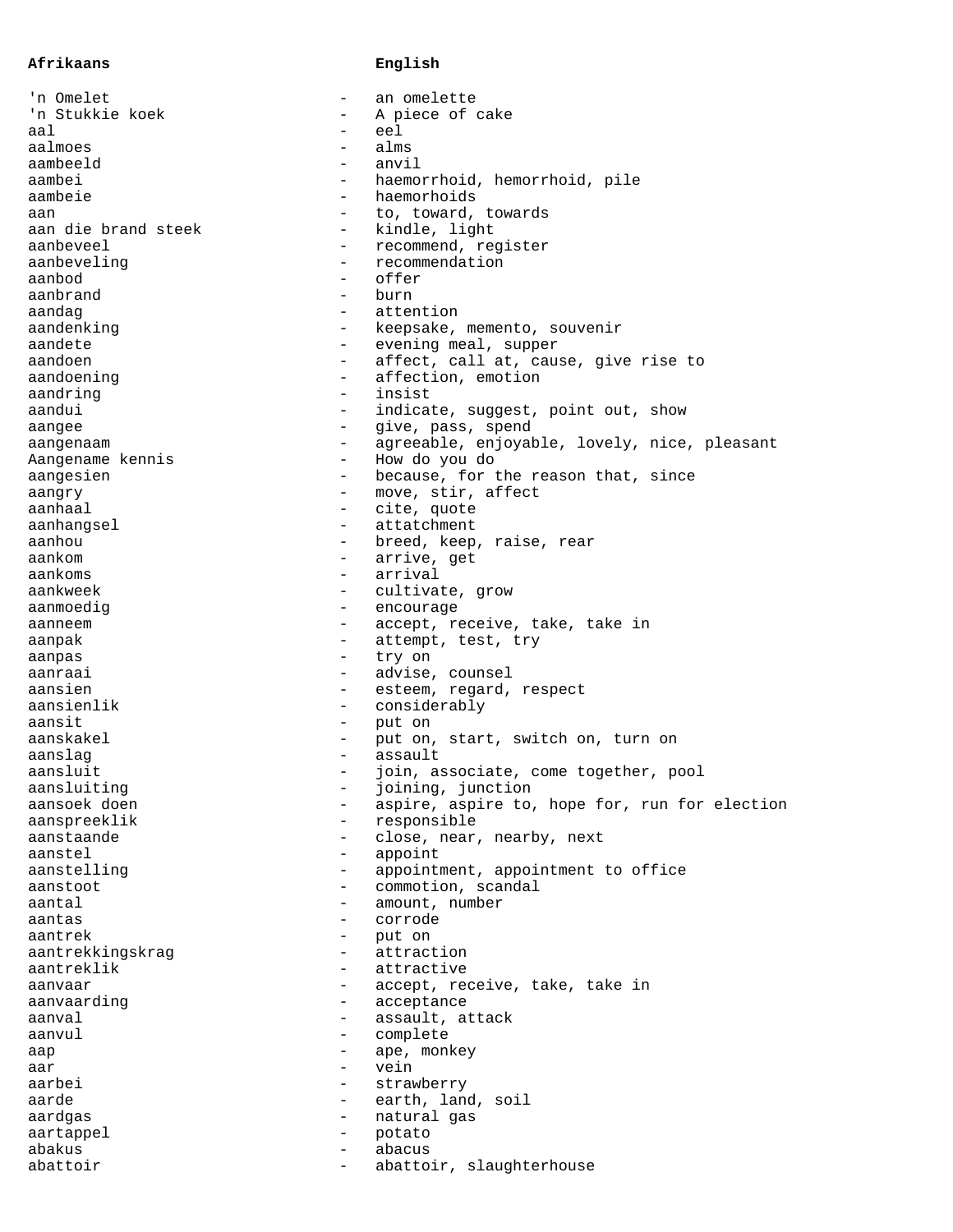Abessiniër - Abyssinian ach - oh Achilles - Achilles Achilleshiel - Achilles' heel Adam - Adam - Adam - Adam - Adam - Adam - Adam - Adam - Adam - Adam - Adam - Adam - Adam - Adam - Adam - Adam - Adam - Adam - Adam - Adam - Adam - Adam - Adam - Adam - Adam - Adam - Adam - Adam - Adam - Adam - Adam - Adam adamsappel - Adam's apple<br>adder - Adam's apple adder - viper Aden - Aden - administration, management admiraal - admiral Adonis - Adonis adres - address adresboekie - address book adresseer - address Adriatiese See - - - Adriatic, Adriatic Sea adverteer - advertise, announce, give notice advertensie  $\qquad \qquad \qquad -$  ad, advertisement advies<br>advokaat - notification, notice, advice, counsel<br>advokaat - advocate lawyer advokaat - advocate, lawyer afdeling extending the state of the branch, compartment, department, pigeonhole afdelingswinkel - department store, warehouse, bazaar afdwaal - go astray, stray off afgaan - descend, get off, go down Afganistan - Afghanistan afgee - spread afgelope - last Afghaan - Afghan Afghanistan - Afghanistan afhaal - take off, put off afklim  $-$  get out, get out of a car<br>afkondig afkondig  $-$  issue, proclaim, promulgate, publish, reveal<br>aflaai  $-$  download aflaai - download - download - download - download - download - download - download - download - deliver. - deliver, furnish, supply aflewering  $\qquad -$  delivery afmeting  $\qquad \qquad -$  dimension, measurement Afrika - Africa Afrikaan - African Afrikaans - African, Afrikaans, Afrikaans language Afrikaner - Afrikaner, Afrikander<br>Afro-Asiaties - Afro-Asian<br>- Afro-Asian Afro-Asiaties afsender en beste beste beste beste beste beste beste beste beste beste beste beste beste beste beste beste b afskakel  $-$  cut, cut a connection afskeid neem en met say goodbye, take leave afskryf - amortize, deaden, write off afslag - abatement, discount, rebate afsny - cut off afsonderlik - apart, particular, separate, special afspraak - accommodation, agreement, appointment, date afstaan - cede, give in, give up, give way, relinquish afstand - distance, offset afsweer - abjure, abnegate aftree - retire afval - drop, fall, remainder, rest, debris, rubbish afwyk - turn ag eight agste - eighth<br>agter - hebind agter - behind, after, aback, backwards<br>Agter-Indië Agter-Indië - Indo-China agter wees  $\qquad -$  be late agterent - backside, rump, behind, bottom, buttocks agtergrond - background, bottom, foundation agterlik - backward, mentally deficient, retarded<br>agtien agtien - eighteen ah - woe ai - ouch Aken - Aix-la-Chapelle akkomodasie - equipment akroniem - acronym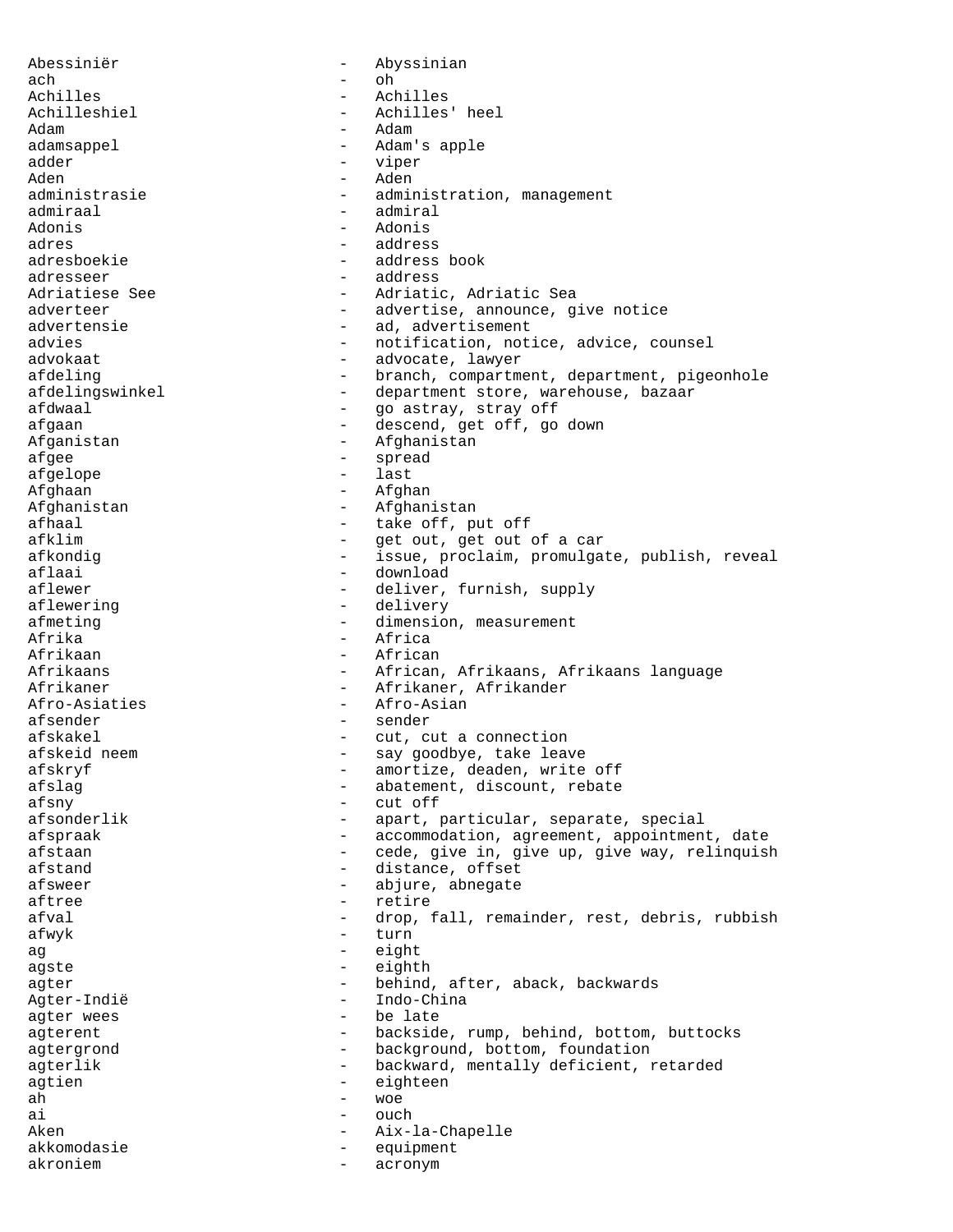aksie  $-$  action, activity akteur – actor – actor<br>aktivis – activis aktivis - activist aktrise - actress akwarium - aquarium - aquarium al - already, by now, yet al die twee die staat van die stadium van die stadium van die stadium van die stadium van die stadium van die s<br>Tallee van die stadium van die stadium van die stadium van die stadium van die stadium van die stadium van die Albaans - Albanian Albanees - Albanian Albanië - Albania Albanies - Albanian, Albanian language<br>Albaniese taal - - Albanian, Albanian language Albaniese taal - Albanian, Albanian language<br>albei - both - both - both Aleoete - Aleutian Islands Alexandrië - Alexandria alfabet - alphabet algemeen - general, usual Algerië - Algeria Algeryn - Algerian Algeryns - Algerian Algiers - Algiers<br>alibi - alibi - alibi alibi - alibi - alibi - alibi - alibi - alibi - alibi - alibi - alibi - alibi - alibi - alibi - alibi - alibi - alibi - alibi - alibi - alibi - alibi - alibi - alibi - alibi - alibi - alibi - alibi - alibi - alibi - alibi alkohol - alcohol - alcohol - alcohol - alcohol - alcohol - alcohol - alcohol - alcohol - alcohol - alcohol alledaags - commonplace, dismal, trite, daily<br>alleen - alone, only. sole. solitary alleen - alone, only, sole, solitary<br>allerhande - every kind of - every kind of Allerheilige - - All Hallows, All Saints' Day Allersiele - All Souls' Day<br>alles - All Souls' Day<br>- altogether, eve alles - altogether, everything, all of it<br>allokeer - allocate - allocate allokeer - allocate almal  $-$  all, each, every, everyone almal se  $-$  everyone's - everyone's<br>- <sup> $\lambda$ lps</sup> Alpe - Alps - Alps - Alps - Alps - Alps - Alps - Alps - Alps - Alps - Alps - Alps - Alps - Alps - Alps - Alps - Alps - Alps - Alps - Alps - Alps - Alps - Alps - Alps - Alps - Alps - Alps - Alps - Alps - Alps - Alps - Alps - already, by now, yet altwee - both altyd - always aluminium - aluminium, aluminum Amasone - Amazon amateur - amateur, fancier, dabbler, dilettante Amerika - America, United States of America, USA Amerikaans - American<br>Amerikaanse buffel - bison - bison Amerikaanse buffel - -Amerikaner - American, US citizen ammunisie  $-$  munition, ammunition amper - almost, nearly ampère  $\overline{\phantom{a}}$  - ampere, ampère amptelik - official amuseer - amuse analise - analysis Andalusië - Andalusia ander - other, another, else anders - differently Angel-Sakser - Anglo-Saxon Angel-Saksies - Anglo-Saxon Angola - Angola animasie - animation Antarktika - Antarctic, the Antarctic Antille - Antilles antwoord **antwoord** - answer, reply, respond Apokalips - Apocalypse appel - apple - apple appelkoos - apricot - candidate applikasie - application April - April - April apteek - chemist's shop, drugstore Apulië - Apulia Arabië - Arabia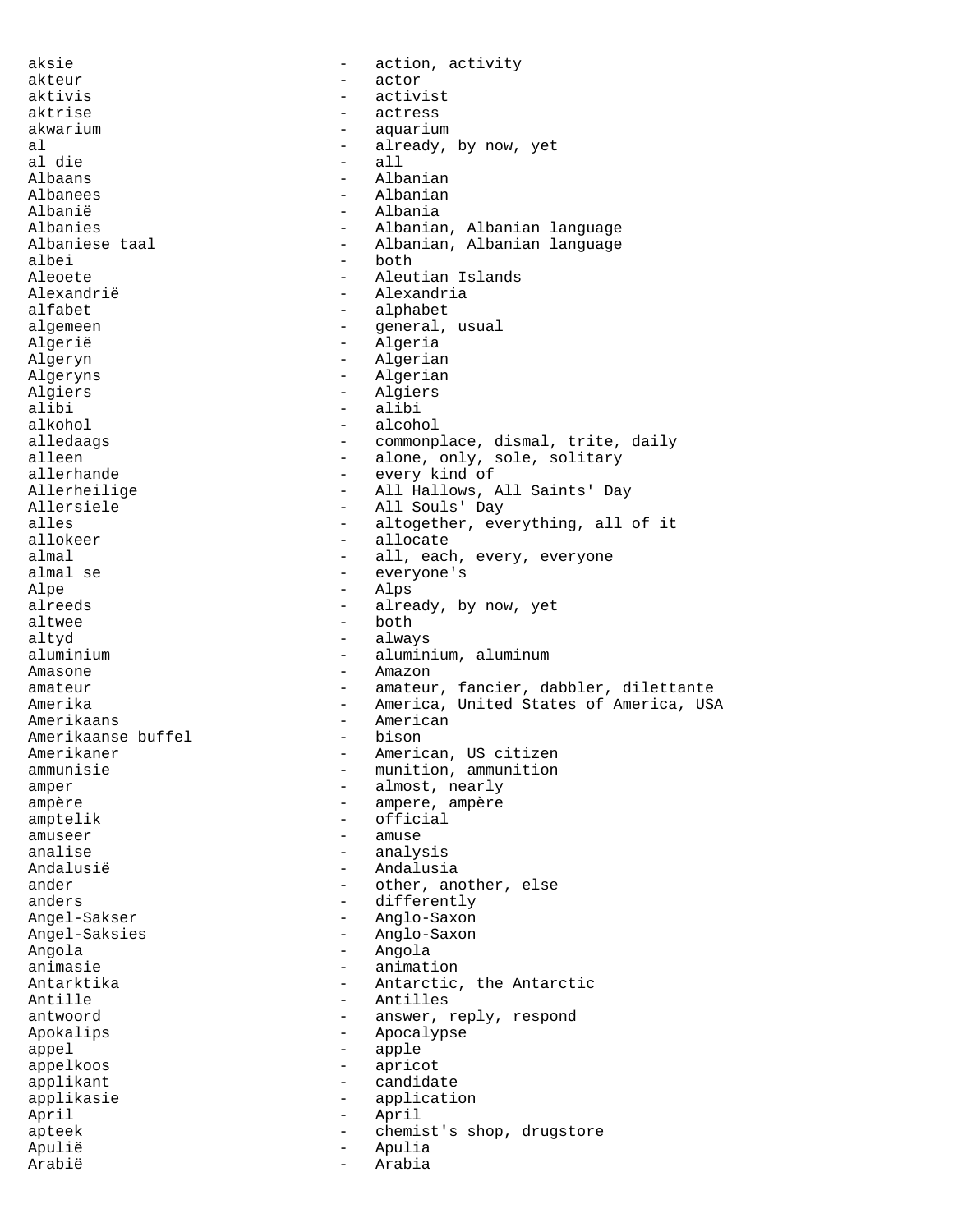Arabier - Arab Arabies - Arabian, Arabic arbeid - job, work Ardenne - Ardennes arena  $-$  arena arend - eagle Areopagus - Areopagus Argentinië  $-$  Argentina Argentyn - Argentine Argentyns - Argentine, Argentinean<br>argief - archive - archive argument - quarrel argumenteer - maintain Argus - Argus Ariër - Aryan Aries - Aryan arm  $-$  arm, miserable, poor Armenië - Armenia<br>Armeniër - Armenia Armeniër - Armenian<br>Armenies - - Armenian<br>- Armenian Armenies - Armenian armhorlosie - watch, wrist-watch<br>armoede - poverty armoede - poverty - arrive, get artikel - article, commodity as as than, the controller ash, cinder, when, how, like, such as, than, if Asdag - Ash Wednesday asem - breathe Asepoestertjie Asiaat - Asian - Asian<br>Asiaties - Asian, - Asian, Asiaties - Asian, Asiatic<br>Asië - Asia Asië - Asia<br>asof - asif - as if, as though, in a way<br>- Azores Asoriese Eilande<br>asseblief asseblief  $-$  please, Please repeat that.<br>asseblief? - The Masseblief of the mearest W.C. - Where is the nearest W.C. Assirië - Assyria<br>Assiriër - Assyria - Assyrian Assiries - Assyrian assistent - aid, assistant, helper, assistent Astekies - Aztec<br>asyn - Aztec<br>- vinequency asyn - vinegar Athene **Athene**, Athene, Athene, Athens Athener - Athenian<br>Atlanties - Atlantic Atlanties - Atlantic<br>Atlantiese Oseaan - Atlantic Atlantiese Oseaan - Atlantic, Atlantic Ocean<br>Atlas - Atlas Atlas - Atlas - Atlas - Atlas - Atlas - Atlas - Atlas - Atlas - Atlas - Atlas - Atlas - Atlas - Atlas - Atlas - Atlas - Atlas - Atlas - Atlas - Atlas - Atlas - Atlas - Atlas - Atlas - Atlas - Atlas - Atlas - Atlas - Atlas - athlete Atties - Attic Augias - Augeas - Augean stable Augustus - August Australië  $-$  Australia Australiër - Australian Australies - Australian avontuur – adventure – adventure – adventure – adventure – adventure – adventure – adventure – adventure – adventure – adventure – adventure – adventure – adventure – adventure – adventure – adventure – adventure – adventu baai - bay Baäl - Baal baan - playground - boss, chief, leader, master baba - baby bababed - bedstead Babilonië - Babylonia<br>Babilonies - - Babylonia - Babylonian Bacchus - Bacchus bad - bath badkamer - bathroom - bathroom baqasie bagasie  $-$  baggage, luggage baie  $-$  a lot of, much, many, quite, very, very much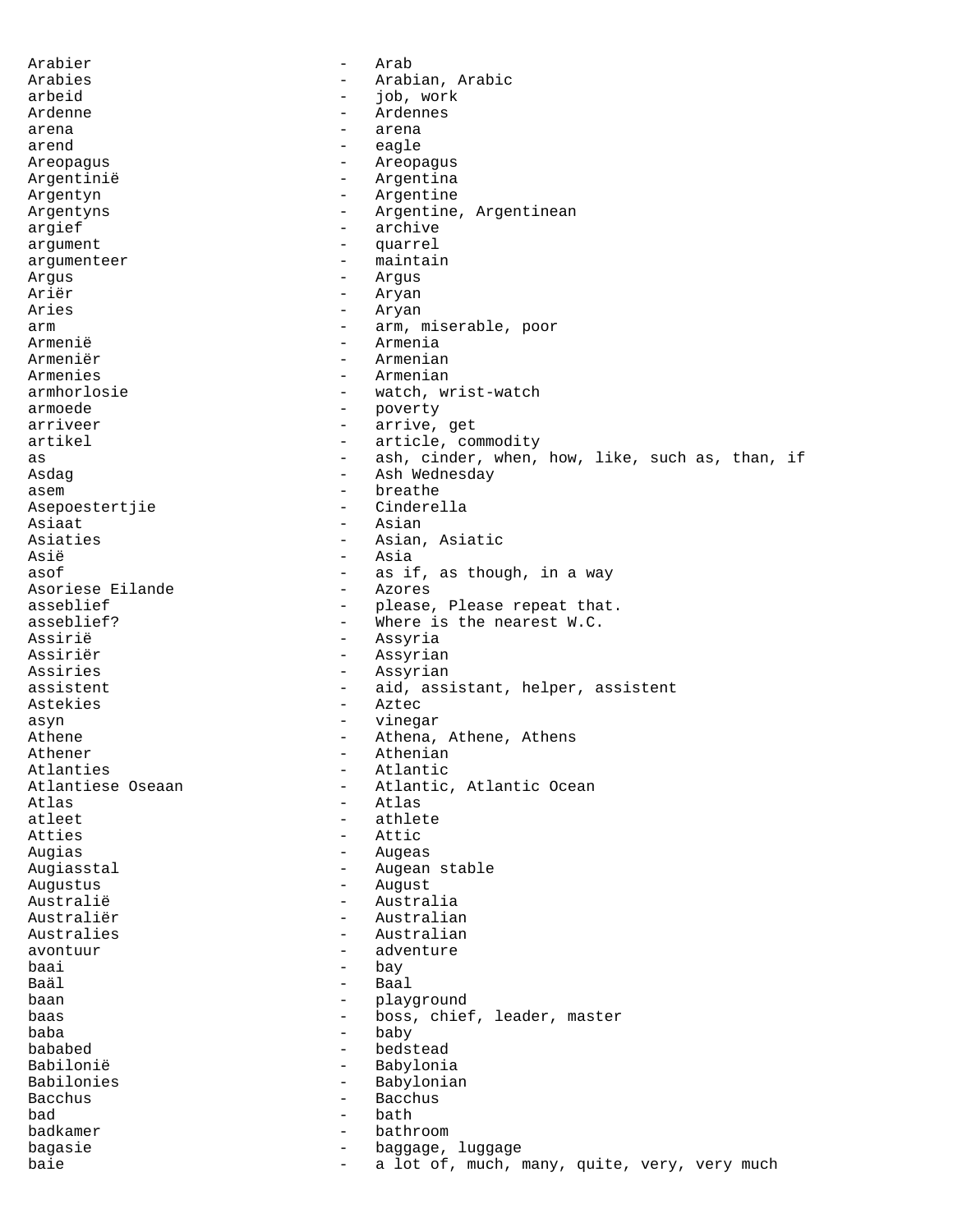baie dankie - Thank you very much bak - bake, fry, tub, vat, basin, bowl, pelvis, jug bakker - baker baksteen - brick bal - ball balans - equilibrium<br>
baliu balju - taskmaster<br>Balkan - taskmaster<br>- Balkans Balkan - Balkans ballet - ballet Balties - Baltic band  $\qquad \qquad -$  binding, strip, tape, tyre hank bank - bank bankrot - bankrupt bankrot raak  $-$  be bankrupt, go broke Bantoe - Bantu Bantoe- - - - - - - - - - - - - - Bantu barbier - barber bars - split Basel - Basel, Basle basies - basic Bask - Basque - Basque - Basque - Basque - Basque - Basque - Basque - Basque - Basque - Basque - Basque - Basque - Basque - Basque - Basque - Basque - Basque - Basque - Basque - Basque - Basque - Basque - Basque - Basque basketbal - basketball Baskies - Basque Bataaf - Batavian Bataviaan - Batavian Batavier - Batavian battery **-** accumulator, battery, storage battery beantwoord - answer bed - bed bedaar - calm down bedags  $-$  by day, during the day, in the daytime<br>bedanking  $-$  rejection, refusal bedanking  $\begin{array}{ccc} \text{beadanding} & - & \text{rejection, refusal} \\ \text{bederf} & - & \text{damage, iniure, so} \end{array}$ bederf - damage, injure, spoil, bribe<br>hedien - serve introduce perform produce - serve, introduce, perform, present bediende  $-$  maid, servant bedoel - aim, intend, mean bedrag  $-$  amount, sum bedreig  $-$  menace, threaten bedreiging  $-$  menace, threat beeld - image, picture, statue been - leg, paw beer - bear - bear bees - bovine, bovine animal<br>beesvleis - beef - beef beesvleis begin - begin, commence, start, beginning, commencement beginner - beginner beginsel - principle<br>begrin begrip  $-$  understanding begroting  $-$  budget behaal - acquire, attain, get, obtain, accomplish, reach behandel  $\qquad \qquad -$  care for, cure, treat beheer - administration, management behoor aan  $-$  belong to behoorlik - decent, fitting, proper, suitable, decently behou - hang onto, hold<br>Reier - Rayarian Beier - Bavarian<br>Beiere - - Bavarian Beiere - Bavaria<br>beindruk - Bavaria beïndruk - impress - affect, influence<br>- convert bekeer - convert<br>hekend - well-know bekend - well-known bekendstel - introduce, perform, present beklemtoon - accent, accentuate, stress bekom  $-$  get, have, receive bekommer hom  $\sim$  - care about, take care of bekommerd - anxious belaai - burden, load beland  $-$  arrive, get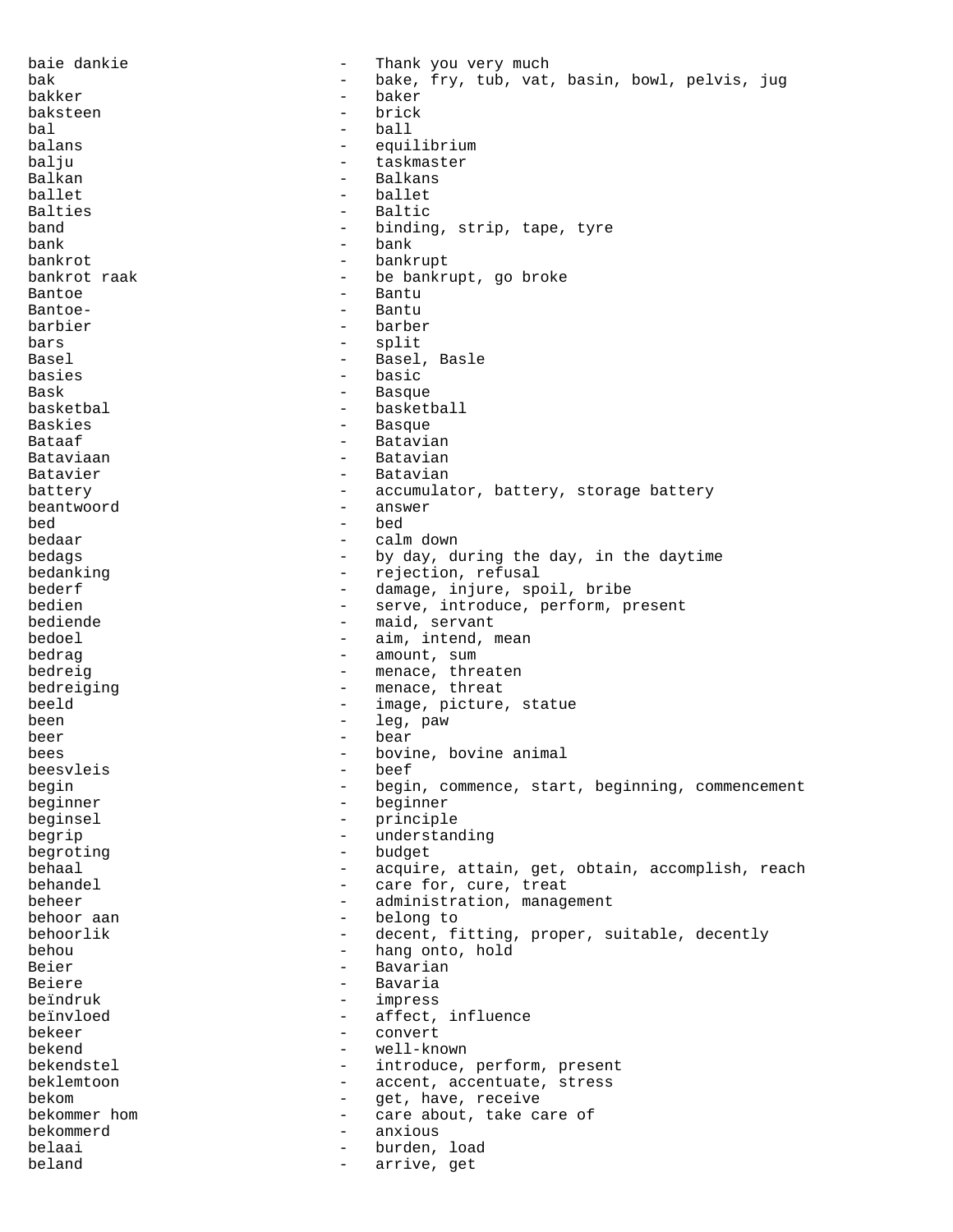belangrik - important, serious belangstelling - interest<br>
heleid - policy r beleid - policy, politics Belg - Belgian - Belgian België - Belgium Belgies - Belgian<br>Belgrado - Belgrado - Belgrado Belgrado - Belgrade beloon - compensate, reward Bengale - Bengal Bengalees - Bengal beoefen - exert, practice bepaal  $-$  define, determine, attach, fasten, fix, affix beplan - plan bêre  $-$  put away, stow bereid  $\qquad \qquad -$  finished, ready, through bereik  $\qquad \qquad -$  accomplish, attain, reach bereik - accomplish, attain, reach berg - - accomplish, attain, reach berg - mountain berig  $\qquad \qquad - \qquad \text{information, communication}$ berk - birch - birch - birch - birch - birch - birch - birch - birch - birch - birch - birch - birch - birch berkeboom Berlyn - Berlin Berlyner - Berliner Berlyns - Berlin Bern - Bern, Berne beroemd  $-$  famous, glorious beroep extending the number of the handicraft, occupation, trade, profession beseer - hurt besef  $\qquad \qquad -$  understand, realise, realize, be aware of beset - busy besig besign that the busy besign of the busy besign of the busy of the busy  $$ besit - own, possess, possession beskawing - civilization beskikbaar - available<br>beskrywing - descripti - description beslis  $-$  absolutely, definitely, without fail besluit - decide besoedel - soil besoek - visit besoeker - caller, visitor<br>besoekersboek - visitor's regist besoekersboek - visitor's register besonderheid - detail bespaar - save, spare<br>hespreek - reserve bespreek - reserve<br>hestaan - reserve bestaan - exist<br>beste - exist<br>- best beste beste bestehet beste bestehet bestehet bestehet bestehet bestehet bestehet bestehet bestehet bestehet beste<br>Die bestehet bestehet bestehet bestehet bestehende bestehende bestehende bestehende bestehende bestehende be besteding  $-$  expenses bestel  $-$  book, order, reserve bestelling - order bestuur - direct, guide, manage, steer, conduct, lead bestuurder - manager, director beswaar - protest betaal - pay betaam - befit, be fitting beteken - imply, mean, signify betekenis - meaning betekenisvol - significant<br>heter - hetter beter - better<br>Betlehem - Bethlel Betlehem - Bethlehem - Bethlehem - Bethlehem - Bethlehem - Bethlehem - Bethlehem - Bethlehem - Bethlehem - Bethlehem - Bethlehem - Bethlehem - Bethlehem - Bethlehem - Bethlehem - Bethlehem - Bethlehem - Bethlehem - Bethleh betrekking – postal en van de versking – postal en van de van de van de van de van de van de van de van de van de van de van de van de van de van de van de van de van de van de van de van de van de van de van de van de van betrokke - concerned, in question betyds - at the right time, in time beuk - beech - beech - beech - beech - compri - comprise, contain, include bevestig  $-$  assent, say yes, confirm, corroborate bevolking - population bevorder - promote bevordering - promotion<br>bevrore - frozan bevrore - frozen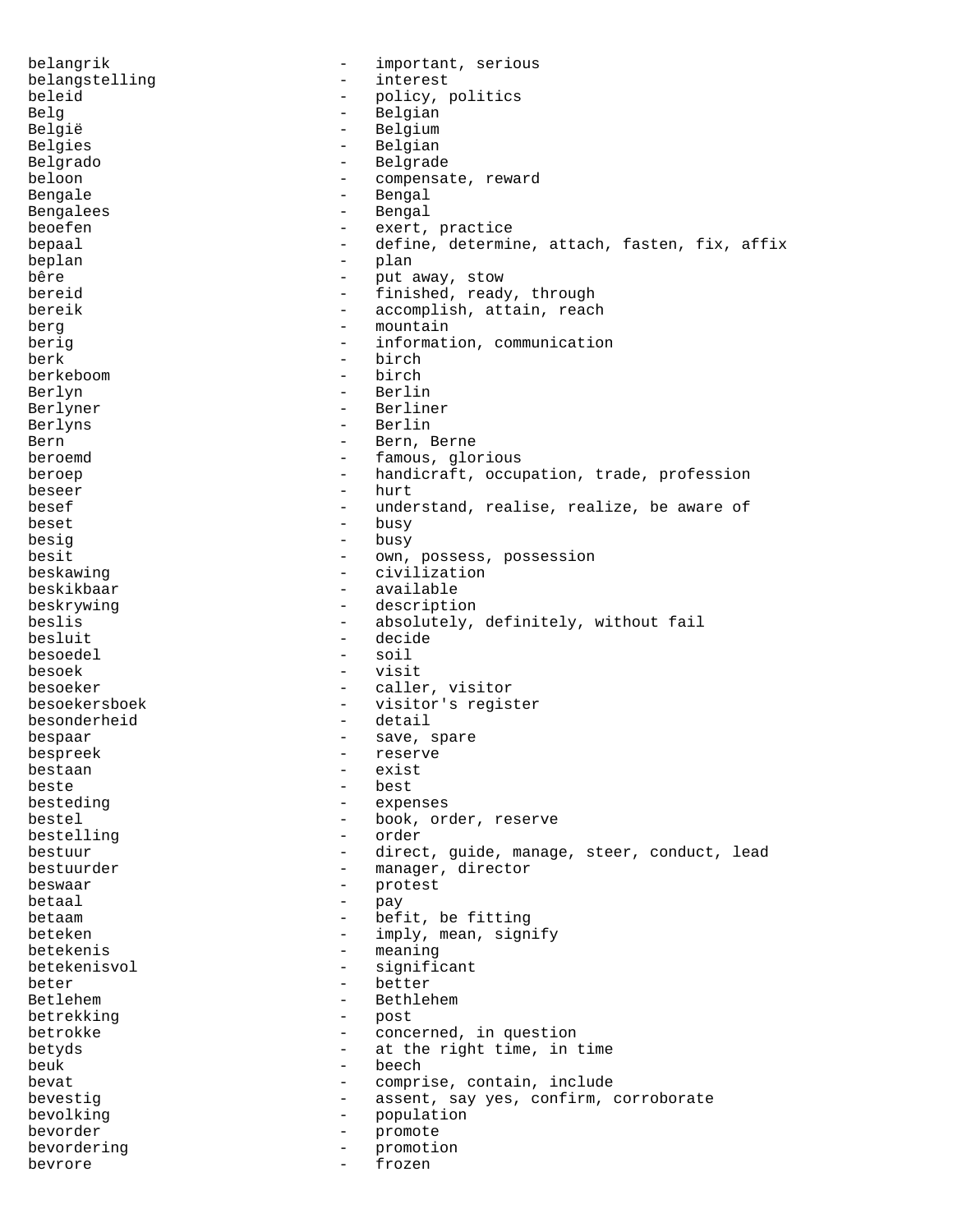bewaar - conserve, keep, maintain, preserve beweeg entry the move that the move beweging  $-$  movement bewonder - admire bewys - proof, sign, token biblioteek - library<br>bid - prav bid - pray bied - offer, propose, suggest<br>bieg - offer, propose, suggest<br>- admit.confess.profess - admit, confess, profess bier - ale, beer<br>hikini - hikini - hikini bikini - bikini biljart - billiards<br>billik - fair ius fair, just, righteous bind - bind, connect, join, tie, tie up binne  $-$  a, in, inside, into, per, within binnekort - soon binnelands - aboriginal, domestic bioskoop - cinema, movie theatre<br>Birma Birma - Burma Birmaan - Burmese - Burmese - Burmese - Burmese - Burmese - Burmese - Burmese - Burmese - Burmese - Burmese - Birmees - Burmese<br>Bisantium - Byzanti - Byzantium Bisantyns - Byzantine biskop - bishop bison - bison - bison - bison - bison bitter - bitter blaarslaai - lettuce blaas - blow bladsy - page blank - blank, white<br>blanke - blank, white<br>- European, wh blanke - European, white man bleik - end and bleik - point out to be bleik - point out to be<br>hlik - can tin tin can blik - can, tin, tin can<br>blind - blind - blind blind - blind<br>blink - bright blink - bright, brilliant<br>bloed - blood bloed - blood - blood red, blood-red Bloemfontein - Bloemfontein bloese - blouse blok - block, pad blokletter - type blom - bloom, flower<br>blou - blue blou - blue - blue - blue - blue - blue - blue - blue - blue - blue - blue - blue - blue - blue - blue - blue - Bloubaard - Bluebeard<br>blus - extinquished blue blus - extinguish, put out bly - extinguish, put out bly bly - remain, stay, stay over, happy, glad - Stay here Bly te kenne  $\qquad \qquad -$  Pleased to meet you bo  $-$  above, over, on top, overhead, upstairs bobbejaan - baboon Boeddha - Buddha Boeddhisme - Buddhism Boeddhist - Buddhist boek - book Boekarest - Bucharest<br>
boekhou boekhou - book-keeping Boer - Afrikaner, Afrikander, Boer boereplaas - estate, farm, property, ranch<br>Boergondië Boergondië - Burgundy - Burgundy<br>Boesman - Bushman Boesman - Bushman - Bushman - Bushman - Fine boete - fine boetekaartjie - minutes, protocol bogenoemd - above, above-mentioned Boheems - Bohemian Boheme - Bohemia boks **boks** - box, jug, container, vessel bokser - boxer Boliwië - Bolivia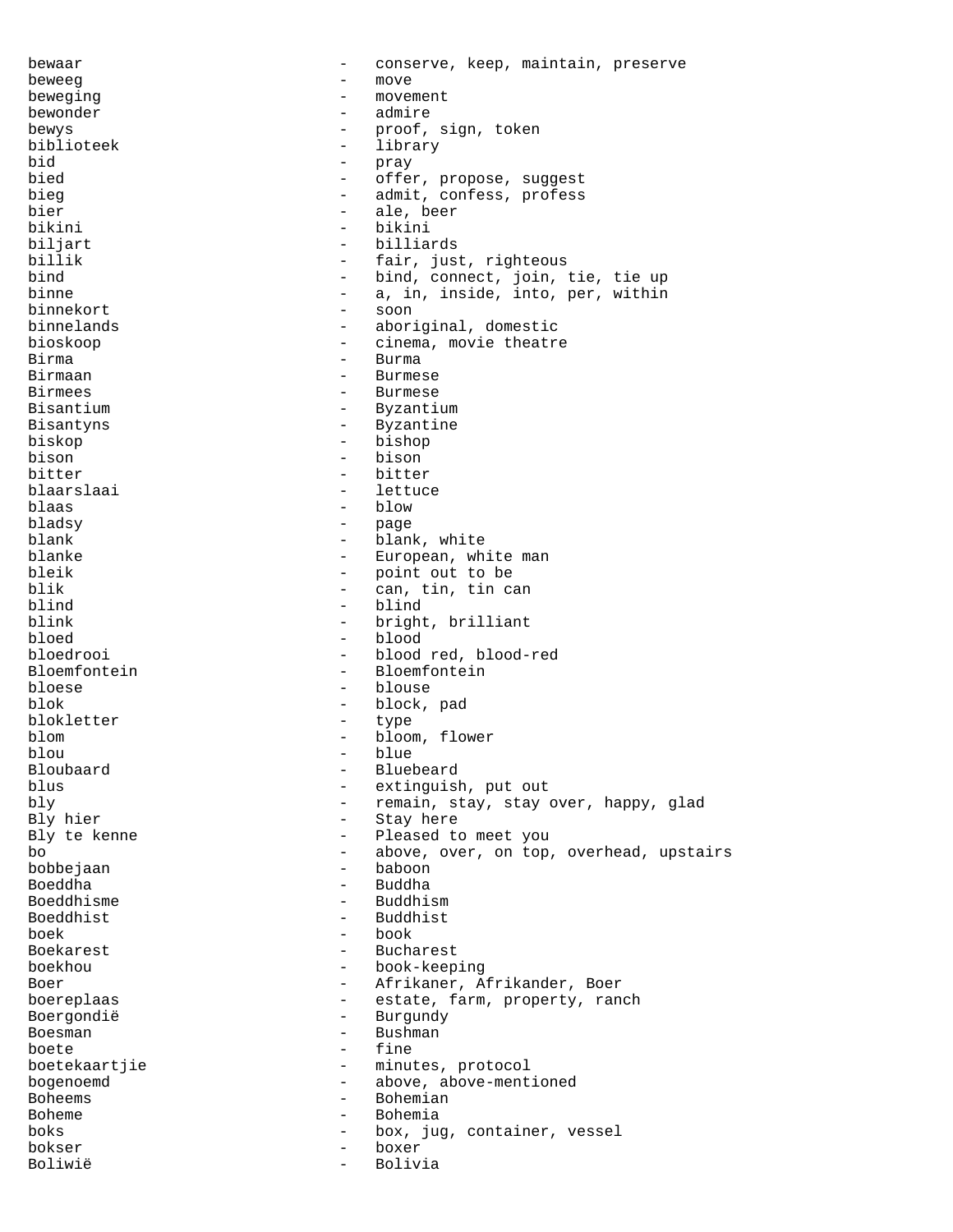Boliwies - Bolivian Bolsjewiek - Bolshevik<br>Bolsjewis - Bolshevik<br>- Bolshevik Bolsjewis - Bolshevik<br>Bombaai - Bombay - Bombay Bombaai - Bombay - Bombay - Bombay - Bombay - Bombay - Bombay - Bombay - Bombay - Bombay - Bombay - Bombay - Bombay - Bombay - Bombay - Bombay - Bombay - Bombay - Bombay - Bombay - Bombay - Bombay - Bombay - Bombay - Bomba - bunch, bundle, cluster, sheaf bonus - bonus boodskap - errand, message boom - tree boonop - on top of boor - bore boord - orchard - plate bordeel - brothel bors - bosom, breast, chest borsel - brush - brush - brush - brush - forest - forest, woods bosbok - bushbuck<br>bots - collide bots - collide<br>
botsing - collisie botsing - collision bottel - bottle botter - butter<br>houer - butter<br>- huilder - builder braai  $-$  roast, toast Brabander - Brabantine Brabant - Brabant - Brabantine brand  $-$  burn, conflagration, fire brandewyn - brandy brandstof<br>Brasiliaan Brasiliaan - Brazilian - Brazilian - Brasilian - Brasilian - Brasilian - Brasilian - Brasilian - Brasilian - Brasilian - Brasilian - Brasilian - Brasilian - Brasilian - Brasilian - Brasilian - Brasilian - Brasilian - Brasi Brasiliaans - Brazilian<br>Brasilië - Brazil Brasilië - Brazil<br>breek - break - break breek - break - breakable, brittle, fragile brein - brain - brain Bretagne - Bretagne, Brittany brief - letter<br>
briefkaart - postca - postcard<br>- glasses bril  $-$  glasses, spectacles bring - bring, fetch Brit - Briton Brits - British broei - incubate, sit broer - brother bron  $\begin{array}{ccc} - & f \text{countain, source, spring} \\ - & b \text{read, loaf} \end{array}$ brood - bread, loaf - leaflet, pamphlet, paperback brug - bridge Brugge - Bruges bruin - brown Brunswyk - Braunschweig, Brunswick Brussel - Brussels Brussels - Brussels Brusselse spruitjies - - Brussels-sprouts buffel - buffalo buffer - buffer, bumper<br>
buig<br>
- bend<br>
- bend buig - bend buis  $-$  barrel, channel, pipe, tube buite - outside, outside of buiteland - foreign country bul - bull - Bulgar, Bulgarian Bulgaars - Bulgarian Bulgarye - Bulgaria<br>bulkak - Bulgaria bulkak - Bullshit bundel - collection burger - middleclass citizen, hamburger buro - bureau, office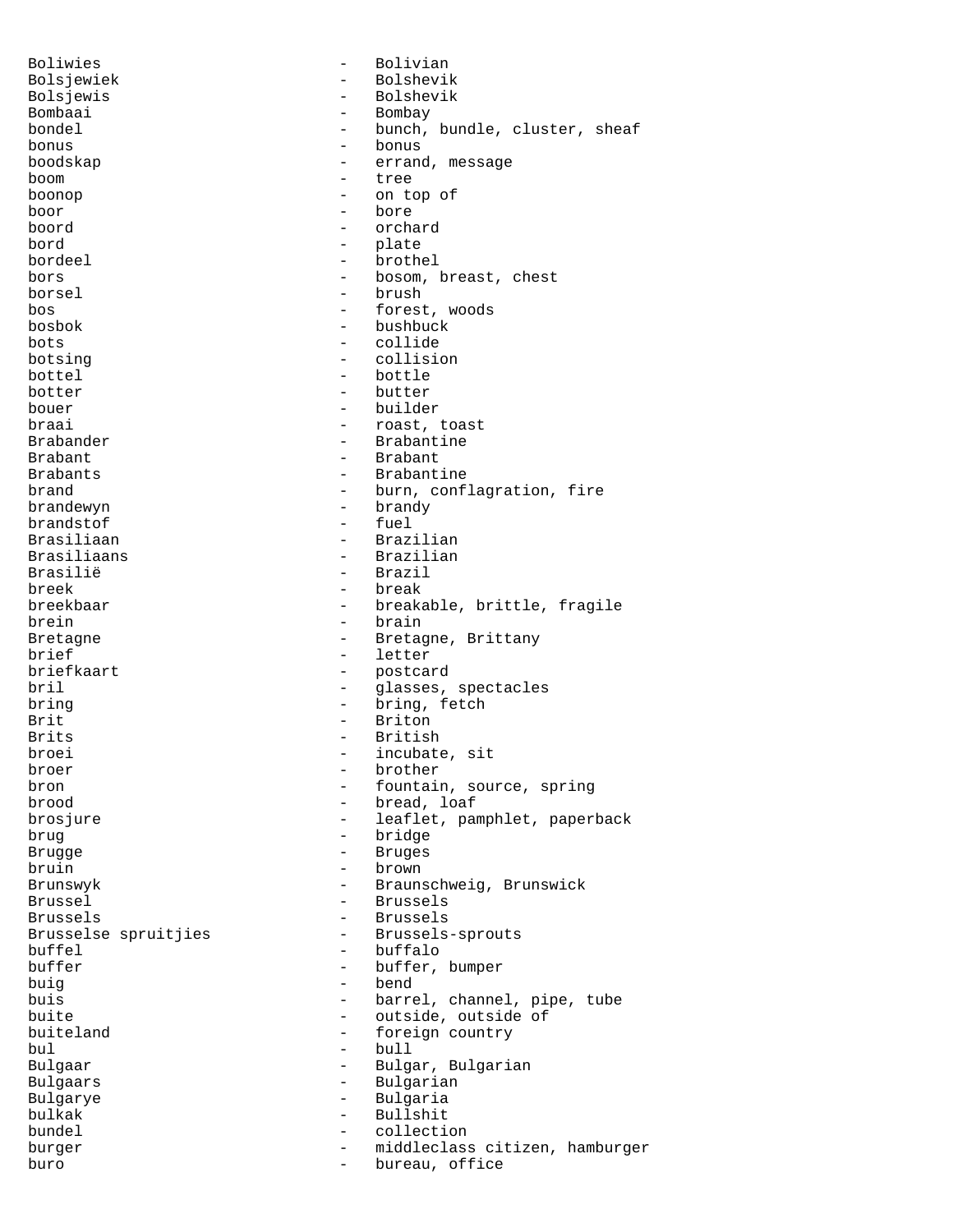bus - bus, autobus, omnibus bushalte - bus stop, busstop buurman - neighbor, neighbour<br>by - at beside by nea by - at, beside, by, near to, next to, with Bybel - Bible bybel - bible<br>hylae - annen bylae - appendix, codicil, rider<br>
bymekaar - together bymekaar - together bymekaarbring - collect, gather, pick up, join, unite byna - almost, nearly byt - bite<br>hyvoen - add byvoeg add - add - add - att bywoon - attend, be present, witness bywoord - adverb bywoordelik - adverbial Caesar - Caesar Calvyn - Calvin Carthager - Carthaginian<br>Carthago - Carthage Carthago - Carthage - Carthage - Carthage - Carthage - Carthage - Carthage - Carthage - Carthage - Carthage - Carthage - Carthage - Carthage - Carthage - Carthage - Carthage - Carthage - Carthage - Carthage - Carthage - Ca casino - casino Celebes - Celebes Ceylon - Ceylon chaos - chaos, tangle chemie - chemistry Chileen - Chilean Chileens - Chilean Chili - Chile China - China Chinees - Chinese chirurg - surgeon<br>Christen - Christia Christen - Christian<br>Christendom - Christian Christendom - Christianity<br>Christus - Christ Christus - Christ<br>Cipries - Christ<br>- Cypriot - Cypriot, Cypriote Ciprioot - Cypriot, Cypriote Ciprus - Cyprus Columbus - Columbus Confucius - Confucius Cupido - Cupid, Eros Curaçao - Curaçao - Curaçao - Curaçao - Curaçao - Curaçao - Curaçao - Curaçao - Curaçao - Curaçao - Curaçao - Curaçao - Curaçao - Curaçao - Curaçao - Curaçao - Curaçao - Curaçao - Curaçao - Curaçao - Curaçao - Curaçao - Cu daad - act, action<br>daag - assign - assign assign daagliks - daily<br>daal - daily daal - descend, go down, land daar - there, yonder<br>daardie - that, that on daardie - that, that one, those daardie een - that, that one, those daardie een - that, that one - that, that one daarna - afterwards, next, subsequently daarom - therefore - from there, thence dadelik - at once, instantly, immediately, without delay dag - hello<br>dagvaarding - hello - hello dagvaarding - summons -Dalmasië - Dalmatia<br>
dam - dame.ki - dame, king, queen<br>- student female s damestudent - student, female student<br>dan dan - then - then  $dank$  - thank  $dank$  - thank dankbaar - thankful<br>dankie - thank vo dankie  $-$  thank you, thanks danksy - thanks to dans - dance<br>dapperheid - dance - dance dapperheid - courage Dardanelles - Dardanelles<br>darem - genuinely, - genuinely, indeed, really, truly, absolutely das external tie, necktie dat - that - that dateer - date - date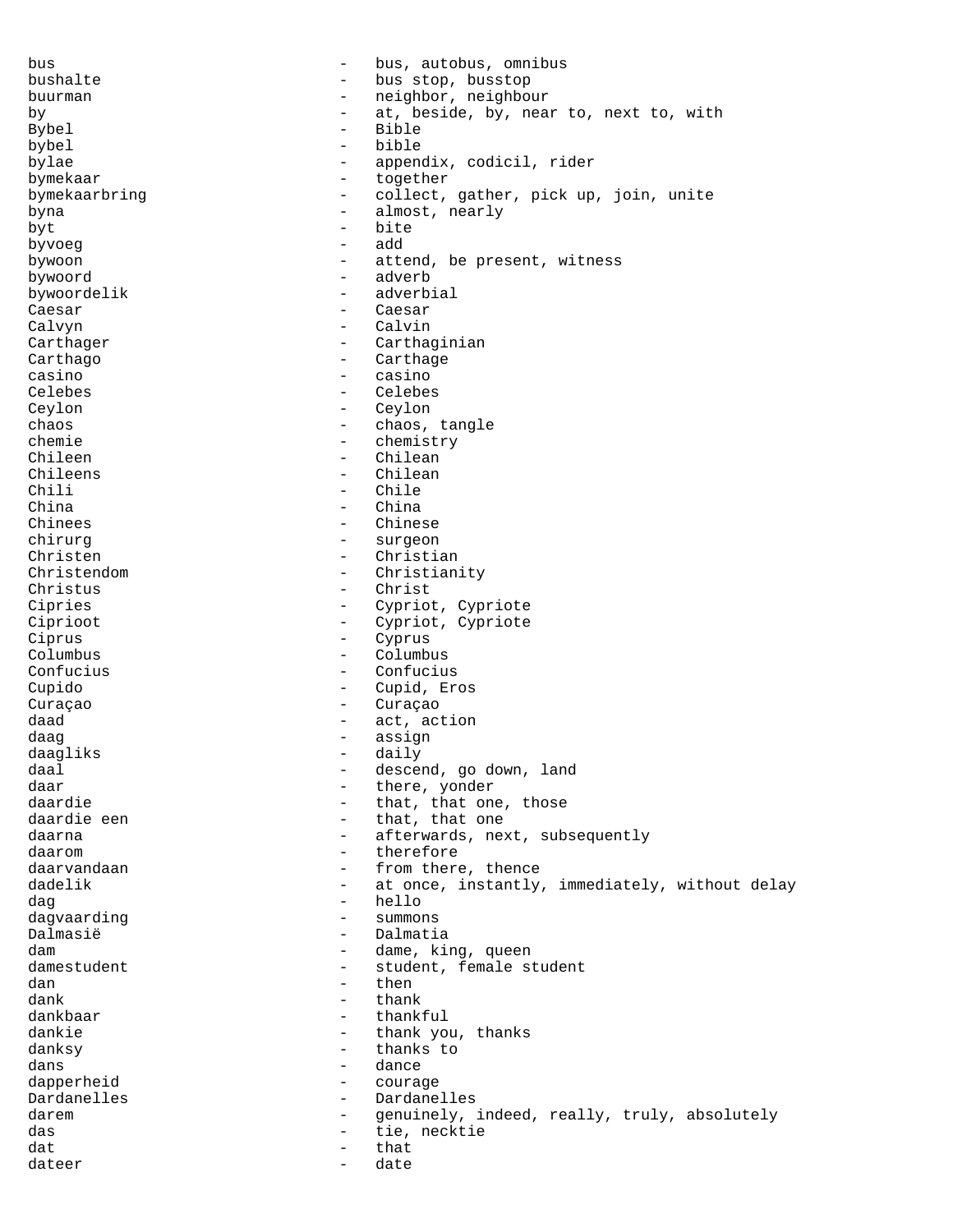datum - date - date day - day deeglik - enormously, extremely deel - part, piece, share deelneem - participate, take part<br>deels - partially partly deels - partially, partly<br>
Deen - Pane Deen - Dane - Dane Deens - Danish<br>definisie - defini definisie - definition - definition definitief - definition - definition - definition - definition - definition - definition - definition - definition - definition - definition - definition - definition - definition - defi - absolutely, definitely, without fail deftig  $-$  beautiful, fine, handsome, lovely dek - cover<br>dekade - cover<br>dekade - decade dekade - decade deken - blanket dekodeer - decode dekor - decor, décor, decoration delikaat - dainty, delicate, fine, refined demokrasie - democracy demokraties - democratic<br>den - fir.pine. den  $-$  fir, pine, pine tree<br>Denemarke  $-$  Denmark - Denmark<br>- fir denneboom departement - department deponeer - deposit deporteer - deport derde - third dertien - thirteen dertig - thirty Desember - December destyds - then detail  $\begin{array}{ccc} - & \text{detail} \\ \text{deuri} & - & \text{b} \end{array}$ deur - by, by means of, through, with, door, gate deurbring  $-$  pass, spend deurdat - because, for the reason that deurmaak - experience, live through, survive deurmekaar - dazed, perplexed, upset deurpad - motor road, motorway, super highway, turnpike deursnee - profile Deuteronomium - Deuteronomy diamant - diamond die  $\begin{array}{ccc}\n\text{die} & - & \text{the, that, that one} \\
\text{die} & - & \text{those, this}\n\end{array}$ dié  $\begin{array}{ccc}\n\texttt{di\'e} & - & \texttt{those, this} \\
\texttt{die Elsas} & - & \texttt{Alsace, Els}\n\end{array}$ - Alsace, Elsass<br>- Cape Province die Kaapprovinsie - Cape Province<br>die Krim die Krim - Crimea die Transkei<br>dieet dieet - diet<br>dief - thie - thief diens - service diep - deep, profound diepte - depth dier - animal, beast<br>dieretuin - 700 dieretuin - zoo digter - poet dikwels - frequently, often, regularly<br>dimensie - dimension measurement dimensie - dimension, measurement<br>dinee - dinner midday meal dinee - dinner, midday meal<br>ding - dinner, midday meal<br>- affair, business, b ding  $-$  affair, business, business deal, case, matter<br>dink  $-$  deem, opine, think dink - deem, opine, think<br>Dinsdag - Tuesday - Tuesday Tuesday diploma - diploma direk - direct, straight direkteur - director, manager Dis 'n plesier - You're welcome<br>dis nie my probleem nie - It's not my problem dis nie my probleem nie - It's not my problem Dis so 'n treurige verhaal - It's such a story of the such stated states of the story of the story of the story of the story of the story of the story of the story of the story of the story of the story of the story of the diskonnekteer – diskonnekteer – diskonnekteer – diskonnecteer – diskonnecteer – diskonnecteer – diskonnecteer<br>diskonnecteer – diskonnecteer – diskonnecteer – diskonnecteer – diskonnecteer – diskonnecteer – diskonnecteer dissipline - discipline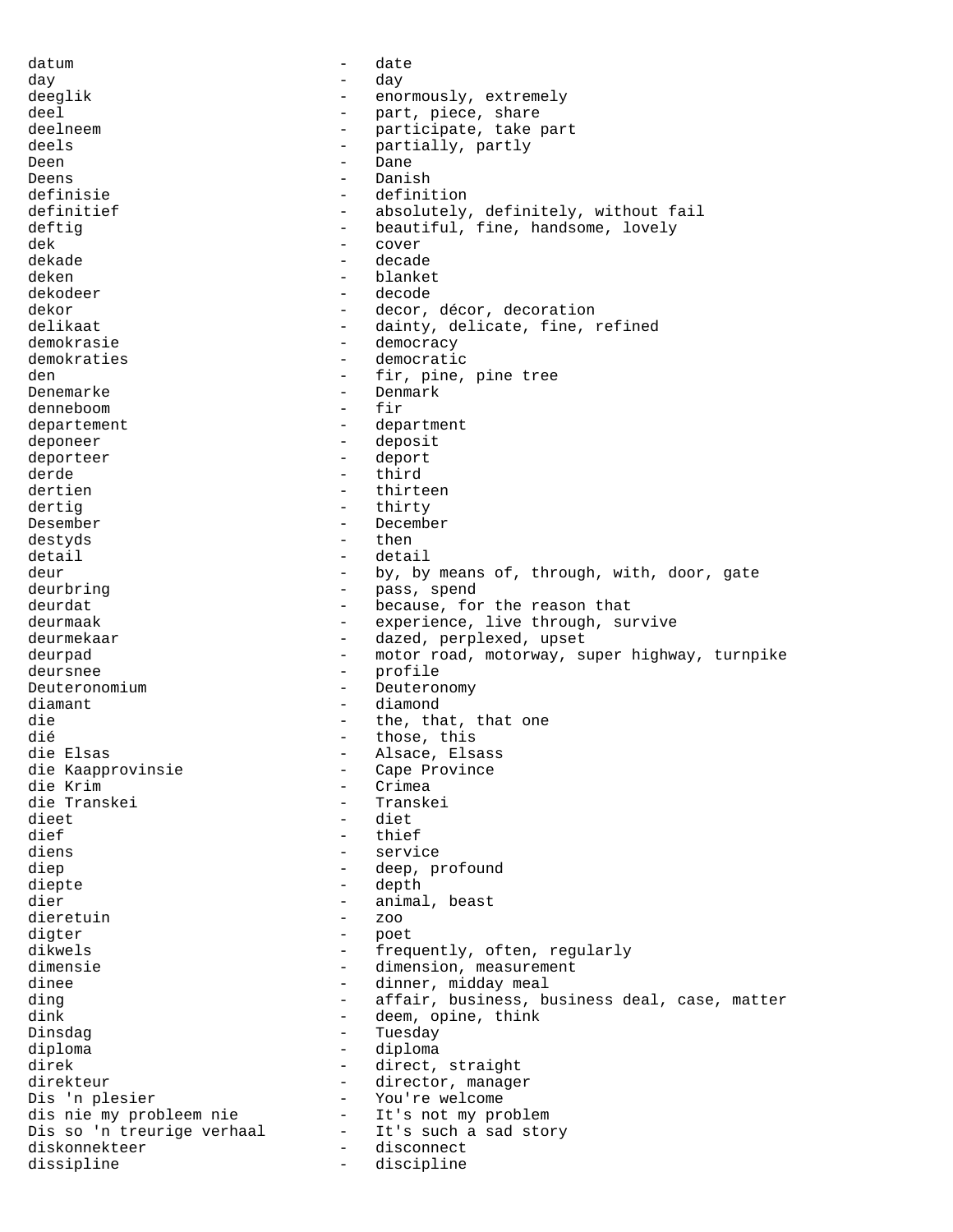dit daardie extraord that, that over there, those, these, this dit daardie extraord the that, that over there, those dit daardie - that, that over there, those<br>dit hierdie - these, this, this here dit hierdie - these, this, this here<br>Dit is 'n winskopie - It is a bargain - It is a bargain<br>- It cannot be Dit kan nie wees nie<br>Dit spyt my werklik Dit spyt my werklik - I am very sorry<br>dit vervelig - this is boring dit vervelig and the set of this is boring<br>doel - this is boring<br>- aim, goal, puri doel - aim, goal, purpose<br>doelmaak - customise - customise doen en act, do, make, perform dogter - daughter, girl, lass dokter - doctor, physician dokument - document, paper dom - foolish, stupid - Dumb cunt dominee - pastor Dominikaans - Dominican donasie  $-$  gift, present Donau - Danube - Danube - Danube - Danube - Danube - Danube - Danube - Danube - Danube - Danube - Danube - Danube - Superint and the Superint Superint and the Superint Superint Superint Superint Superint Superint Superint - Thursday donker - bleak, dark, dismal, dreary, dim<br>donkie - ass, donkev - ass, donkey dood - dead, death - extinguish, put out doodskiet - shoot dead doof - deaf doopnaam - Christian name doos - box, Cunt dor - dry Dories - Dorian, Doric dorp - village dors - thirsty dors wees - be thirsty dosyn - dozen dot - dot dra - carry, wear - stretcher draai - turn Drakensberge - Drakensberg Mountains drama - drama - drama - drama - drama - drama - drama - drama - drama - drama - drama - drama - drama - drama - drama - drama - drama - drama - drama - drama - drama - drama - drama - drama - drama - drama - drama - drama dreigement - menace, threat<br>drie - three drie - three Driekoninge - Epiphany, Twelfth-night Driekoningefees - Epiphany, Twelfth-night dringend - pressing, urgent<br>drink - drink drink to drink - drink, drink to excess drinkpan - bar, pub - bar, pub dronk - drunk, intoxicated<br>droog - drv droog - dry droogte - dryness druif - grape druk - press, oppress, squeeze<br>drup - drip drup - drip dryf - drift, be adrift, float, swim, chase, drive<br>duidelik - clearly - clearly<br>- thumb duim - thumb duisend - thumb - thous duisend - thousand, one thousand<br>duister - dark, dim duister - dark, dim - German, German language Duitse masels **community** - German measles Duitse taal - German, German language Duitser - German<br>Duitsland - German Duitsland - Germany duiwel - devil dun - gaunt, lean, slender, thin durf europe en la courage durf en la courage en la courage en la courage durf en la courage durf en la courage dus extending the so, then, therefore, consequently, subsequently duur duur - dear, expensive, lovely, valuable, costly, pricey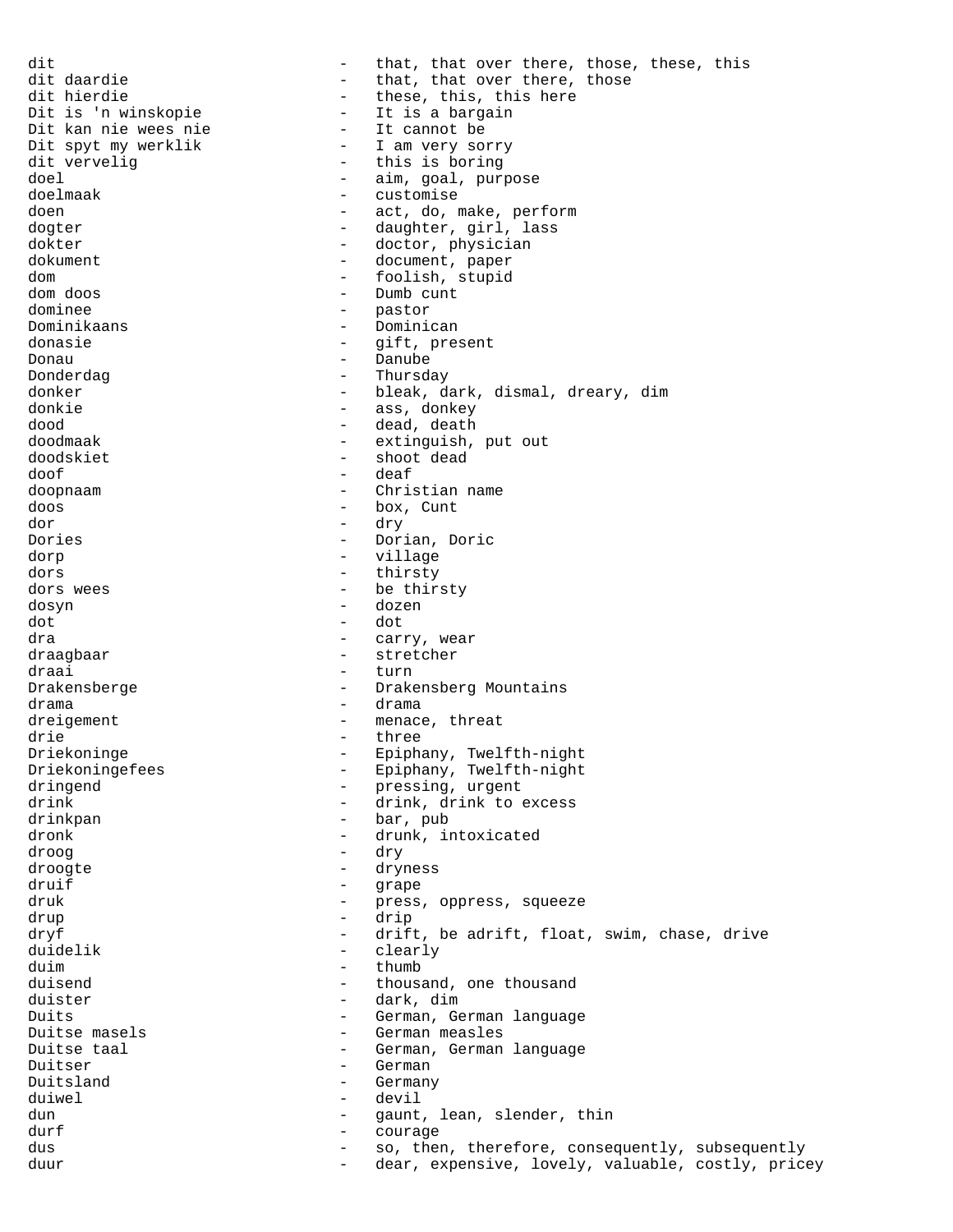dwarsdeur - throughout dwerg  $\qquad \qquad -$  dwarf, midget, pigmy dwing  $-$  compel, force e-pos - email Edam - Edam edel - of noble birth<br>edelweiss - of noble birth<br>- edelweiss edelweiss - edelweiss Eden - Eden - Eden - Eden - Eden - Eden - Eden - Edinburg - Edinburgh eed - oath eekhoring eekhoring - squirrel eekhorinkie - squirrel een - one een-en-twintig  $-$  twenty-one een en twintig  $-$  twenty-one eend - duck - at some time, ever eenheid - unity eensaam - lonely, solitary eergister - the day before yesterday eerlik - above-board, honest eers - at some time, ever, first, firstly, first of all eerskomende - nearest, next, close, nearby eerste - first eet eat, feed eetkamer - dining-room eetservies - crockery set eeu - centennial, century effek - effect, impression<br>effektief - actual, real - actual, real Egeïese See - Aegean Sea eggenoot - husband eggo - echo - echo - echo Egipte - Egypt Egiptenaar - Egyptian Eqipties - Egyptian egter - but, however, nevertheless, yet ei - egg eie - own, personal eienaar - owner eienaardig - odd, peculiar, strange, typical<br>eiendomsaqentskap - broker eiendomsagentskap eik - oak<br>eiland - isla eiland - island einde - end, ending<br>eindeksamen - end, ending<br>- final exami - final examination eindig - accomodate, end, finish, terminate eintlik - to tell the truth eintlik - to tell the truth ek diagnosis eta algoria eta algoria eta algoria eta algoria eta algoria eta algoria eta algoria eta algoria e Ek gee fokkol om - I don't give a shit Ek glo jou - I believe you Ek glo jou nie - I don't believe you Ek haat Engels - I hate English EK haat Frans  $\begin{array}{cccc} - & I & \text{hate French} \end{array}$ Ek haat geskiedenis - I hate History ek haat jou - I hate you Ek haat wetenskap - I hate Science Ek haat wiskunde  $\qquad \qquad$  - I have maths Ek help jou graag - I am very pleased to help you Ek het 'n ongeluk gehad - I have had an accident Ek hoor bulkak  $\qquad \qquad -$  I hear bullshit Ek is 'n Christen - I am a Christian Ek is dors - I am thirsty Ek is honger  $-$  I am hungry ek is lief vir jou - I love you Ek is naar - I am sick Ek is nie seker nie I am not sure Ek is siek - I am ill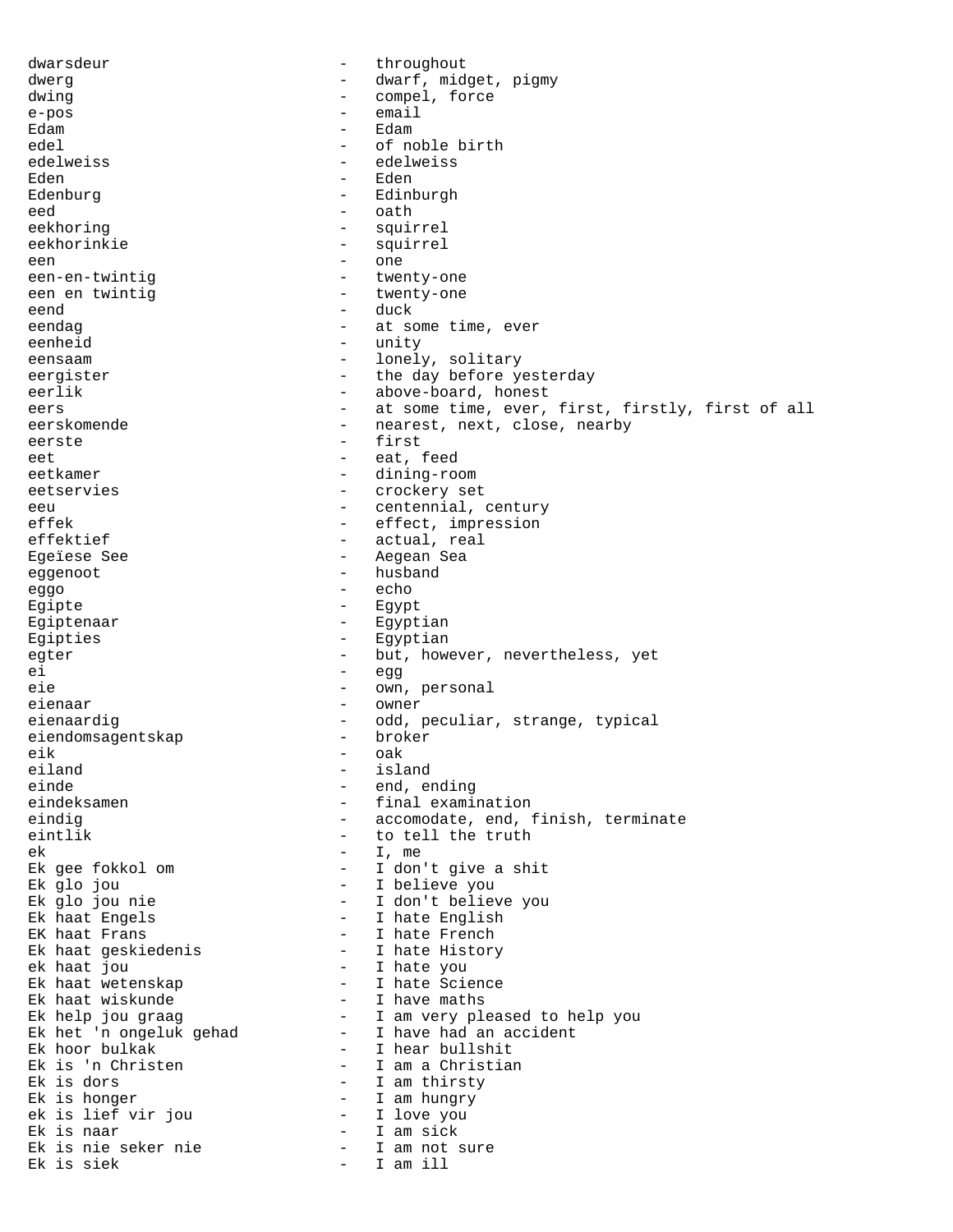Ek is weergebore  $\qquad \qquad -$  I am born again Ek kaan nie waag nie - I can't wait ek kom nie terug nie - I am never coming back Ek kom nou-nou terug I'll be back Ek loop nou  $\qquad \qquad -$  I am leaving now ek nie sorg nie  $\begin{array}{cccc} - & 1 & \text{don't care} \\ \text{Ek sal hou van...} & - & 1 & \text{would like} \end{array}$ Ek sal hou van...  $\begin{array}{cccc} \text{Ek} & \text{sech.} \\ \text{Ek} & \text{sech.} \\ \text{Ek} & \text{sech.} \end{array}$  - I would like ...please Ek soek...<br>Ek verstaan (jou) nie 1 - I don't understand Ek verstaan (jou) nie  $-$  I don't understand (you)<br>Ek weet nie  $-$  I don't know Ek weet nie - I don't know Ek wil 'n kamer vir 'n dag hê - I want a room for a day Ek wil 'n kamer vir die nag hê - I want a room for the night ek wil jou beloon - Wait I want to reward you Ek wil nie gesteur word nie - I don't want to be disturbed ekonomies - economical eksamen - investigation, examination, test Eksodus - Exodus eksperiment - experiment ekstase - ecstasy ekstra extra extra ekstreem - excessive, inordinate, extreme<br>
elders<br>
- elsewhere - elsewhere elegant - elegant elektries - electric elektrisiteit - electricity elektron - electron elementêr - elemental, elementary elf - eleven elke - all, each, every, everyone<br>elkeen - all, each, every, everyone - all, each, every, everyone els - alder Elsas - Alsace, Elsass - Elsass - Alsace, Elsass - Alsace, Elsass - Alsace, Elsass - Alsace, Elsass - Alsace, Elsasies - Alsatian<br>Elsasser - Alsatian - Alsatian - Alsatian elsboom - alder emigreer - emigrate emosie - affection, emotion en  $-$  and  $-$  and energie  $-$  energy Engeland - England Engels - English, English language Engelsman - Englishman, Sassenach enige  $\begin{array}{cccc} \texttt{enige} & \texttt{end} & \texttt{end} & \begin{array}{cccc} \texttt{enige} & \texttt{end} & \texttt{end} & \begin{array}{cccc} \texttt{enige} & \texttt{end} & \begin{array}{cccc} \texttt{enige} & \texttt{end} & \begin{array}{cccc} \texttt{enige} & \texttt{end} & \begin{array}{cccc} \texttt{enige} & \texttt{end} & \begin{array}{cccc} \texttt{enige} & \texttt{end} & \begin{array}{cccc} \texttt{enige} & \texttt{end} & \begin{array}{cccc} \texttt{enige} & \texttt{end} & \begin{$ - any time, momentarily enigiemand and the state of the contract of the contract of the some of the contract of the contract of the contract of the contract of the contract of the contract of the contract of the contract of the contract of the co enigiets - anything, something<br>enigste - alone, only, sole, and - alone, only, sole, solitary enkele - a few, any, some enorm - enormous, huge, immense ens.  $\qquad \qquad -$  etc. ensovoorts - et cetera, et caetera erediens - service, worship service êrens erens anywhere, somewhere erf - inherit erg erg - important, serious erken - confirm, corroborate ernstig  $-$  important, serious ertjie - pea ervare  $-$  experienced, expert ervaring ervaring experience esel - ass, donkey Eskimo - Eskimo esperantis - Esperantist Esperanto - Esperanto Est - Estonian Estland - Estonia Ests - Estonian ete eta erreferentzia eta erreferentzia eta erreferentzia eta erreferentzia erreferentzia erreferentzia errefe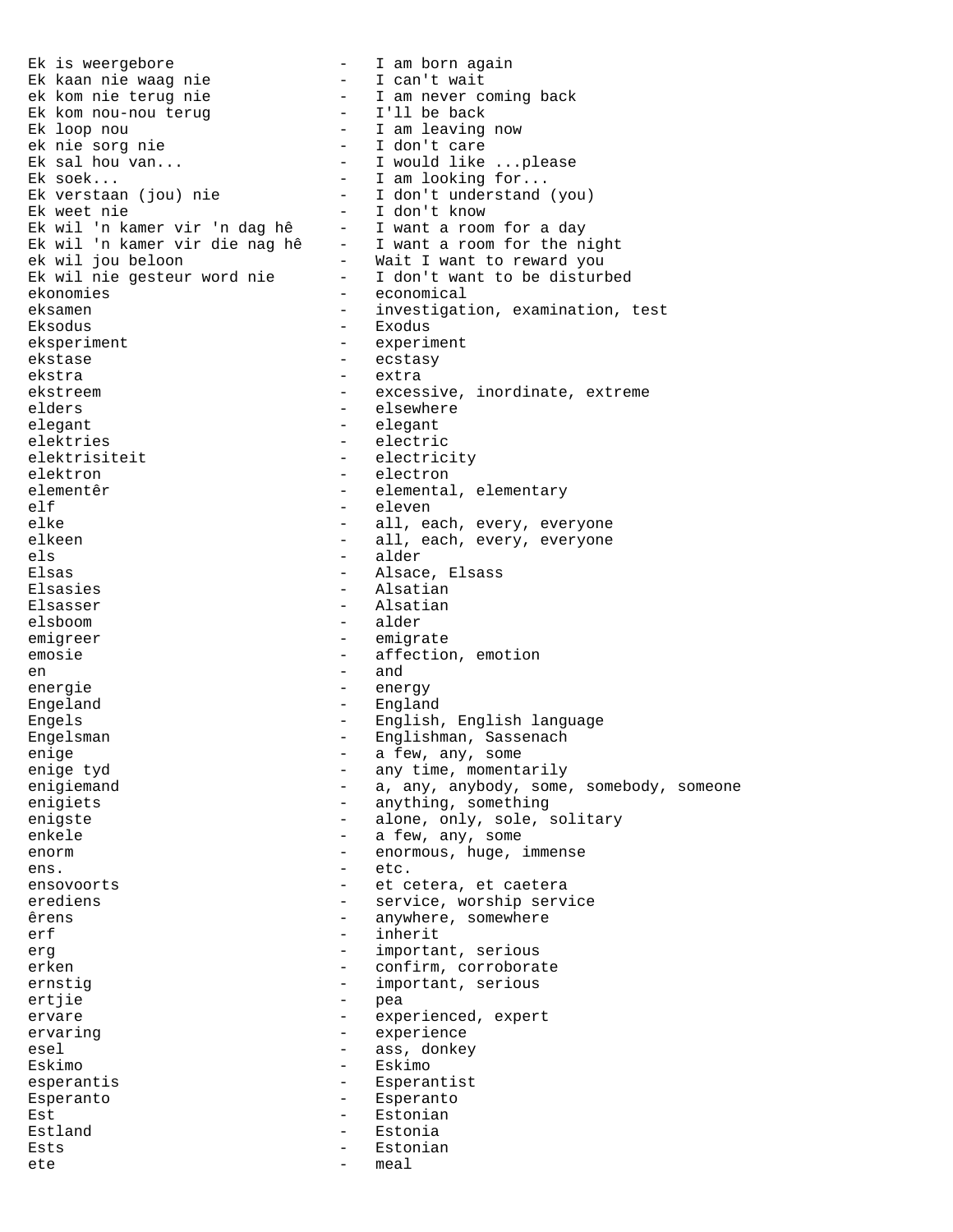Ethiopië - Ethiopia Ethiopiër - Ethiopian Etrurië - Etruria Etruriër - Etrurian, Etruscan Etruries - Etrurian, Etruscan Etruskies - Etrurian, Etruscan Eufraat - Euphrates Europa - Europe Europeaan - European Europeër european - European Europees - European  $Eve$   $Eva$ evolusie - development, evolution ewe  $-$  all the same, equally, a while, momentarily ewig  $-$  eternal, for ever, forever fabriek - factory familie - family - family - family - family - family - family - family - family - family - family - family - family - family - family - family - family - family - family - family - family - family - family - family - famil fase  $\begin{array}{ccc} - & - & - \\ - & - & - \end{array}$  stage fasiliteer fasiliteer  $\qquad \qquad -$  facilitate<br>fassineer  $\qquad \qquad -$  fascinate fassineer - fascinate Februarie - February<br>fee - fairy - fairy  $f$ eit  $-$  fact feodaal - feudal ferm  $\begin{array}{ccc} - & \text{firm, robust, study, solid} \\ - & \text{bike. cycle, bicycle} \end{array}$ - bike, cycle, bicycle fietsry - cycle fiks - healthy, well Filippyns - Philippine Filistyn - Philistine<br>film - film, motio film - film, motion picture, movie Fin<br>Finland - Finland - Finland - Finland - Finland<br>- Finn Finlander<br>Fins Fins - Finnish<br>firma - Company firma - company, firm<br>flard - rag. scrap flard - rag, scrap<br>fliek - ao to the - go to the cinema, go to the movies fliekhuis - cinema, movie theatre flikker - flare, flare up floreer - be succesful, prosper<br>flou word - faint, swoon - faint, swoon fluit - flute - flute - flute - flute - flute - flute - flute - flute - flute - flute - flute - flute - flute - flute - flute - flute - flute - flute - flute - flute - flute - flute - flute - flute - flute - flute - flute fok jou - Fuck you fokkol - Fuck all  $\begin{array}{cccc}\n\text{Fokof} & - & \text{Fuck off} \\
\text{fonds} & - & \text{fund}\n\end{array}$ - fund<br>- tip fooitjie forel  $-$  trout foresti  $-$  be lacking, be missing formeel - formal fossiel - fossil foto - photograph fout - aberration, error, mistake framboos - raspberry - Franconia<br>- Frankish Frankies - Frankish Frankryk - France Frans - French, French language<br>Franse taal - French, French language - French, French language Fries<br>Friesland - Friesland - Friesland Friesland - Friesland funksie - function gaaf - good, nice, okay, fine, very well gaan - go, shall, will - Go fuck yourself gaan speel met jyself - go play with yourself gaan staan - halt, come to a halt, stop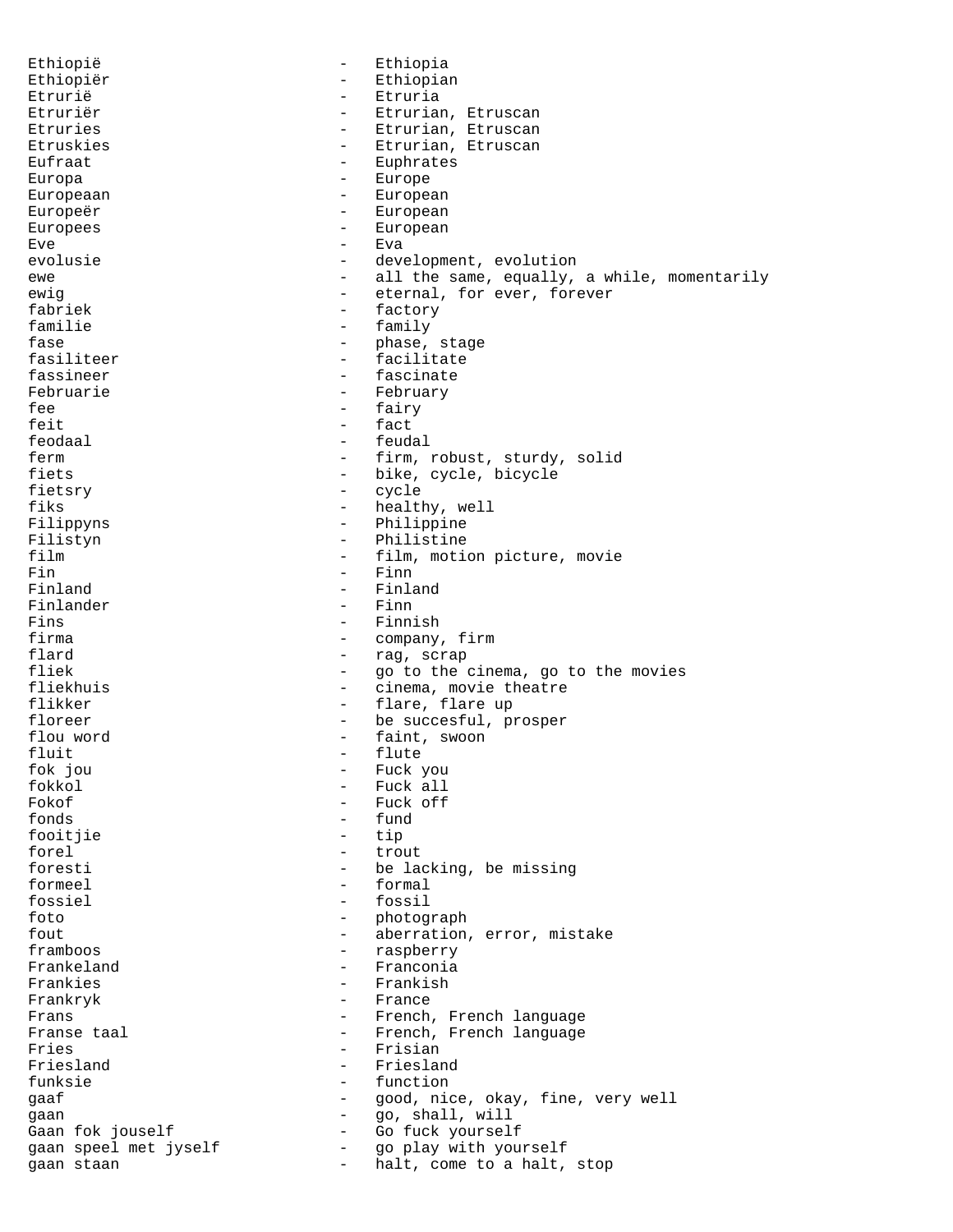gade - wife galery - gallery Galicies - Galician Gallië - Gaul garage - garage - garage - garage - garage - garage - garage - garage - garage - garage - garage - garage - garage - garage - garage - garage - garage - garage - garage - garage - garage - garage - garage - garage - garage garnaal – prawn – prawn<br>gas gas - gas, guest gasvry - hospitable gasvryheid - hospitality gat - hole geadresseerde - addressee<br>Gead geag - dear gebed - prayer gebeur - come about, happen, occur gebeurtenis - event, occasion, occurence, opportunity, chance<br>gebied - area, region - area, region<br>- birth geboorte en birthe and birthe and birthe and birthe and birthe and birthe and birthe and birthe and birthe and gebou - building<br>
gebruik - custom gebruik - custom, habit, way, employ, use, make use of gebruiker – user<br>cedaante – user – user gedaante - form, shape gedagte - thought gedeelte - part, piece, share gedeeltelik - partially, partly<br>
gedig<br>
- poem gedig - poem gedra hom  $\qquad \qquad -$  behave, conduct oneself geduld - patience geduldig  $-$  patient gedurende - for, during, while, whilst gee - give<br>
gee - give<br>
- vell geel - yellow - yellow gees - soul, ghost, phantom, fairy, intellect, mind geesdrif - enthusiasm<br>
geesdriftig - enthusiastic geesdriftig geheim - secret<br>
gehoorsaam - obey gehoorsaam geïnteresseerd - gripped, interested geld - money geldigheidsvasstelling - authentication geldstuk – coin<br>gelede – ago gelede - ago geleentheid - chance, event, occurence, opportunity<br>geliefde - lover<br> geliefde - lover - lover - lover - lover - lover - lover - lover - lover - lover - lover - lover - lover - lo luck, happiness gelukkig - fortunate, happy - Happy New Year Gelukkig verjaarsdag aan - Happy Birthday gelykheid - draw, equality emaklik - comfortable<br>gemiddeld - average, mid - average, middle, mean geneig - inclined generaal - general - general - general - general - general - general - general - general - general - general - general - general - general - general - general - general - general - general - general - general - general - g generasie - generation Genesis - Genesis Geneve - Geneva geniet - be glad, enjoy, rejoice, delight in - Have a nice day<br>- enough, suffici genoeg enough, sufficient genot - fun, pleasure<br>
cente genre - genre Gent - Ghent Genua - Genoa<br>geografies - Genoa - Genoa geografies - geographic, geographical geraamte - skeleton gereed  $-$  finished, ready, through geregtigheid - justice, righteousness gerieflik - comfortable Germaan - German, Teuton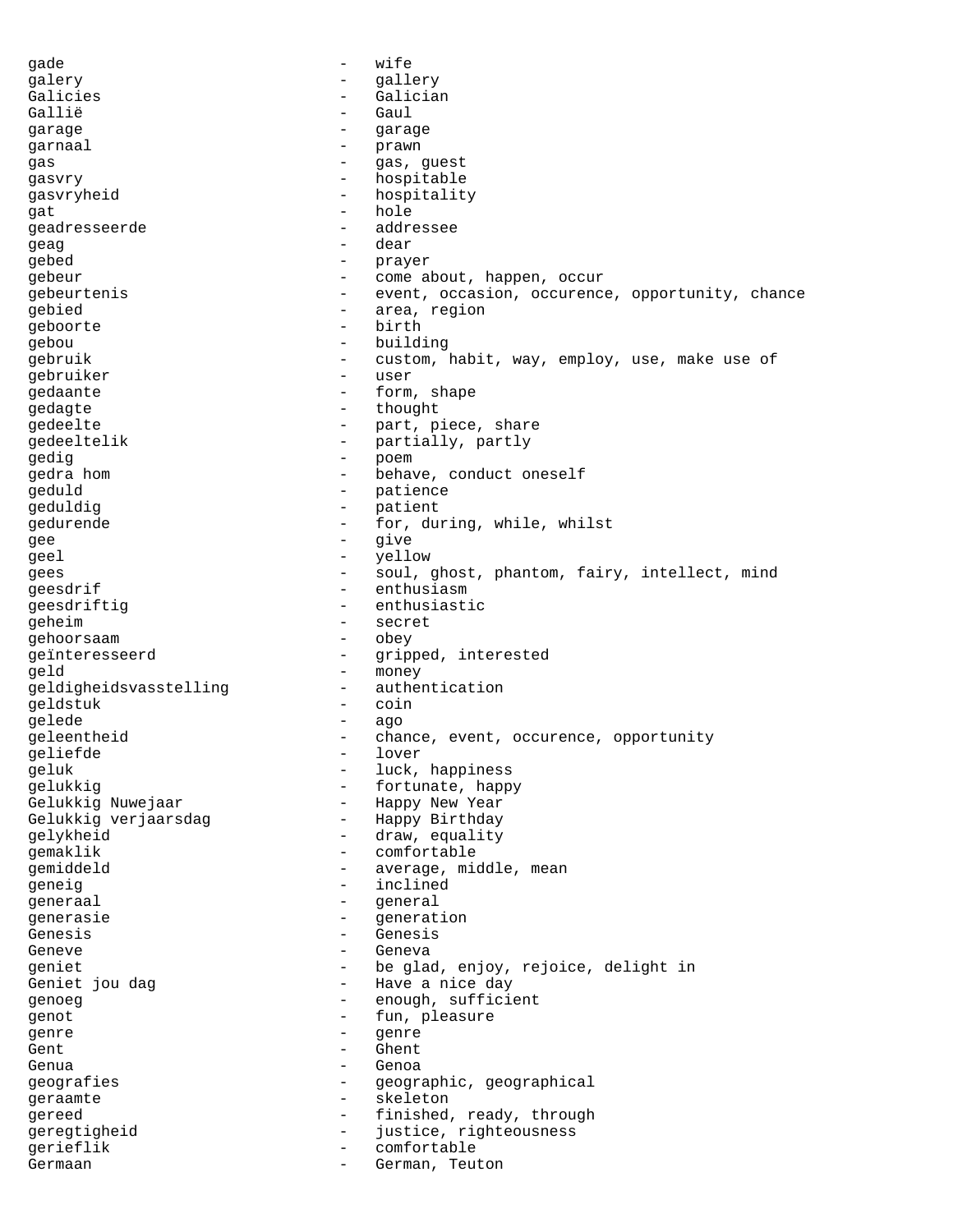Germaans - Germanic, Teutonic geruime tyd - a long time, for a long time gesag external of the contract of the authority, glamor, glamour, prestige Geseënde Kersfees - - Merry Christmas gesels - speak, talk, chat<br>gesig gesig  $-$  expression, face<br>  $\alpha$ esin  $-$  family gesin - family<br>cesing- - constant - domestic gesins- - domestic geskei - divorced geskenk - gift, present geskie  $\qquad \qquad -$  come about, happen, occur qeskiedenis - story, history geskikt - appropriate, becoming, seemly, suitable geskoolde - able geslag - generation, sex gesond - healthy, well gesondheid - health<br>gespanne - straine gespanne - strained<br>
gesprek - strained<br>
- converse gesprek - conversation getroud - married geur - odor, odour, scent, smell geveg extending the settle, scuffle, struggle gevolglik - consequently, so, subsequently gevolgtrekking - conclusion, inference geweldig - enormous, huge, immense<br>gewete - enormous, huge, immense - conscience gewig  $-$  weight gewild - popular - popular<br>qewoon - common. gewoon - common, ordinary, usual gewoond wees - accustom, be in the habit of gewoonlik - ordinarily, usually<br>
gewoonte - custom habit way gewoonte - custom, habit, way gholf - golf, gulf gids **-** handbook, guide, guidebook gier - vulture giet - pour, scatter, shed<br>
qiftiq - poisonous<br>
- poisonous - poisonous gil - yell<br>qimnastiek - qvmn gimnastiek - gymnastics gips - gypsum, plaster of Paris gister - yesterday - yesterday glad nie twee teen van die soos na die soos na die soos na die soos na die soos na die soos na die soos na die glas - glass - glass gleuf - slot glimlag - smile glo - believe, deem gly - glide, slip God - God god - god godsdiens - religion godsdienstig - pious, religious<br>goed - and interesting goed - good, nice, okay, OK, well Goed koop kak - Cheap piece of crap goedkoop - cheap, inexpensive Goeie Vrydag and The Good Friday goeiemiddag en architecture - good afternoon goeiemôre - good morning goeienaand - good evening goeienag - good night golf  $\overline{g}$  - golf, gulf gooi - throw gordyn - curtain Goties - Gothic gou  $-$  fast, quickly, swiftly<br>gou maak  $-$  go fast, hurry, rush gou maak - go fast, hurry, rush goud - gold Gouda - Gouda goudgeel - golden yellow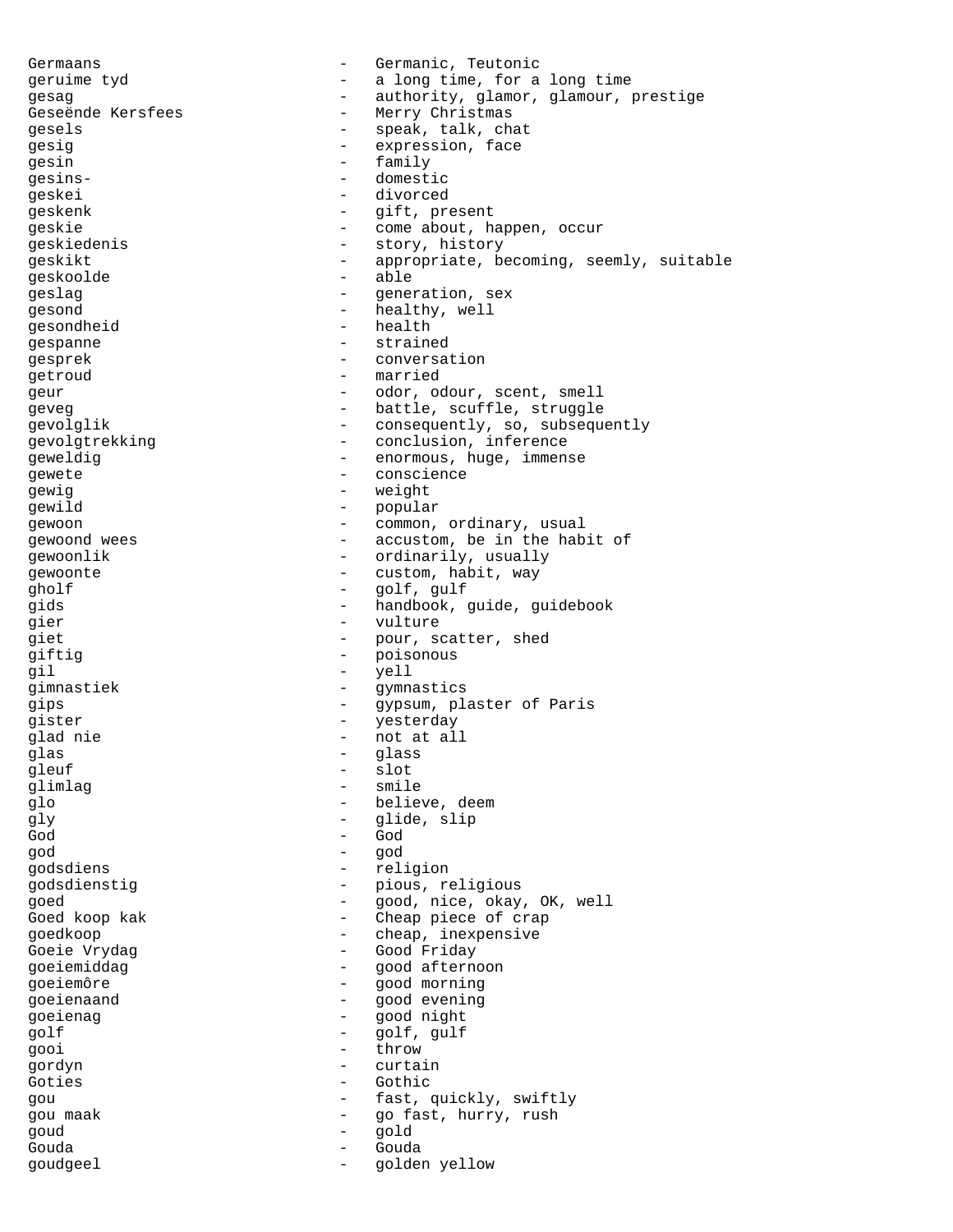Goudkus - Gold Coast goudvis - goldfish goue - gold, golden graad - degree, grade, heading, title graag - willingly Graal - Grail  $gram$   $gram$   $gram$ ,  $gramme$ <br> $gramm2r$ grammatika - grammar - grammar - grammar - grammar - grammar - grammar - grammar - grammar - grammar - grammar - grammar - grammar - grammar - grammar - grammar - grammar - grammar - grammar - grammar - grammar - grammar gras  $\frac{1}{2}$  grass  $\frac{1}{2}$  grass  $\frac{1}{2}$  grass  $\frac{1}{2}$  grass  $\frac{1}{2}$  grass  $\frac{1}{2}$  grass  $\frac{1}{2}$ grasgroen - Grass green gratis - free grens  $\qquad \qquad -$  boundary, frontier, limit gretig  $-$  avid, eager for, greedy Griek - Greek Griekeland - Greece Grieks - Greek, Hellenian, Hellenic griep - flu, grip, influenza grimeer - make up grimering - make up, make-up<br>  $\frac{1}{2}$  make up, make-up groen - green - green Groenland - Greenland groente - vegetable groep - group groet - greet, salute, greeting qrond  $\qquad \qquad -$  qround, soil grondwet - constitution groot  $-$  big, great, large Groot-Brittanje - Britain, Great Britain grootte - bulk, dimension, extend, size grot<br>  $\begin{array}{ccc}\n\text{grav}\end{array}$  - cave, grotto, cavern, den groutjie  $\qquad \qquad \qquad -$  ass, donkey<br>gryp  $\qquad \qquad -$  clutch grab gryp - clutch, grab, grasp, grip, seize<br>
- gray gray grys - gray, grey Guinee - Guinea - Golden Fleece gunsteling- - advantageous, favourable haai - shark haan - cock, rooster haar - her, his, its, their, she haarkapper - barber, hairdresser haas and the set of the haste, go fast, hurry, rush haastig extending the nurried, fast, quick, rapid, speedy, swift haat - hate - hate - hate - hate - hail hael - hail Haïti - Haiti - Haiti - Haiti - Haiti - Haiti - Haiti - Haiti - Haiti - Haiti - Haiti - Haiti - Haiti - Haiti - Haiti - Haiti - Haiti - Haiti - Haiti - Haiti - Haiti - Haiti - Haiti - Haiti - Haiti - Haiti - Haiti - Haiti hakie - clamp, bracket, parenthesis, staple<br>hakskeensening - Achilles' tendon - Achilles' tendon hallo - hello hals - neck hamburger hamburger - hamburger hand - hand handel  $-$  business, commerce, trade handelaar - merchant, businessman handlanger - abetter, abettor, accessory, accomplice handtekening - signature handtekening - signature - signature - signature - signature - signature - signature - signature - signature hang  $\begin{array}{cccc} - & d \text{roop, hang} \\ - & h \text{andle, man} \end{array}$ hanteer handle, manipulate hap - morsel, mouthful<br>hard - loud - loud - loud<br>- run hardloop hare  $-$  hair, hairs, hers hart - heart Havanna - Havana Hawaïes **Manual Accord Accord Accord Hawaiian** Hawaiï - Hawaii hawe  $\begin{array}{ccc} - & \text{harbor, harbour, port} \\ - & \text{harbor, however, port} \end{array}$ hê - have, have got<br>Hebreër - Hebreër - Hebrew, Jew Hebrew, Jew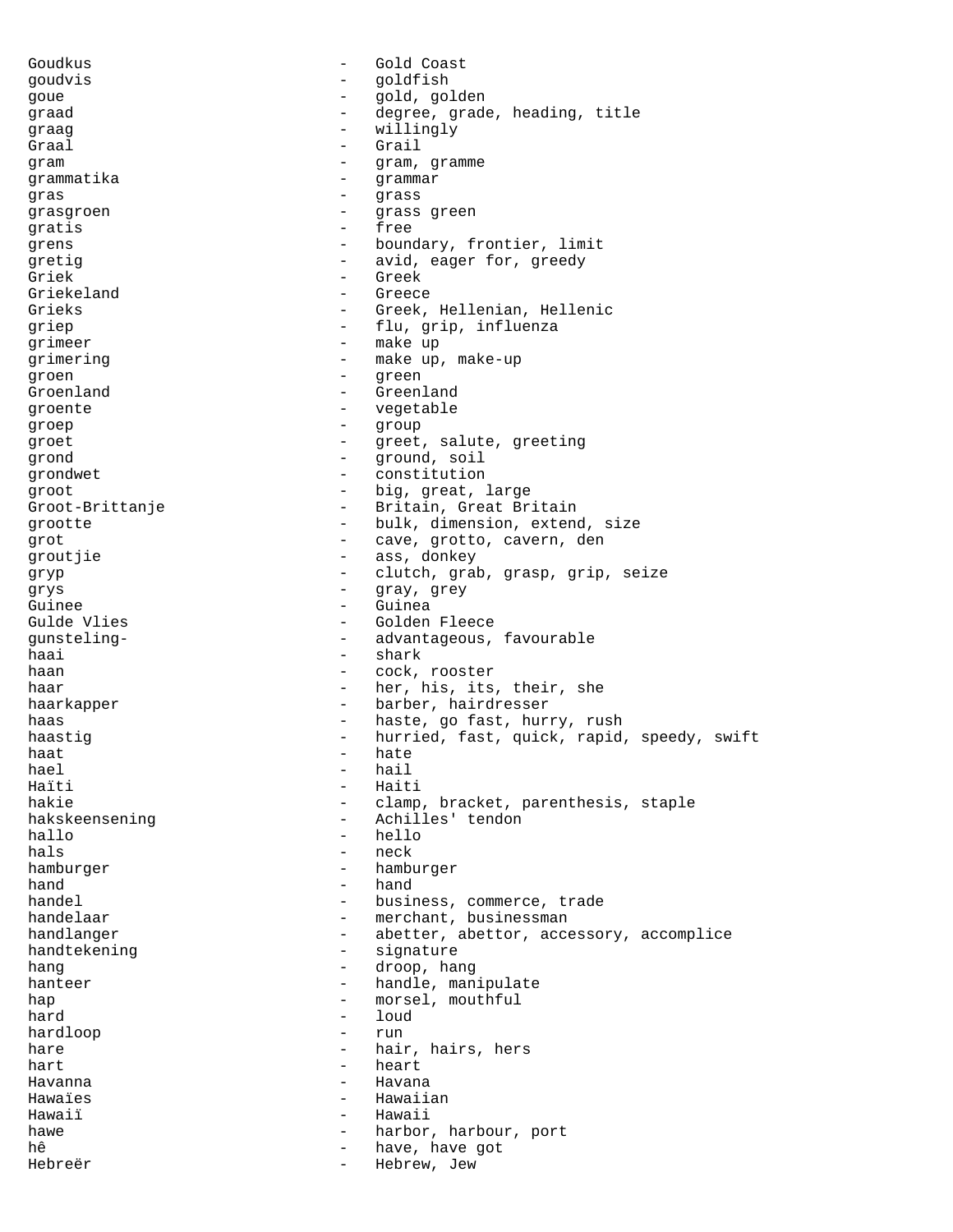Hebreeus - Hebrew, Jewish Hebride - Hebrides, Western Islands heelal - universe heeltemal - at all, entirely, wholly heerlik - agreeable, enjoyable, lovely, nice, pleasant heide - heath<br>heilig - sangt heilig - sanctify<br>heks - witch heks - witch - witch - witch - witch - witch - witch - witch - witch - witch - witch - witch - witch - witch hel - hell - hell - hell - hero held - hero<br>helder - hero<br>helder - brig - bright, clear, light, distinct, plain<br>- heroic heldhaftig heldin - heroine hele  $-$  entire, overall, whole Helleens - Hellenian, Hellenic helm - helmet - abet, aid, assist, help, accomodate Helvesië - Helvetia hemel - heaven, sky Hemelvaartdag en andere andere as a Ascension Day hemp - shirt<br>hen - chicke - chicken, fowl hengel  $-$  fishing rod herdenking  $-$  recollection herder - shepherd<br>herfs - shepherd<br>- autumn - autumn herhaal - repeat - Please repeat that. herinnering  $-$  memory, recollection herken - recognise, recognize herkoms - lineage, origin<br>heroïen - heroin heroïen 1988 - heroin errorien 1988 - heroin errorien 1988 - heroin errorien 1988 - heroin errorien 1988 - her<br>1988 - Heer deer 1988 - deer 1988 - deer 1988 - deer 1988 - deer 1988 - deer 1988 - deer 1988 - deer 1988 - dee hert en anders ander the deer of the deer deer heuning  $-$  honey heup - hip<br>hiëna - hva - hyaena, hyena hier - here - Here I am hierbo - above hierdie  $-$  these, this hierheen - here, hither hiervandaan - from here, hence higiënies - hygienic<br>Hindoe - Hindu, Hindu, Hindu Hindoe - Hindu, Hindoo Hindoe- - Hindu, Hindoo Hindoes - Hindu, Hindoo - heat hoe how, in what way, as, like, such as hoe gaan dit met u? - how are you?, how do you do?<br>hoe laat - what time - what time Hoe lank sal ek moet wag? - How long will I have to wait? hoe ver - how far hoed - hat hoekom - what for, why hoender - chicken, hen, fowl hoer - hooker, whore hoerhuis<br>
- hooker, whore hoerhuis - brothel<br>- couch hoes - cough hoeveel<br>Hoeveel sal ek jou skuld? - how much shall I own Hoeveel sal ek jou skuld? - How much shall I owe you?<br>Hoeveel skuld ek jou? - How much do I owe you? Hoeveel skuld ek jou? - How much do I owe you?<br>hoeveelste - how many, what number hoeveelste - how many, what number<br>hof - court - court hok - cage hokkie – hockey<br>Holland – Holland – Hollan Holland - Holland - Dutchman, Hollander<br>- Dutch Hollands - Dutch - Dutch - Dutch - Dutch - Dutch - Dutch - Dutch - Dutch - Dutch - Dutch - Dutch - Dutch - Du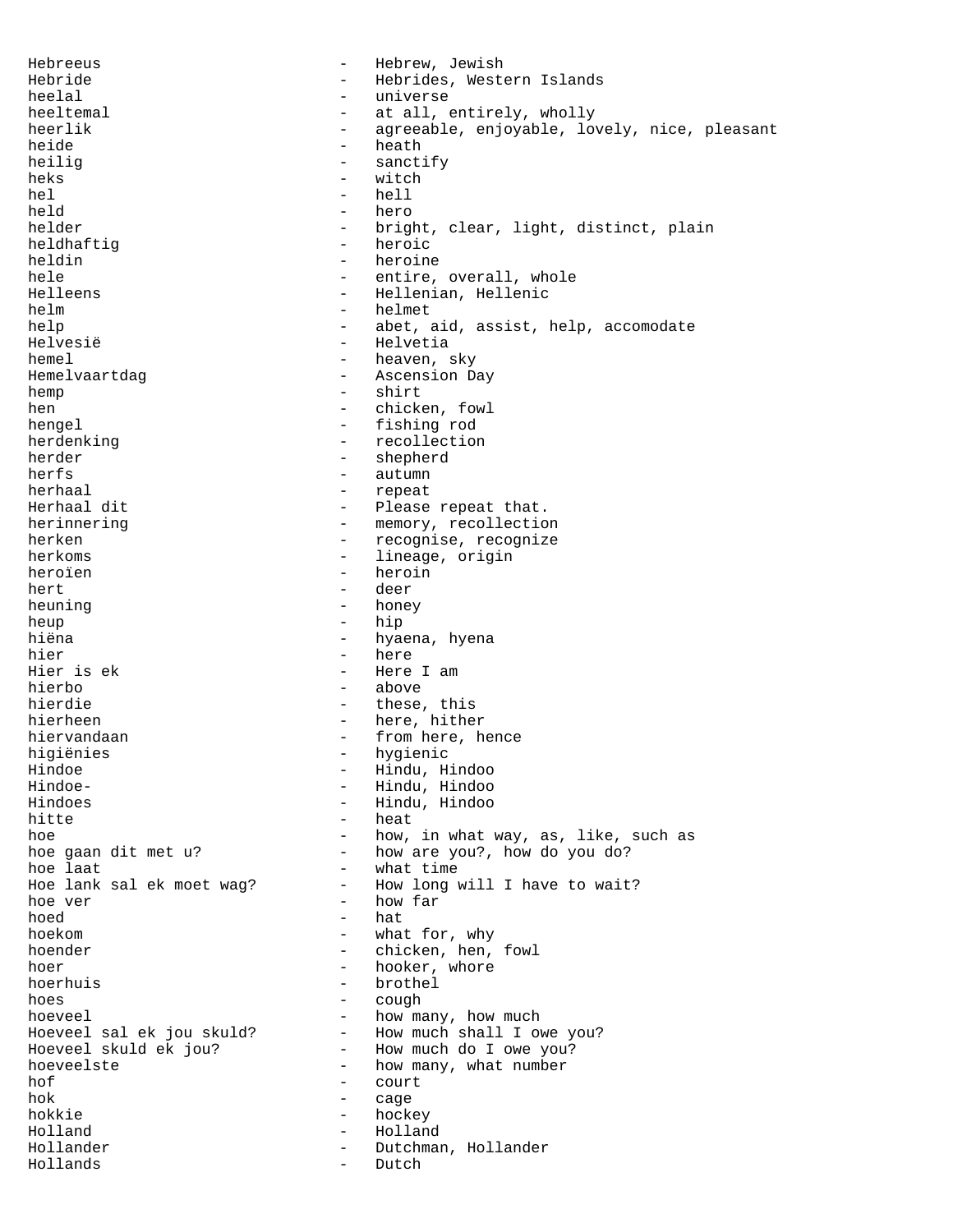hom - him hond - dog honderd **-** hundred, one hundred Hongaar - Hungarian Hongaars - Hungarian Hongarye - Hungary honger - hungry - be hungry hoofkwartier - headquarters hoofpyn - headache hoofsaaklik - above all, especially, chiefly, mainly hoofstad - metropolis, capital, capital city hoofweg - major road Hooglander - Highlander Hooglied - Canticles, Song of Solomon, Song of Songs hoop - hope hoor - hear, find out, learn of<br>horlosie - watch horlosie - watch<br>horror - horror - horror horror - horror hospitaal - hospital hotel - hotel - hotel - hotel - hotel - hotel - hotel - hotel - hotel - hotel - hotel - hotel - hotel - hotel - hotel - hotel - hotel - hotel - hotel - hotel - hotel - hotel - hotel - hotel - hotel - hotel - hotel - hotel - hang onto, hold hou van die eerste van die van die van die van die van die van die van die van die van die van die van die van die v houding  $-$  behaviour, conduct, deportment, position houer - holder, socket hout  $-$  timber, wood huidig  $-$  current, present, present-day huis - house huis toe and a home - home - home - home - home - home - home - home - home - home - home - home - home - home - home - home - home - home - home - home - home - home - home - home - home - home - home - home - home - home huldig - honor, honour hulle  $-$  them, to them, they, their, her, his, its hulle s'n  $-$  theirs - theirs hulp - aid, help - cower, crouch, squat huur - hire<br>huurmotor - taxi huurmotor huwelik  $-$  marriage, matrimony hy - he, him Hy is fokkin sleg - He is fucking useless hyser - elevator, lift<br>Theries - Therian<br>- Therian Iberies - Iberian - Iberian - Iberian - Iberian - Iberian - Iberian - Iberian - Iberian - Iberian - Iberian ideaal - ideal idee - idea idioom - idiom iemand  $-$  a, any, anybody, some, somebody, someone iep - elm Ier - Irishman Ierland - Ireland Iers - Irish iets  $-$  anything, something ignoreer - ignore immigreer - immigrate immoreel - abandoned, nasty impak  $-$  effect, impression in  $-$  a, in, inside, into, per, within<br>in aanmerking kom  $-$  be considered, count - be considered, count<br>- generally in die algemeen - generally in elk geval - in any event - inform, report in verband met  $-$  with reference to inasem  $-$  inhale inbreker - burglar<br>indeks - index - index indeks - index Indiaan - Indian, American Indian Indiaans - Indian, Red Indian Indië - India indien and the set of the set of the set of the set of the set of the set of the set of the set of the set of t Indiër - Indian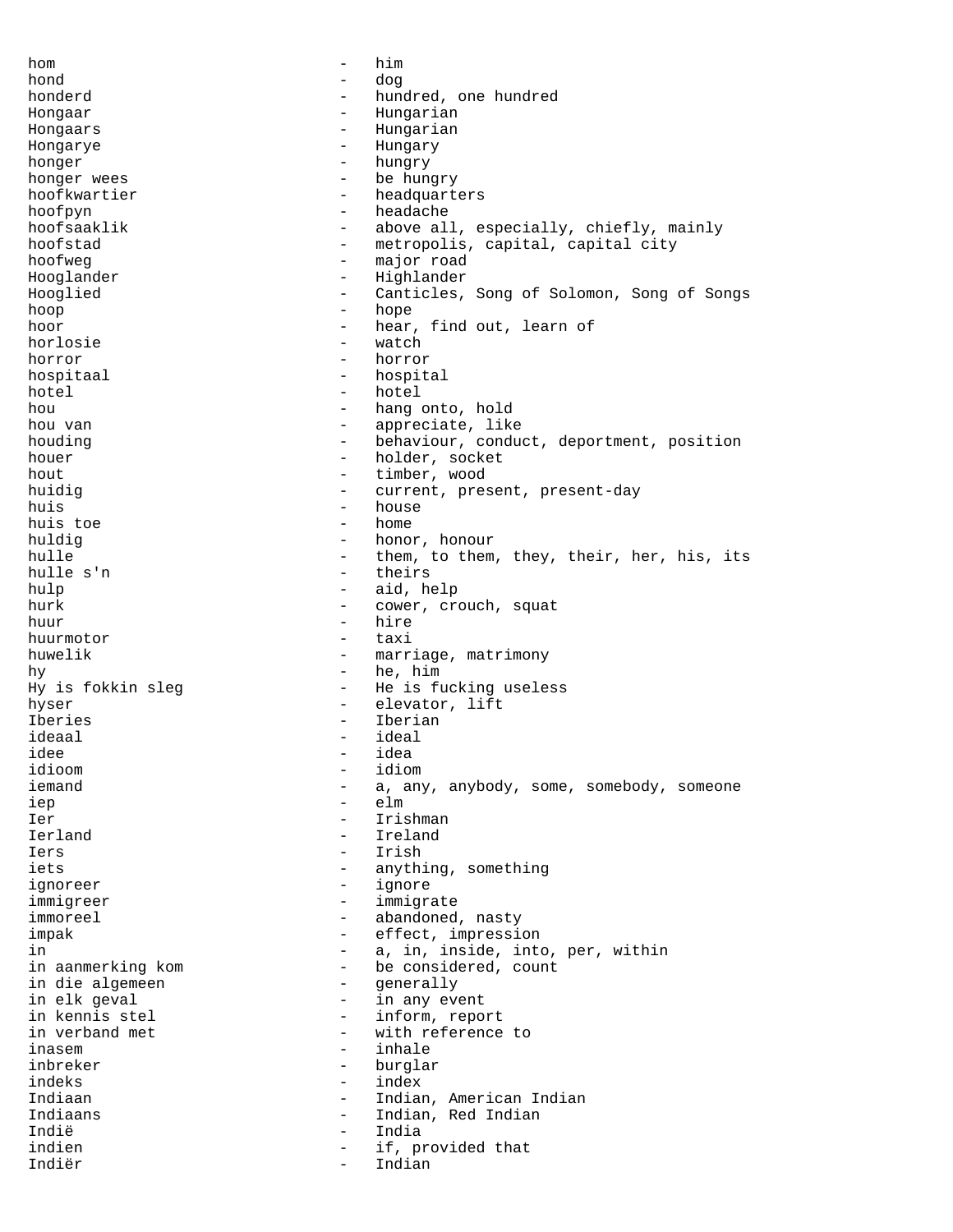Indies - Indian Indiese tier en andere tiger individueel - individual Indo-China - Indo-China Indo-Europeaan - Indo-European Indo-Europeër - Indo-European Indo-Europees - The Indo-European, Indo-Germanic Indo-Germaans - Indo-European, Indo-Germanic<br>Indo-Sjina - Indo-China - Indo-China - Indo-China Indonesië - Indonesia Indonesiër - Indonesian Indonesies - Indonesian indruk - effect, impression industrie  $-$  industry ineenkrimp - cower, shrink informasie - information ingenieur - engineer inheems - aboriginal, domestic, native<br>inhoud - contents inhoud - contents inleiding  $-$  introduction, preface inlewer - deliver, furnish, supply, convey, hand, hand over - information inligtingskantoor - inquiry-office inmaak - preserve innig extended to the close, intimate, cardiac, cordial, hearty inrig vir  $-$  pay attention to inrigting  $-$  institute inruil - interchange, swap insameling  $\qquad \qquad -$  collection insident  $-$  event, occasion, occurence, opportunity insit  $-$  enter, insert, put in, put away, stow inskep - dish up insluitend - including, inclusively<br>inspekteur - inspector - inspector inspektisto - inspector inspuit - inject inspuiting  $-$  injection instel  $-$  begin, commence, start instituut - institute instruksie - directions, instruction inteendeel extending the contrary on the contrary intelligent  $-$  intelligent, sagacious intens  $\qquad \qquad -$  intense, intensive interessant - interesting internasionaal - international<br>intusse - all the time, intusse  $\qquad \qquad -$  all the time, in the meantime, meanwhile<br>invoer - import invul - fill, fill in, fill up Ionies - Ionian Iraaks - Iraki, Iraqi, Iraquian Irak - Irak, Iraq Irakiër - Iraki, Iraqi, Iraquian Iran - Iran - Iran - Iran - Iran - Iran - Iran - Iran - Iran - Iran - Iran - Iran - Iran - Iran - Iran - Iran - Iran - Iran - Iran - Iran - Iran - Iran - Iran - Iran - Iran - Iran - Iran - Iran - Iran - Iran - Iran - Iran Iraniër - Iranian Iranies - Iranian Islam - Islam Islamic isolasie - insulation, isolation<br>Israel - Israel - Israel Israel - Israel Israeli - Israelian Israelies - Israelian Israeliet - Hebrew, Jew, Israelite Israelities - Israelite, Israelitish Istanboel - Istanbul Italiaan - Italian - Italian - Italian - Italian - Italian - Italian - Italian - Italian - Italian - Italian -Italiaans – Italiaans – Italiaans – Italiaans – Italiaans – Italiaans – Italiaans – Italiaans – Italiaans – Italiaans – Italiaans – Italiaans – Italiaans – Italiaans – Italiaans – Italiaans – Italiaans – Italiaans – Italia Italian Italië - Italy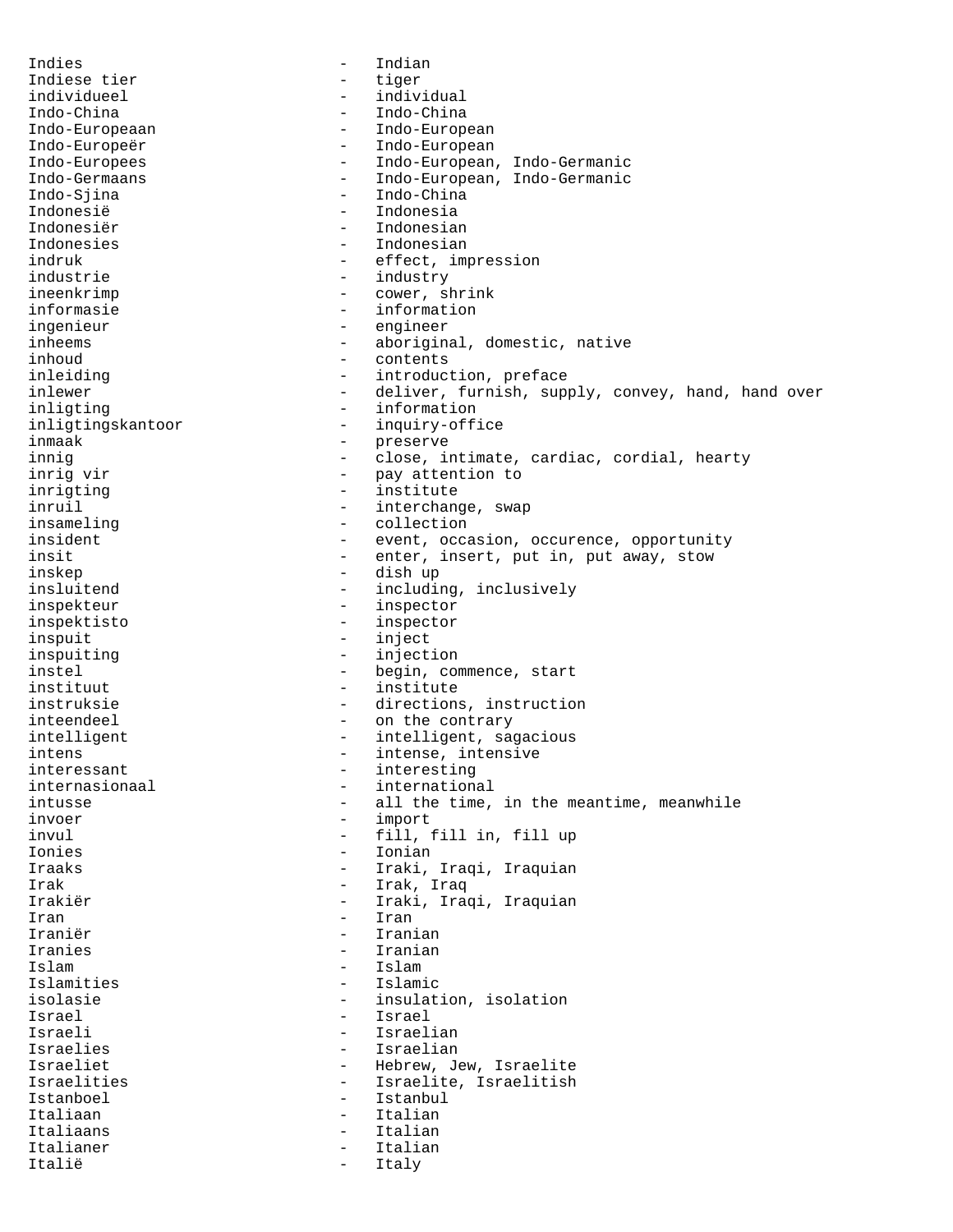item  $\qquad \qquad -$  element, fragment, item, particle ivoor - ivory ja - yes Ja ek weet  $-$  Yes I know jaag  $-$  race, run, chase, hunt jaar - year - year - year jaarliks - annual, yearly<br>iso jag - yacht - yacht - yacht - yacht - yacht - yacht - yacht - yacht - yacht - yacht - yacht - yacht - yacht - yacht - yacht - yacht - yacht - yacht - yacht - yacht - yacht - yacht - yacht - yacht - yacht - yacht - yacht jager - hunter<br>iakkals - iackal jakkals - jackal jaloers - jealous Jamaika - Jamaica jammer - regrettably, unfortunately jammer wees  $-$  be sorry about, regret Januarie - January Japan - Japan Japannees **-** Japanese Japanner - Japanese Japans - Japanese jas - coat, overcoat Java - Java - Java - Java - Java - Java - Java - Java - Java - Java - Java - Java - Java - Java - Java - Java -Javaan - Javanese Javaans - Javan, Javanese jeens extra - at, by, on, across from, against, in exchange for Jehova - Jehovah Jerusalem - Jerusalem Jesus - Jesus joernalis - journalist Johannesburg - Johannesburg jongmens - youngster, youth<br>
ionk - young jonk - young Hebrew, Jew Joods - Jewish Jordaan - Jordan Josef - Joseph josie - devil jou - you, to you, thou, your jou bliksem - You bloody! jou ma se moer  $-$  Your mothers cunt joune - yours juis exactle of the correct, exact, proper, right  $-$  accurate, precise, correct, exact, proper, right Julie - July julle  $\begin{array}{ccc} - & y \text{ou} & t \text{ou} \\ y \text{ou} & y \text{ou} \\ y \text{ou} & -y \text{ou} \\ z \text{ou} & -y \text{ou} \\ z \text{ou} & -y \text{ou} \\ z \text{ou} & -y \text{ou} \\ z \text{ou} & -y \text{ou} \\ z \text{ou} & -y \text{ou} \\ z \text{ou} & -y \text{ou} \\ z \text{ou} & -y \text{ou} \\ z \text{ou} & -y \text{ou} \\ z \text{ou} & -y \text{ou} \\ z \text{ou} & -y \text{ou} \\ z \text{ou} & -y \text{ou$ julle s'n - yours Junie - June juweel - gem, jewel juwelier - jeweller jy - thou, you Jy is alklaar afgepis - You're already pissed off<br>Jy is un Swoetart - You're a sweetie - You're a sweetie Jy maak my baie gelukkig - You make me very happy Jy maak my siek - You make me sick Jy pis my af  $-$  You're pissing my off Kaapprovinsie - Cape Province Kaaps - Cape<br>Kaapstad - Cape Kaapstad - Cape Town<br>kaart - The Barnes - Map kaart - map kaartjie - bill, ticket, note<br>kaartjieskantoor - - booking-office - booking-office kabaret - cabaret kabeljou - cod, codfish kabinet - cabinet - cabinet - cabinet - cabinet - cabinet - cabinet - cabinet - cabinet - cabinet - cabinet - cabinet - cabinet - cabinet - cabinet - cabinet - cabinet - cabinet - cabinet - cabinet - cabinet - cabinet - ca kafeteria - cafetaria kaffir  $-$  non-believer Kain - Cain - Cain - Cain - Cain - Cain - Cain - Cain - Cain - Cain - Cain - Cain - Cain - Cain - Cain - Cain Kaïro - Cairo kak - shit Kalifornië - California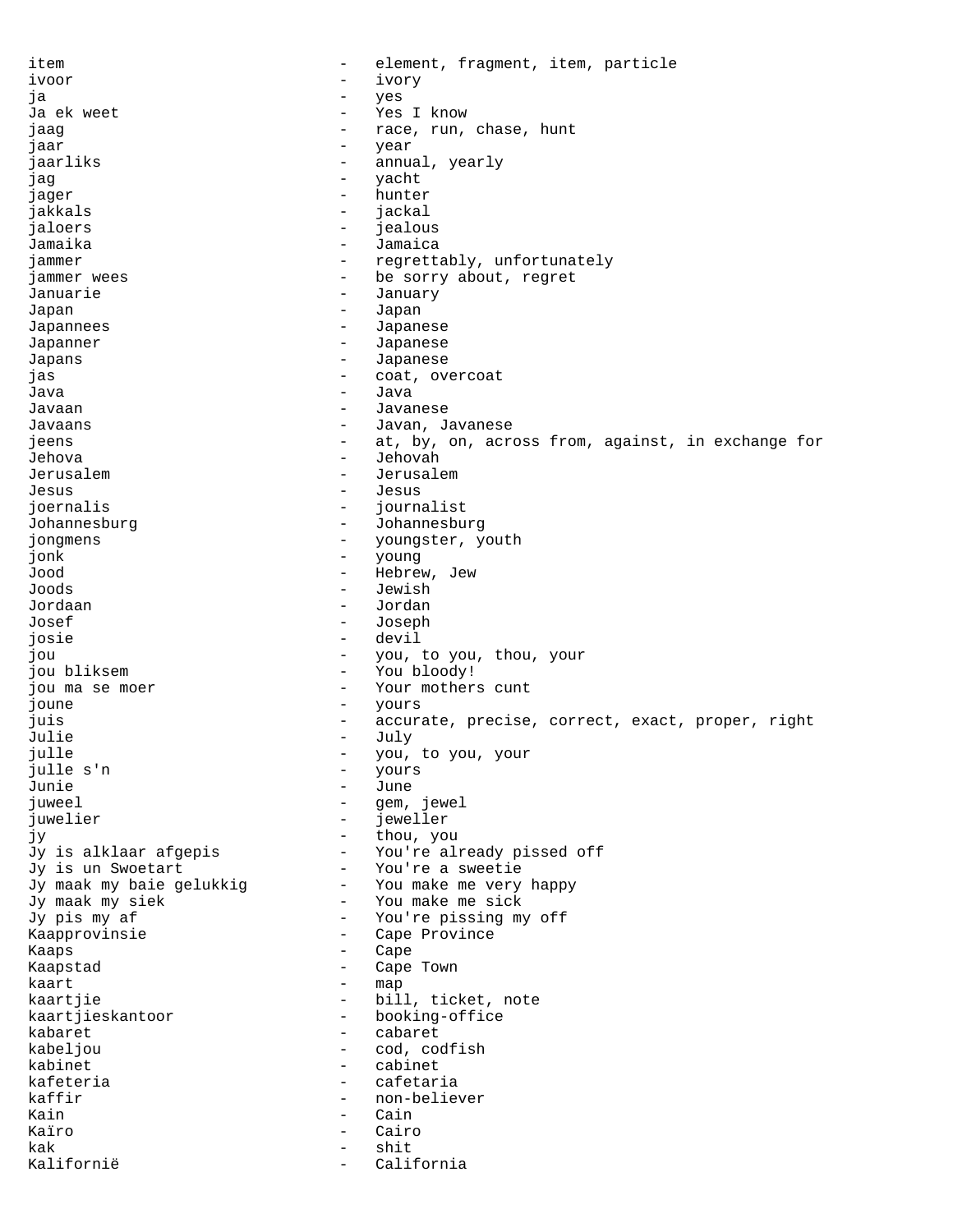kalkoen  $-$  turkey kalm  $-$  calm, quiet, tranquil Kalvarieberg - Calvary, Golgotha kam - comb kameel - camel<br>kameelnerd - camel kameelperd - giraffe<br>kamer - giraffe kamer - chamber, room<br>kamera kamera  $-$  camera Kameroen - Cameroon, Cameroun kamp  $-$  camping ground, camping site, camp of tents kampeer - camp, be encamped, lie encamped, camp out kampeerterrein - camping ground, camping site kan kan endeanger and the beable to, can, may kanaal - canal, channel Kanada - Canada Kanadees - Canadian Kanaries - Canary - Canary Islands kandidaat - candidate<br>kangaroo kangeroe - kangaroo - cancer, canker kans - chance, luck kanselleer - abjure, abolish, abrogate, annul, cancel, remit kant - side kantoor - office, bureau<br>kantoorklerk - clerk - clerk kantoorklerk Kapitool - Capitol kapper - hacker kapster - hairdresser, female hairdresser<br>kaptein - captain kaptein - captain kar  $-$  car, cart, chariot karakter - character, nature, personality karig  $-$  in short supply karma - karma Karmeliet - Carmelite<br>Karpate - Carpathia - Carpathians kas external cabinet, closet, cupboard, sideboard Kaspiese See - - Caspian Sea kasset - cassette kasteel - castle Kastiliaans - Castillian Katalaans - Catalonian katalogus - catalog, catalogue, directory<br>Katalonië - Catalonia Katalonië - Catalonia<br>
katoliek - Catholic katoliek - Catholic<br>katolisisme - Catholis - Catholisism<br>- Caucasus Kaukasus - Caucasus keel - throat keer - occasion, time, halt, stop kelder - basement, cellar kelkie - cocktail kelner - waiter Kelt - Celt Kelties - Gaelic, Celtic ken - be acquainted with, know<br>Kenia Kenia - Kenya<br>kenmerkend - Chara kenmerkend - characteristic kennis <br/>  $\,$  -  $\,$  acquaintance, knowledge kennis<br/>gewing  $\,$  -  $\,$  information, communicat - information, communication kerk - church, kirk<br>kerrie - curry kerrie - curry kers - candle - candle - candle - candle - candle - candle - candle - candle - candle - candle - candle - candle - candle - candle - candle - candle - candle - candle - candle - candle - candle - candle - candle - candle kersboom - Christmas tree, Christmas-tree Kersfees - Christmas, Christmas feast, Yule Kersmis - Christmas, Christmas feast Kersvader - Father Christmas Keulen - Cologne keuse  $\qquad \qquad -$  alternative, option, choice, election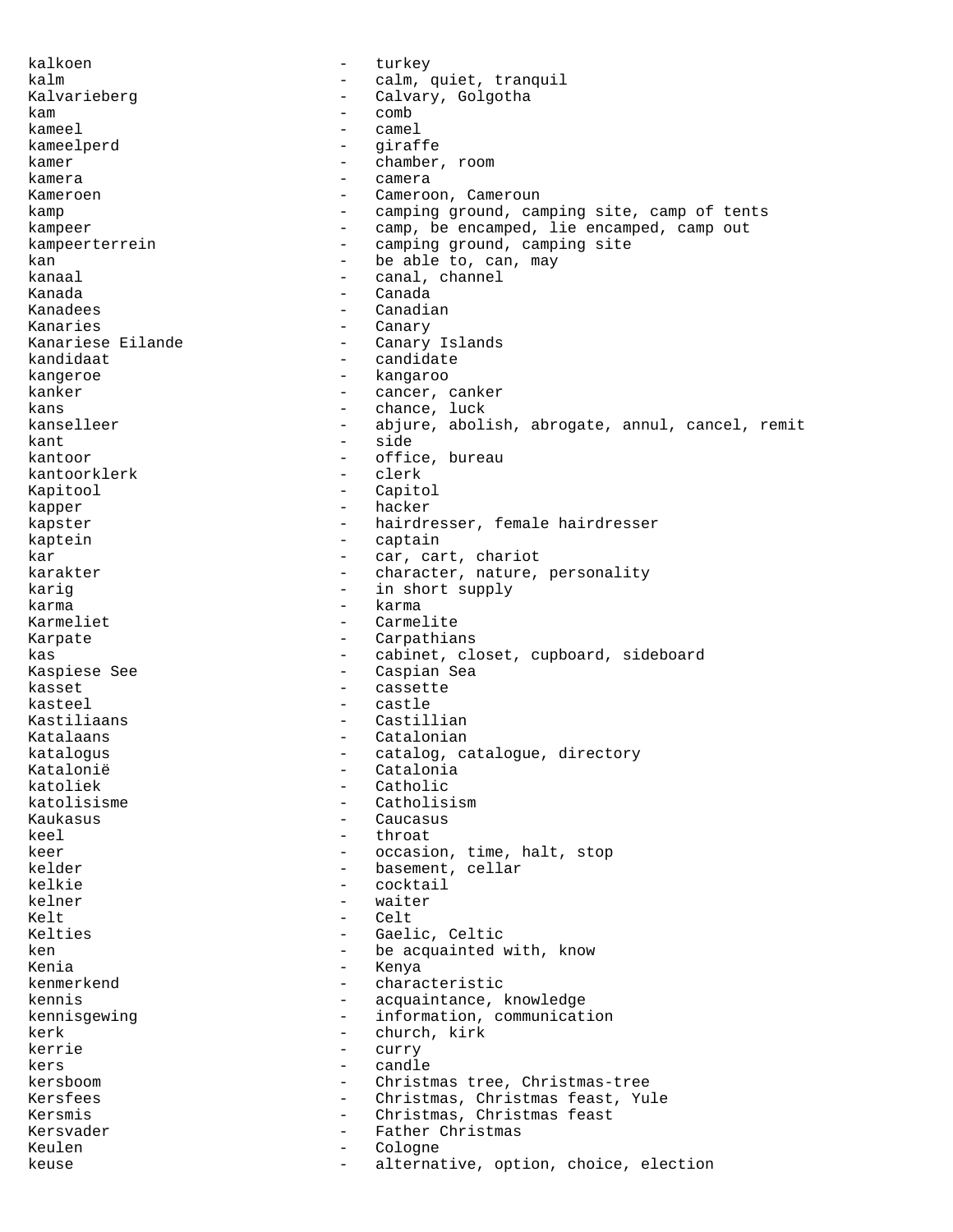kies - choose, elect, pick out kilogram - kilo kilometer - kilometer, kilometre kind - child, offspring, young, infant<br>kla kla - complain klaar  $\begin{array}{ccc} - & \text{already, by now, yet, finished, through} \\ - & \text{sound} \end{array}$ klank - sound<br>klap - hit. klap - hit, knock, strike<br>
klas - class class klassiek - classic, classical klavier – piano – piano – piano – piano – piano – piano – piano – piano – piano – piano – piano – piano – piano – piano – piano – piano – piano – piano – piano – piano – piano – piano – piano – piano – piano – piano – pian klee - clothe, dress<br>klein - clothe, dress<br>- diminutive. 1 - diminutive, little, small Klein-Asië - Asia Minor klein boetie  $-$  little brother kleindogter en meddaughter - granddaughter kleingeld - change<br>kleinkind - crands kleinkind - grandson kleinseun - grandson klere  $\qquad \qquad -$  clothes, clothing<br>klets - qossip, chat klets - gossip, chat<br>
kleur - colour. dve. - colour, dye, tint kleuterskool - nursery school kliek - clan, clique, coterie, junto, set<br>kliënt - client, customer kliënt - client, customer<br>klik - clap, click, rat - clap, click, rattle klim - climb klimaat - climate kliniek - clinic klink - sound - bellflower, Canterbury bell klomp - heap, pile, stack<br>kloon - clone - clone  $\begin{array}{ccc}\n\text{kloon} & - & \text{clone} \\
\text{klub} & - & \text{club.} \\
\end{array}$ club, society knie - knee knip - bolt knoop - knot, node kobra - cobra kode - code koeël - bullet koei - cow koel - cool koepee - compartment, coupé koerant - gazette, magazine, newspaper, periodical<br>
koffer koffer - trunk koffie - coffee - coffee - coffee - coffee - coffee - coffee - coffee - coffee - coffee - coffee - coffee - coffee - coffee - coffee - coffee - coffee - coffee - coffee - coffee - coffee - coffee - coffee - coffee - coffee - dot kollega - colleague kollege - college kolom  $\sim$  - column, pillar kolonie - colony, settlement kom - come Kom binne en sit - Come inside and take a seat - Come let us pray Kom saam  $\overline{a}$  - Come along<br>kombinasie - Combination kombinasie - combination<br>
kombuis - kitchen kombuis - kitchen<br>komedie - comedy komedie - comedy<br>komhalertjie - Adam's - Adam's apple kommandant - commander kommentaar - annotation, note kommissie - commission kompak - compact kompartement - compartment, coupé<br>
kompetisie - competition conte kompetisie - competition, contest koms - arrival kondukteur - guard Kongo  $-$  Congo, Zaire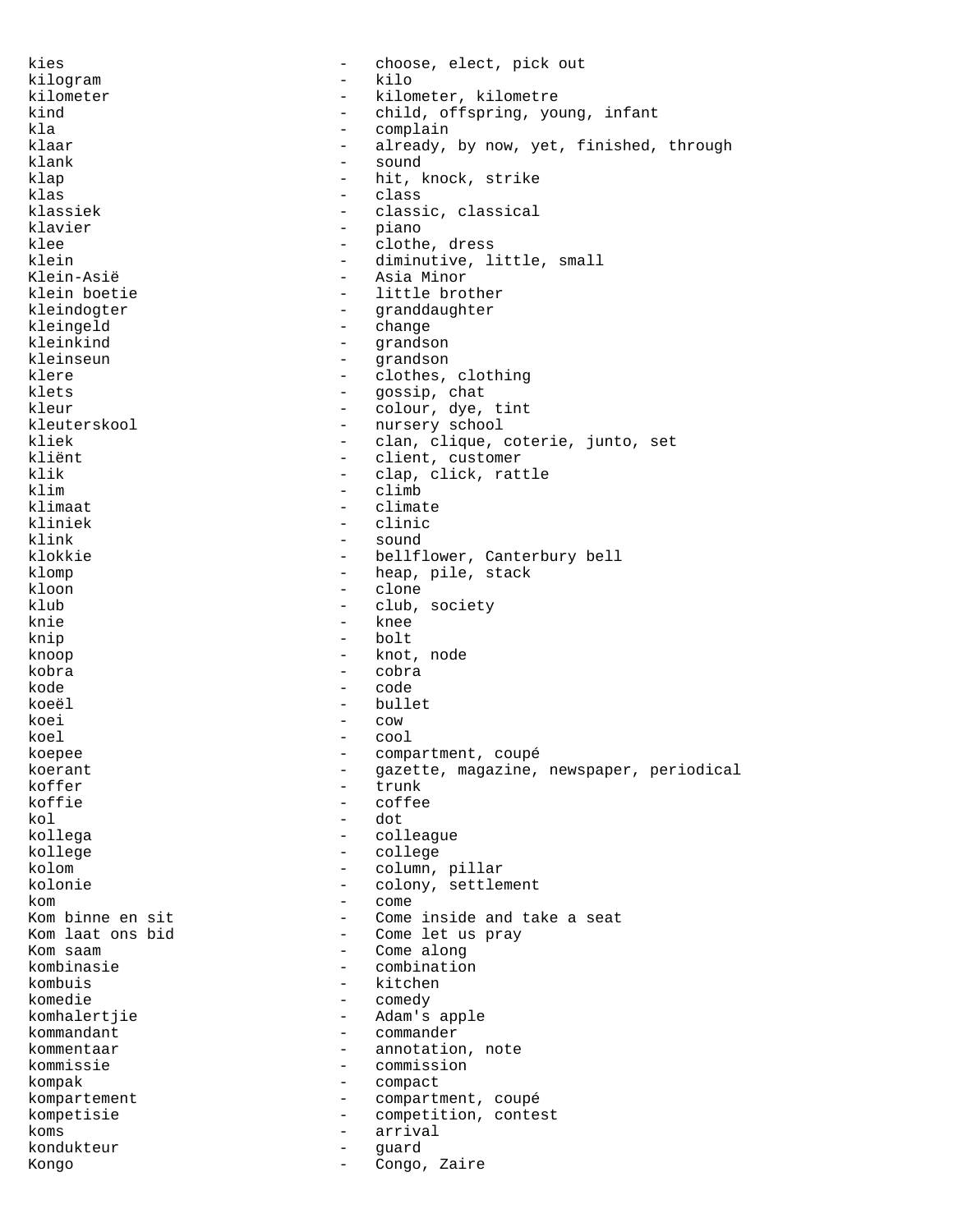koning - king koninkryk - kingdom konneksie - connection konsep - draft, rough draft, plan, project, scheme konsert - concert<br>Konstantinopel - Istanbul Konstantinopel - Istanbulle - Istanbulle - Istanbulle - Istanbulle - Istanbulle - Istanbulle - Istanbulle - Istanbulle - Istanbulle - Istanbulle - Istanbulle - Istanbulle - Istanbulle - Istanbulle - Istanbulle - Istanbulle konsternasie - consternation konsul - consul - contact kontant  $-$  cash, in cash kontrak - contract - administration, management kontroleer - audit, check, check up on, supervise, verify kook - boil, cook koop - buy, purchase koors - fever koorsig - feverish kop - head, pate - Copenhagen kopiëer - copy<br>kopiereg - copy - copyright koppelaar - clutch koppie - cup koppies-en-pierings - bellflower, Canterbury bell Korinthies - Corinthian<br>korrup - Corrupt - Corrupt korrup - corrupt - corrupt kort - short, brief<br>kos - cost. food. kos - cost, food, nourishment kostelik - lovely, fine, great, delicious kou - chew koud - bleak, chilly, cold koud word  $\qquad \qquad -$  get cold<br>kous kous - stocking - bead krag  $\qquad \qquad -$  force, strength, vigour krap - scratch<br>
kredietkaart - credit d - credit card kreëer - create kreef - crayfish, lobster Kremlin - Kremlin Kreta - Crete Krim - Crimea krisis - crisis, depression, emergency<br>Krisina - Krishna Krisjna - Krishna - Krishna - Krishna - Krishna - Krishna - Krishna - Krishna - Krishna - Krishna - Krishna kristal - crystal - criticize<br>- Croat Kroaat - Croat Kroasië  $\overline{c}$  - Croatia Kroaties - Croatian krokodil - crocodile kronkel  $\qquad \qquad \qquad -$  meander, twist, wind around kropslaai - lettuce kruier - porter kruip  $-$  crawl, creep kruis - cross Kruisberg - Calvary, Golgotha kruisskyf - steak, beefsteak<br>kruk - steak, beefsteak kruk - crutch - crutch - crutch - crutch - crutch - crutch - crutch - crutch - crutch - crutch - crutch - crutch - crutch - crutch - crutch - crutch - crutch - crutch - crutch - crutch - crutch - crutch - crutch - crutch kry  $\begin{array}{ccc} - & \text{get, have, receive} \\ - & \text{with} \end{array}$ Kuba - Cuba - Cuba - Cuba - Cuba - Cuba - Cuba - Cuba - Cuba - Cuba - Cuba - Cuba - Cuba - Cuba - Cuba - Cuba Kubaan - Cuban - Cuban - Cuban - Cuban - Cuban - Cuban - Cuban - Cuban - Cuban - Cuban - Cuban - Cuban - Cuban  $Kuhaans$  - Cubans kubus - cube kudde - flock, herd kuier - attend, call on, see, visit kultuur - culture kuns - art kunsgalery - art gallery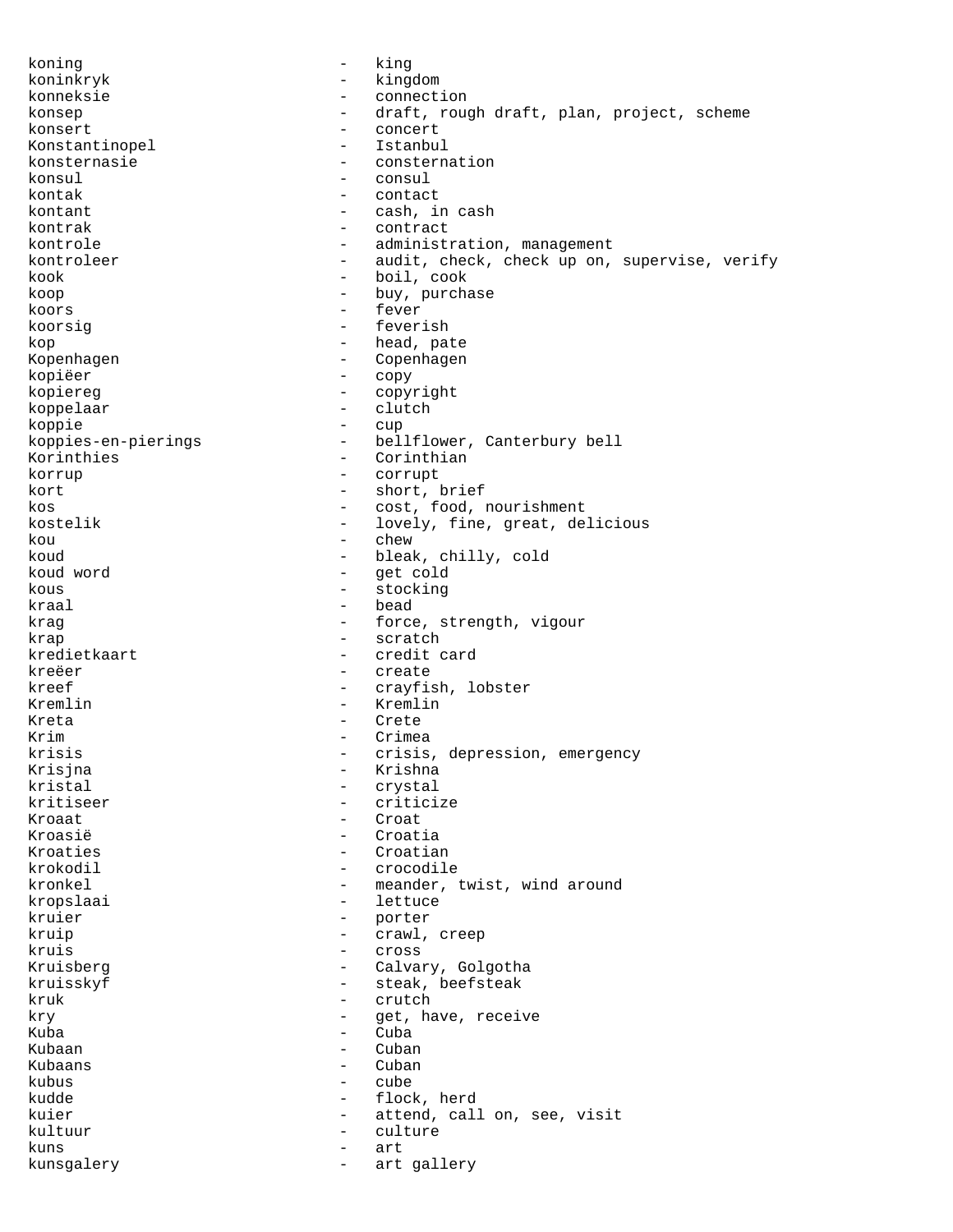kunstenaar - artist kunstig  $-$  artificial, artistic, clever, dexterous, skillful Kupido - Cupid, Eros kurk - cork - cork kursus - class, course kus - kiss, coast, seaside, shore<br>kussing - cushion - cushion kussing  $-$  cushion kwaai - bad, miserable, nasty, poor<br>kwaal - disease, illness - disease, illness kwalifikasie - ability, qualification kwartier - quarter of an hour kweek - cultivate, grow kwessie - question, dispute, quarrel kyk - consider, deem, look, look at, regard, view kyk na - consider, deem, look, look at, regard, view laag - layer - layer laai - drawer, burden, load<br>laaste - last - last laaste – laaste – laaste – laaste – laaste – laaste – laaste – laaste – laaste – laaste – laaste – laaste – la laat 1000 - allow, leave, let, release, late, tardy laerskool - primary school - primary school - primary school - primary school - primary school - primary school - primary school - primary school - primary school - primary school - primary school - primary school - primar lag - laugh - laugh - laugh - laugh - laugh - laugh - laugh - laugh - laugh - laugh - laugh - laugh - laugh - - sheet lam  $-$  lamb lamp  $-$  lamp landbouskool - agricultural school landskap <br/> - landscape, scenery lang - long langs and the state of the state of the state of the state of the state of the state of the state of the state langsaan - nearby lank - a long time, for a long time Lap - Laplander, Lapp Lapland Laplander - Laplander, Lapp Laplands - Lapp, Lappish later  $\qquad \qquad -$  later, later on, afterwards, next, subsequently Latyn - Latin - Latin Latyns **Latin** lawaai  $\qquad \qquad \qquad -$  ado, din, noise, riot, tumult lê  $-$  take off, put off, lie, recline leef - be alive leek - layman - layman leen - borrow - borrow leer - teach, leather, learn<br>learn - teach, leather, learn leër - army leerware - leather goods lees - read - lion legende - legend lei - conduct, direct, guide, head, lead Leiden - Leiden, Leyden leiding  $-$  platform, stage leier - leader lek - hole lekker - agreeable, enjoyable, lovely, nice, pleasant lekkers **and a contract of the contract of the delicacy**, tidbit, sweet lektor - lector, lecturer<br>
lelie - lily - lily lelie - lily - lily - lily - lily - lily - lily - lily - lily - lily - lily - lily - lily - lily - lily - lily - nasty, ugly<br>- orange lemoen - orange<br>lengte - length<br>- length lengte - length lening  $-$  loan lente  $-$  spring, springtime lepel - spoon les - lesson lessenaar - desk, lectern, school desk Let  $-$  Latvian, Lett Letland - Latvia Lets **Letting Letting Letting Letting Letting** Letting Letting Letting Letting Letting Letting Letting Letting Letting Letting Letting Letting Letting Letting Letting Letting Letting Letting Letting Letting Letting Letting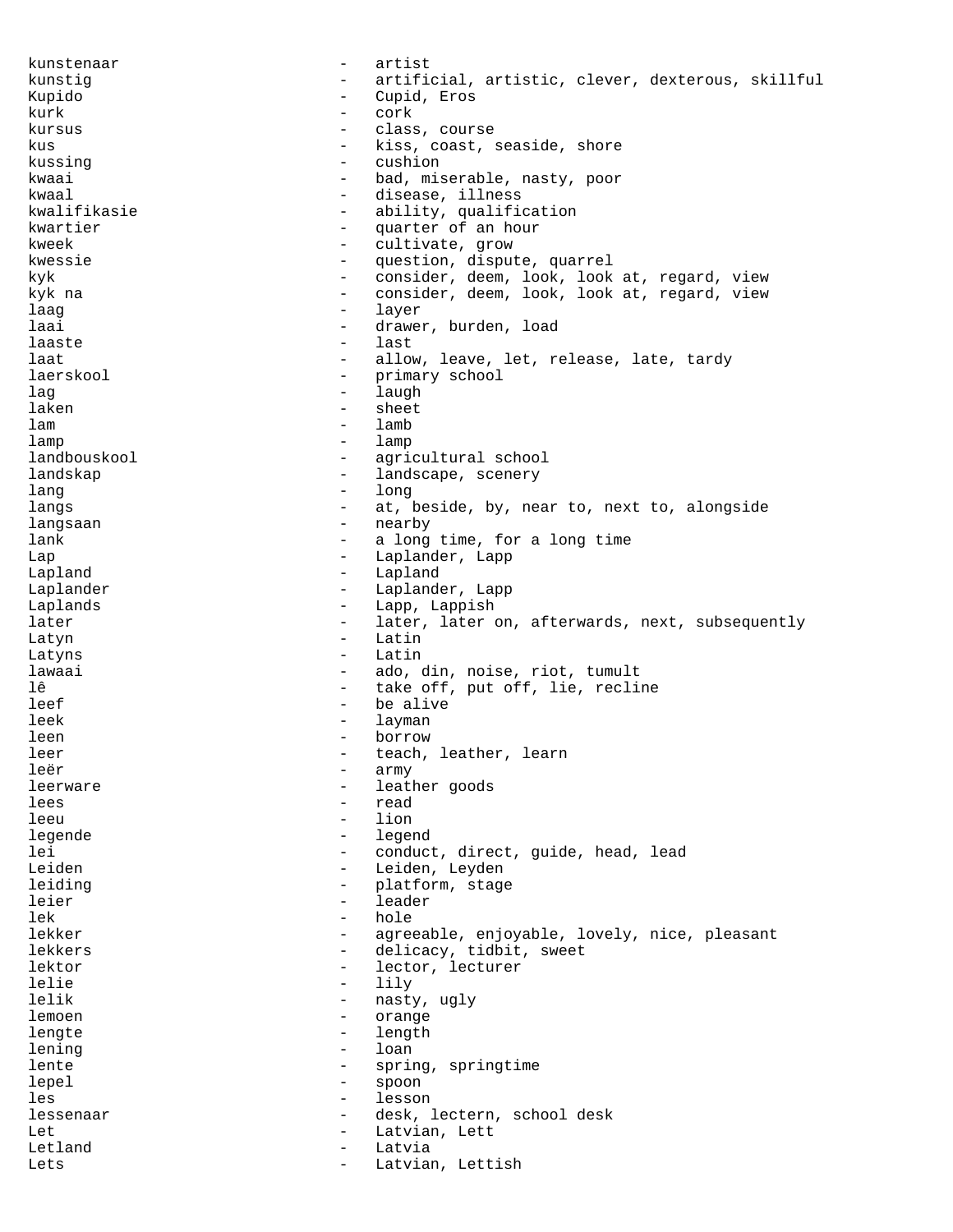letterkunde - literature lewe - life - life - life - life - life - life - life - life - life - life - life - life - life - life - life - life - life - life - life - life - life - life - life - life - life - life - life - life - life - life - life - alert, brisk, keen lewer - liver, deliver, furnish, supply Libanon - Lebanon Liberië - Liberia<br>Libië - Libria - Libria Libië - Libya - Libya - Libya - Libya - Libya - Libya - Libya - Libya - Libya - Libya - Libya - Libya - Libya <br>Ilihiër - Libya - Libya - Libya - Libya - Libya - Libya - Libya - Libya - Libya - Libya - Libya - Libya - Libya Libiër - Libyan Libies - Libyan - Libyan - Libyan - Libyan - Libyan - Libyan - Libyan - Libyan - Libyan - Libyan - Libyan - Libyan - Libyan - Libyan - Libyan - Libyan - Libyan - Libyan - Libyan - Libyan - Libyan - Libyan - Libyan - Libyan lid 11 member, supporter, limb<br>11 dmaatskap 11 membership lidmaatskap - membership<br>lief vir jou ook - I love you lief vir jou ook and the set of the line of the line of the line of the line of the line of the line of the li<br>- appreciate line of the line of the line of the line of the line of the line of the line of the line of the l - appreciate, like<br>- love liefde - love liefhê - love<br>lieflik - sent lieflik - gentle, soft, sweet, tender, charming, lovely<br>liewer - preferably liewer – preferably<br>
lig – light<br>
– light lig - light liggaam - body ligroos<br>lindeboom lindeboom - lime-tree, linden-tree<br>linguis - linguist - linguist linguïsties - linguistic linkerkant - left, left side<br>links - on the left, to links - on the left, to the left<br>lisensie - licence lisensie - licence Lissabon - Lisbon Litaue - Lithuania Litauer - Lithuanian Litaus - Lithuanian<br>1iter - Philip - Lithuanian<br>- Liter - Liter Liter liter, litre literatuur - literature logies - logical - logical - logical - logical - logical - logical - logical - logical - logical - logical - lo - attract, decoy, lure Londen - London long - lung Loofhuttefees - Feast of Tabernacles loop - flow, function, operate, run, work lork - larch lorkboom - larch lot  $-$  destiny, fate, ill fate, fortune, luck Lotaringe **- Lorraine**, Lothringen lourier - laurel Lucifer, Satan lug - air<br>lughawe - air - air - airfield, airport lugpos - air-mail lugposbrief  $\qquad \qquad -$  air letter, aerogramme lui - lazy, slothful, sound<br>
- Liège - Liège - Liège luiperd - leopard luister - listen luister naar lus - disposal, inclination, tendency Lusern - Lucerne - Lucerne - Lucerne - Lucerne - Lucerne - Lucerne - Lucerne - Lucerne - Lucerne - Lucerne - Lucerne - Lucerne - Lucerne - Lucerne - Lucerne - Lucerne - Lucerne - Lucerne - Lucerne - Lucerne - Lucerne - Luc luukse - deluxe, de luxe, luxurious, luxury lyf - body Livonia Lyflands - Livonian lyk - appear, look, cadaver, corpse, appear to be, seem - line lys - list ma  $-$  mother, mum maag - stomach maak act, do, make, perform maal - occasion, time maaltyd - meal  $\qquad \qquad \text{mand} \qquad \qquad - \quad \text{month}$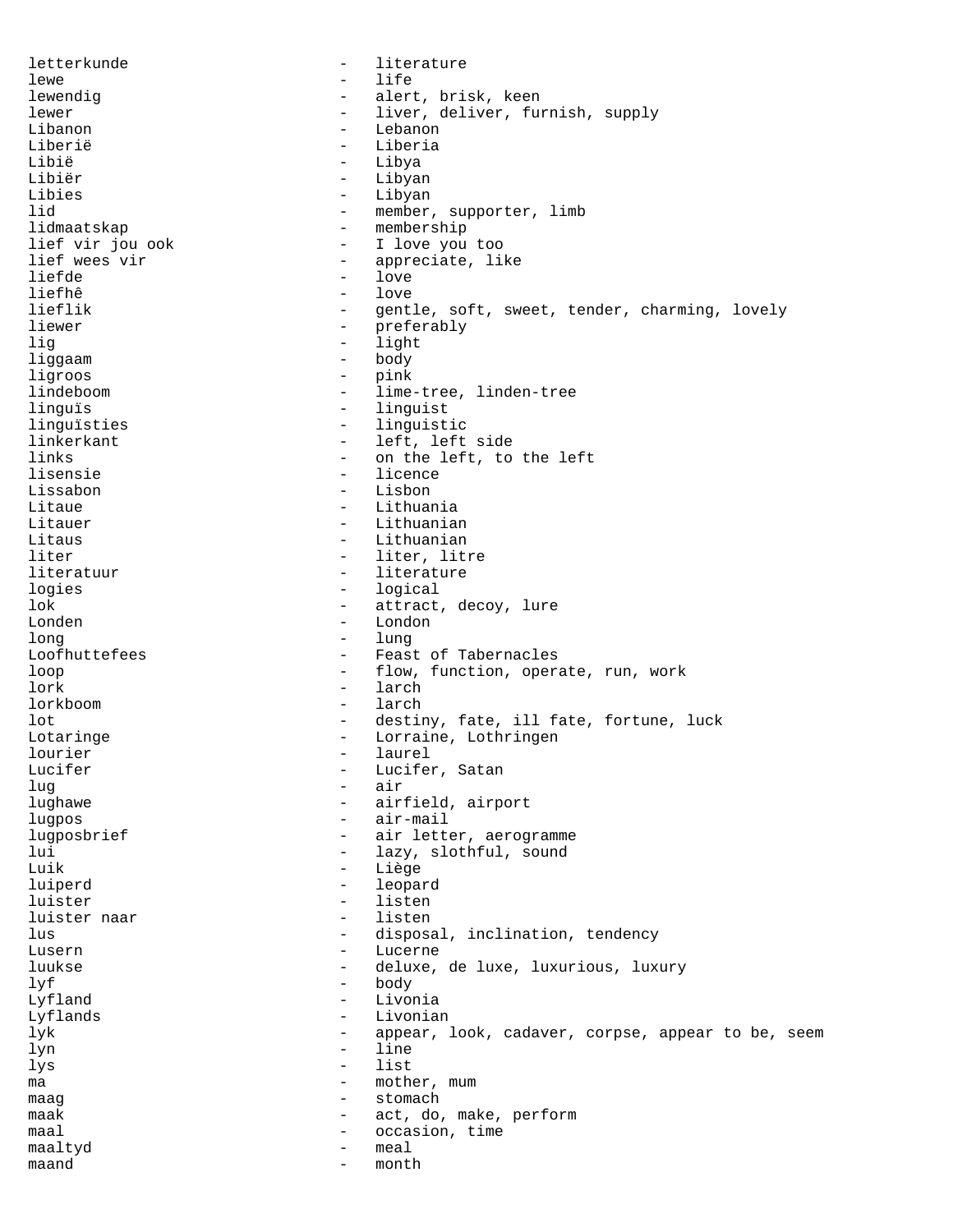Maandag **- Monday** maar - but, however, nevertheless, yet<br>Maart - March Maart - March Macedonië  $-$  Macedonia Machiavelli - Machiavelli Madagaskar **- Madagascar** - Madagascar Madonna - Madonna Madrid - Madrid maer example and the set of the gaunt, lean, meager, skimpy, skinny, thin mag mag - force, strength, vigour, be allowed to, may magtiging  $-$  authorisation makker - buddy, companion, comrade, pal maklik - easy, facile maksimum - maximum - maximum mal  $\begin{array}{ccc}\n & - & \text{cr 1} \\
 & - & \text{cr 2} \\
\text{mall } \text{wees } \text{oor}\n\end{array}$  -  $\begin{array}{ccc}\n & - & \text{cr 2} \\
 \text{be } \text{fond of, love}\n\end{array}$ - be fond of, love Malakka - Malacca Maleis - Malay Malta  $-$  Malta Maltees **- Maltese** Malteser - Maltese man - husband mandjie  $-$  basket mango - mango - mango manlik  $-$  male, masculine Mantsjoerye **- Manchuria** Maria - Mary<br>Maria-ligmis - Cand Maria-ligmis - Candlemas mariëteklokke - bellflower, Canterbury bell mark - bazaar, fair, market, marketplace<br>Marokkaan - Moroccan - Moroccan - Moroccan<br>- Moroccan Marokkaans - Moroccan Marokko - Morocco masboom - pine, pine tree<br>masjien - pine, pine tree masjien - engine, machine masker - mask massa end a crowd, heap, mass, multitude, pile, lump mat - carpet materieel - material matig  $-$  moderate, reasonable medies - medical medisyne - drug, medicine, pharmaceutical medium - average, middle<br>meebring - bring along tal meebring  $\begin{array}{ccc}\n-\text{being along, take along} \\
-\text{coson} \\
-\text{coson} \\
-\text{coson} \\
-\text{coson} \\
-\text{coson} \\
-\text{coson} \\
-\text{coson} \\
-\text{coson} \\
-\text{coson} \\
-\text{coson} \\
-\text{coson} \\
-\text{coson} \\
-\text{coson} \\
-\text{coson} \\
-\text{coson} \\
-\text{coson} \\
-\text{coson} \\
-\text{coson} \\
-\text{coson} \\
-\text{coson} \\
-\text{coson} \\
-\text{coson} \\
-\text{coson} \\
-\text{coson} \\
-\text{coson} \\
-\text{coson} \\
-\text{coson} \\
-\text{coson$ meedeel - communicate, report, let know, inform meen en aangelieve, deem, guess, presume, suppose, surmise meer - more, further meeste – most<br>Mai – May – May Mei - May meisie - girl, lass mekaar - each other, one another Mekka - Mecca Melanesië  $-$  Melanesia Melanesiër - Melanesian<br>Melanesies - Melanesian<br>- Melanesian - Melanesian<br>- advertise meld - advertise, announce, give notice, report<br>
- milk<br>
- milk  $m \geq 1$  milk  $m \geq 1$  milk  $m \geq 1$ meng  $\qquad \qquad - \qquad$  blend, mingle, mix, shuffle mengsel – mixture<br>menigte – crowd – crowd menigte  $-$  crowd, heap, mass, multitude, pile mening  $-$  opinion mens - man, human being mensa - people mensekind - man, human being menslik - human merendeels - for the greater part, for the most part, mostly merk - notice mes - knife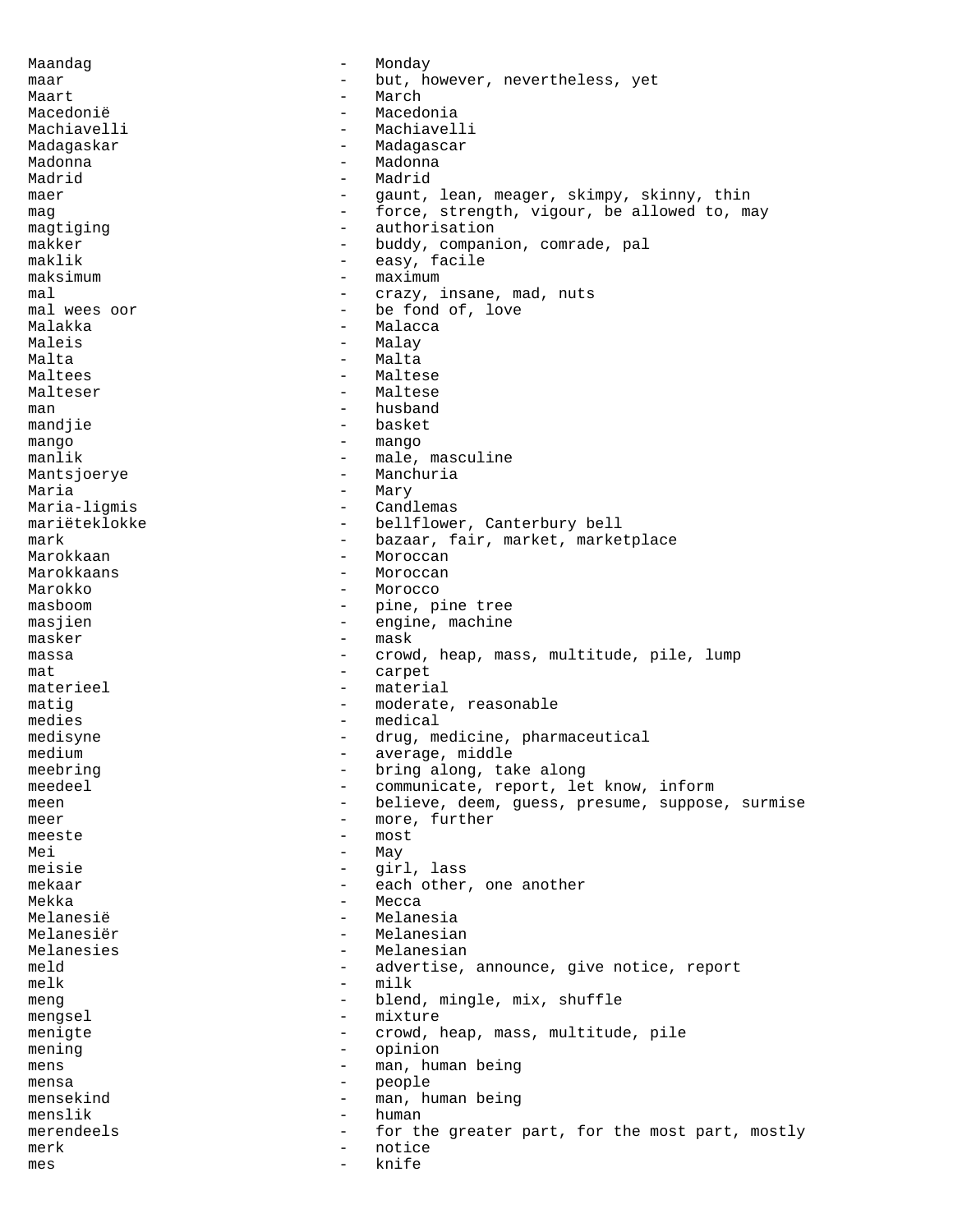met - with, by, by means of, through meter - meter, metre<br>meubel - piece of further meubel - piece of furniture<br>Mexikaans - Mexican - Mexican Mexikaans - Mexikaans - Mexikaans - Mexikaans - Mexikaans - Mexikaans - Mexikaans - Mexikaans - Mexikaans - Me Mexiko - Mexico - Mexico - Mexico - Mexico - Mexico - Mexico - Mexico - Mexico - Mexico - Mexico - Mexico - Mexico - Mexico - Mexico - Mexico - Mexico - Mexico - Mexico - Mexico - Mexico - Mexico - Mexico - Mexico - Mexico middag  $-$  good afternoon middagete - dinner, midday meal<br>Middel-Ooste - Middle East Middel-Ooste - Middle East<br>mielies - Corn, India - corn, Indian corn, maize, mealies miljoen - million<br>millimeter - millimeter - millimet - millimeter, millimetre min - little minder - less less mineraal - mineral minimum - minimum minister - minister minste - least<br>minuut - least<br>- minuut - minute - minute mis - fog, mist miskien - maybe, perhaps, possibly<br>misterieus - abstruse, mysterious misterieus - abstruse, mysterious<br>mite - myth mode  $-$  fashion, mode modern – modern – modern – modern – modern – modern – modern – modern – modern – modern – modern – modern – modern – modern – modern – modern – modern – modern – modern – modern – modern – modern – modern – modern – modern moed - courage Moedermaagd moeg - tired moeilik - difficult, hard, inconvenient moeilikheid - difficulty, trouble moeite - effort<br>moet - have to moet - have to, must, ought to, should<br>moffie - Poof - Poof<br>- Islamic Mohammedaans - Islam<br>Mohammedanisme - Islam Mohammedanisme  $mol - mol<sub>e</sub>$  $mond$   $-$  mouth Mongolië - Mongolia Mongool - Mongol, Mongolian Mongools - Mongolian monnik – monk<br>monster – monster – monst monster - monster, sample, specimen Montenegro **-** Montenegro Montenegryn - Montenegrin Montenegryns - Montenegrin monument - monument mooi - beautiful, fine, handsome, lovely<br>moontlik - possible - possible - possible<br>- possibili moontlikheid - possibility Moor - Mauritanian, Moor moordenaar - murderer Moors **Mauretanian, Moorish, Moresque - Mauretanian, Moorish, Moresque** môre - tomorrow môreaand  $\qquad \qquad -$  tomorrow evening moreel - moral môreoggend - tomorrow morning<br>morfologie - mornbology acci morfologie - morphology, accidence<br>Mosambiek - Mozambigue Mosambiek - Mozambique Moskou - Moscow Moskowiet - Muscovite mossie - sparrow  $m \circ t$  - moth  $\begin{array}{ccc}\n\text{model} & - & \text{model} \\
\text{motor} & - & \text{car}\n\end{array}$ motor - car, automobile, motor car, motor-car motorfiets - motorcycle<br>motorfietsryer - motor-cycl motorfietsryer - motor-cyclist motorhawe - garage motreën - drizzle, drizzling rain muis - mouse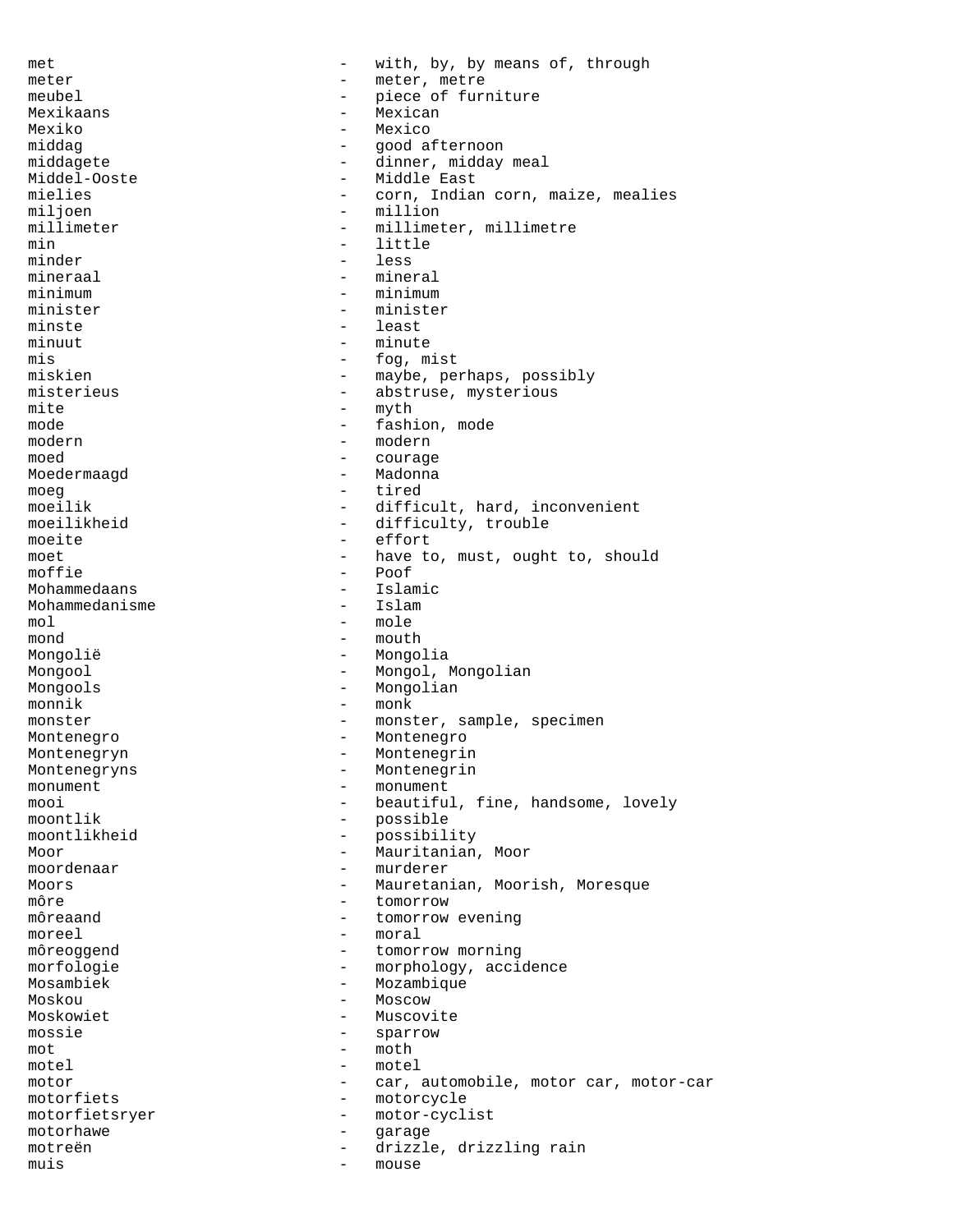munt - coin muntstuk - coin museum extensive museum and the museum of the museum of the museum of the museum of the museum of the museum of the museum of the museum of the museum of the museum of the museum of the museum of the museum of the museum o musiek - music musiekinstrument - musical instrument<br>muur - wall muur  $-$  wall muurbal - squash my  $\begin{array}{ccccccc}\nmy & & & & - & m e, & \text{to} & \text{me}, & \text{I}, & \text{my} \\
\text{My naam is} & \ddots & & & & - & \text{My name is} \ldots\n\end{array}$ -  $My$  name is...  $my1$  - mile myn - mine mynbou - mining myne - mine myself - myself na and to, toward, towards, after, close, near, nearby na ... toe extensive to to, toward, towards naaldwerk doen - sew naam - appellation, name<br>
naamlik - namelv, viz. - namely, viz.<br>- good evening naand - good evening naaste - nearest, next<br>naasteliefde - - - - - - - - - - charity, love - charity, love of one's neighbour naburig - adjacent, nearby, neighbouring naby extended to the state of the state of the state of the state of the state of the state of the state of the state of the state of the state of the state of the state of the state of the state of the state of the state nadat - after nadelig - detrimentally, disadvantageously, prejudicially nader - nearer naderkom - advance, approach, come close, come closer nael - nail<br>naelnolitoer - nail.<br>- nail. naelpolitoer - nail-varnish<br>nag - night nag - night<br>nagereg nagereg extending the set of the dessert nagklub - night club, night spot<br>nagvlinder - moth - moth nagvlinder - moth nalatenskap namekaar - at a strech, for ... together, on end Namibië - Namibia nar  $-$  buffoon, jester, clown nasien - revise nasionaal - national nasionaliteit - nationality nat example and the set of the set of the set of the set of the set of the set of the set of the set of the set of the set of the set of the set of the set of the set of the set of the set of the set of the set of the set Natal - Natal - Natal - Natal - Natal - Natal - Natal - Natal - Natal - Natal - Natal - Natal - Natal - Natal - Natal - Natal - Natal - Natal - Natal - Natal - Natal - Natal - Natal - Natal - Natal - Natal - Natal - Natal natuur - nature - nature - nature - nature - nature - nature - nature - nature - nature - nature - nature - nature - nature - nature - nature - nature - nature - nature - nature - nature - nature - nature - nature - nature natuurlik - of course, natural, naturally navorsing examination, examination, test, exploration navraag - question<br>naweek - week-end naweek - week-end Ndebele - Ndebele nè - isn't it, isn't that so, or not Nederduits - Low German Nederlander - Dutchman Nederlands - Dutch - Dutch - Dutch - Dutch - Dutch - Dutch - Dutch - Dutch - Dutch - Dutch - Dutch - Dutch - D nee - no, not neef - cousin, nephew<br>neem - accept receive neem - accept, receive, take, take in, get, lay hold of nege - nine - nine - nine - nine - nine - nine - nine - nine - nine - nine - nine - nine - nine - nine - nine - nine - nine - nine - nine - nine - nine - nine - nine - nine - nine - nine - nine - nine - nine - nine - nine negentien negentig - ninety nek eta erroren egineak eta ezkontzailea ezkontzailea zituen ezkontzailea zituen ezkontzailea zituen ezkontzai nêrens nie - nowhere - nowhere - nowhere - nowhere - nowhere - nowhere - nowhere - nowhere - nowhere - nowhere - nowhere  $-$  nowhere  $-$  nowhere  $-$  nowhere  $-$  nowhere  $-$  nowhere  $-$  nowhere  $-$  nowhere  $-$  nowhere  $-$  n net exclusively, just, only, alone, solely, exactly netjies - cleanly cut, net, neat, precize netnou - soon neus - nose Nguni - Nguni You needn't thank me niemand nie  $-$  nobody, no-one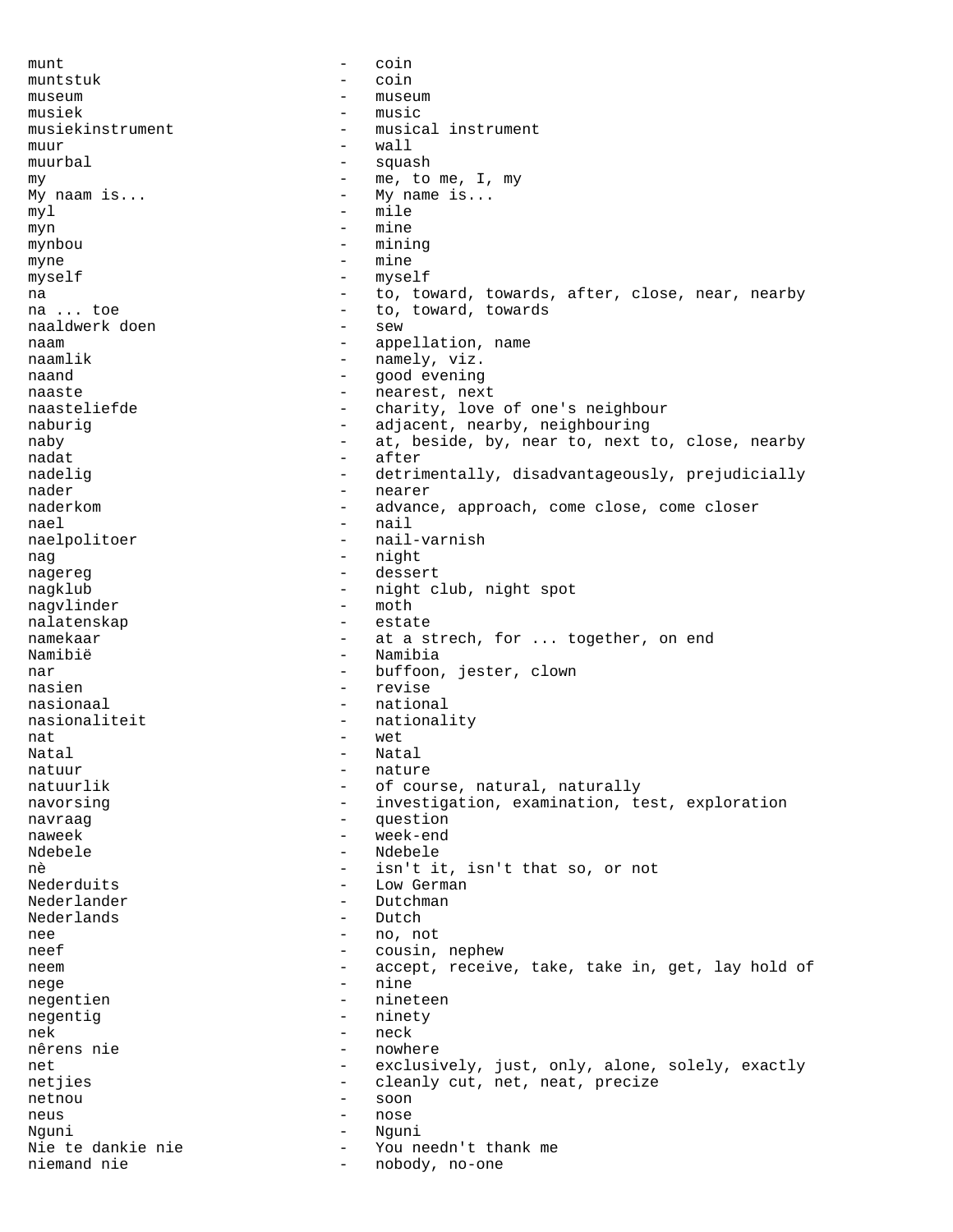nier - kidney nietemin - but, however, nevertheless, yet Nieu-Suid-Wallis - New South Wales Nigeria  $-$  Nigeria niks  $\begin{array}{ccc} - & \text{nothing} \\ - & \text{nothing} \end{array}$  , more niks nie - nothing nodig - necessary - necessary nodig hê  $-$  need, require noem - mention, call nog  $\begin{array}{ccc} \n 1 & - & \text{still, yet} \\
 - & - & \text{additional} \\
 \end{array}$ - additional, another nog niet - not yet nogal  $-$  a little, some, to some extend, rather, enough nommer - number, numeral noodhulp - first aid nooi - invite Noor - Norwegian<br>Noord-Amerika - - North Ame: - North America noordelik - northern Noordpool - Arctic, the Arctic noordpool-<br>Noors - Arctic<br>- Norweg - Norwegian Noorweë - Norway Noorweegs **-** Norwegian Noorweër - Norwegian noot - bank note, banknote, bank-note normaal - normal - normal nou  $-$  at present, now nou-nou - soon nou net  $-$  just, just now November - November nuus - news, novelty, something new nuuskierig  $-$  inquisitive, curious nuut - new, novel Nuwejaarsdag entry and the New Year's Day nuweling  $-$  novice nywerheid - industry  $\circ$  -  $\circ$  -  $\circ$  -  $\circ$  -  $\circ$  -  $\circ$  -  $\circ$  -  $\circ$  -  $\circ$  -  $\circ$  -  $\circ$  -  $\circ$  -  $\circ$  -  $\circ$  -  $\circ$  -  $\circ$  -  $\circ$  -  $\circ$  -  $\circ$  -  $\circ$  -  $\circ$  -  $\circ$  -  $\circ$  -  $\circ$  -  $\circ$  -  $\circ$  -  $\circ$  -  $\circ$  -  $\circ$  -  $\circ$  -  $\circ$  -  $\circ$ o wêreld - woe oefen - exercise, practise oefening exercise, practice Oekraine - Ukraine, the Ukraine Oekrainer - Ukrainian Oekrains - Ukrainian<br>
Oewer - Hank bord<br>
- bank bord oewer - bank, border, edge, shore of of  $\overline{c}$  of  $\overline{c}$  of  $\overline{c}$  of  $\overline{c}$  of  $\overline{c}$ - official Oktober - October olie - oil<br>olifant - oil - oil - elephant olm - elm om  $-$  at, by, on, beside, with om te - for, to, in order to omdat - because, for the reason that, since omgewing - environment, environs, surroundings<br>
- put on<br>
- put on omsit - put on<br>omstandigheid - circums omstandigheid - circumstance omtrent - about, approximately onaangenaam and the bleak, dismal, dreary, horrible, ghastly, grisly onafhanklik - autonomous, independant onder - below, beneath, under, underneath onderaan - below, downstairs, underneath onderdruk - suppress, choke, quell, suffocate onderhoud  $-$  conversation, interview onderneming enterprise onderrig - instruction ondersoek - examine, investigation, examination, test ondersteun - abet, support, sustain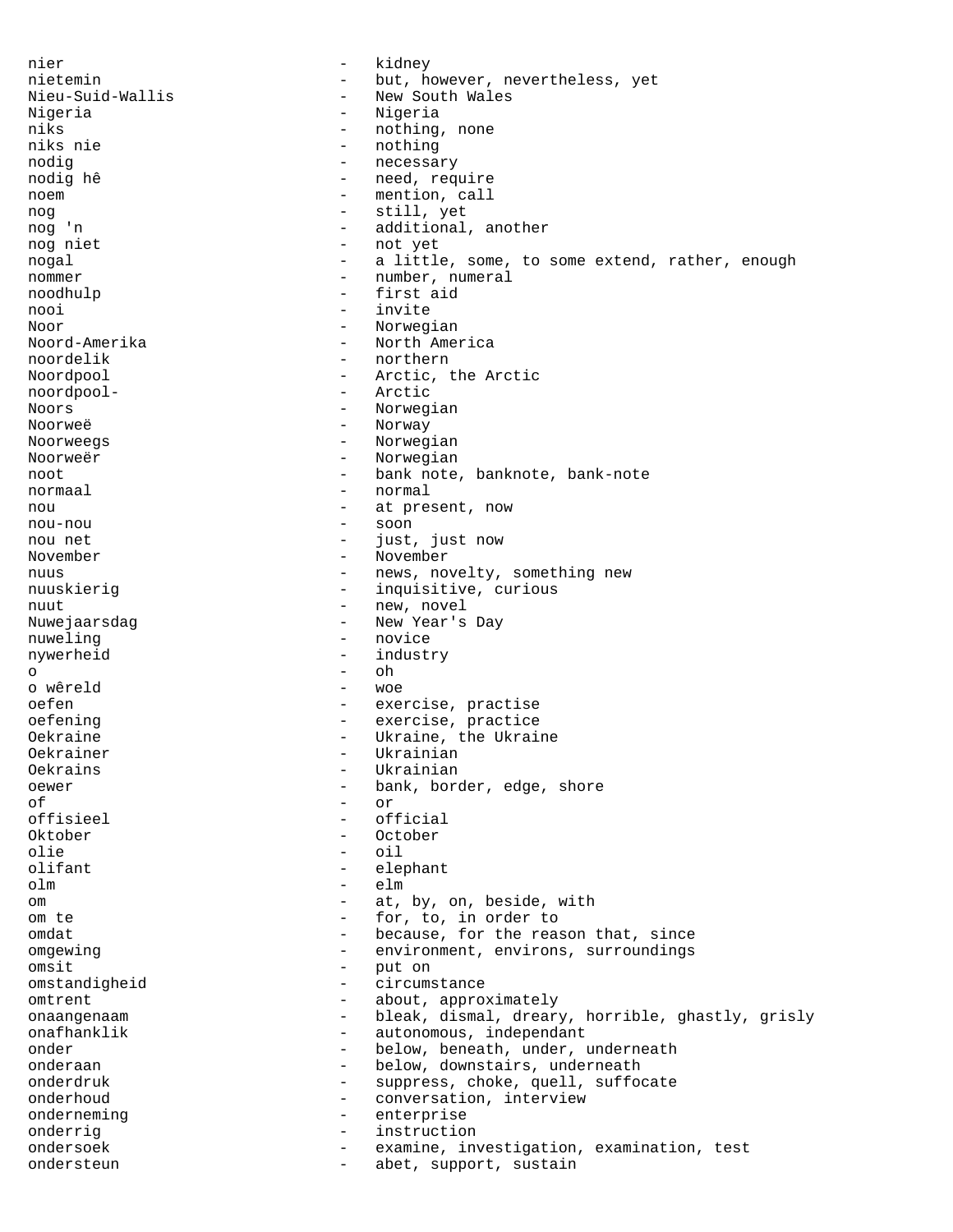ondertoe - down ondervinding experience and a serience onderwerp  $-$  theme, topic, subject onderwys - education onderwyser extending the instructor, teacher onderwyseres - teacher, female teacher<br>
onderte - vermin<br>
- vermin ongedierte ongeluk - accident ongelukkig  $-$  unfortunately, unhappy ongetroud - single, unmarried onjuis - erroneous, mistaken, wrong, incorrect onlangs - recently onnatuurlik - artificial ons  $-$  us, to us, we, our ons s'n - ours onskuldig  $\begin{array}{ccc} - & - & \text{gulltless, innocent} \\ - & - & \text{send for} \end{array}$ send for ontbreek - be absent, be missing<br>ontbyt<br>- breakfast ontbyt - breakfast ontdek - discover, uncover ontdekking - discovery onthaal - treat onthou - recall, recollect, remember ontklee - undress ontkom aan die escape, flee ontkoppel - disconnect ontlok - draw out, drive out, express, utter ontmoet - come across, encounter, meet, see ontploffing - explosion ontslaan - discharge, dismiss, fire, sack ontsnap - escape, flee ontspanning extending the distraction, diversion ontvang extended by the set, have, receive ontvangsdame - receptionist ontvoer abduct ontwikkel - develop, reveal ontwikkeling extended to the development, evolution onvatbaar - immune oog - eye oogmerk - aim, goal, purpose<br>ook - also too ook - also, too oomblik - instant, moment oop - open oopmaak - open, open up<br>oor oor  $-$  ear, above, more than, over, after, about<br>cordeal oordeel - judge, judgment oordra end a set of the pass, spend, convey, hand, hand over oorgenoeg - abundant oorkant - opposite<br>
oorlog - war oorlog - war oorsend - send, transmit oorsig - abridgement, abridgment, abstract, resumé oorskadu - cast a shadow oorskry extending the cross, go beyond, transfer oorsprong - origin<br>oorspronklik - aborigi oorspronklik - aboriginal, originally<br>
oorsteek - cross go beyond trans oorsteek - cross, go beyond, transfer oorstroom - flood oortollig - overflowing, superfluous<br>oortreding - sin, transgression - sin, transgression oortree - sin, transgress oorweeg - consider, esteem, regard, think, think about<br>oorwinning - victory<br>- victory oorwinning  $-$  victory Oos-Duitsland - East Germany, GDR Oossee - Baltic Sea ooste - east, East<br>
oostelik - eastern O oostelik - eastern, Oriental Oostenryk - Austria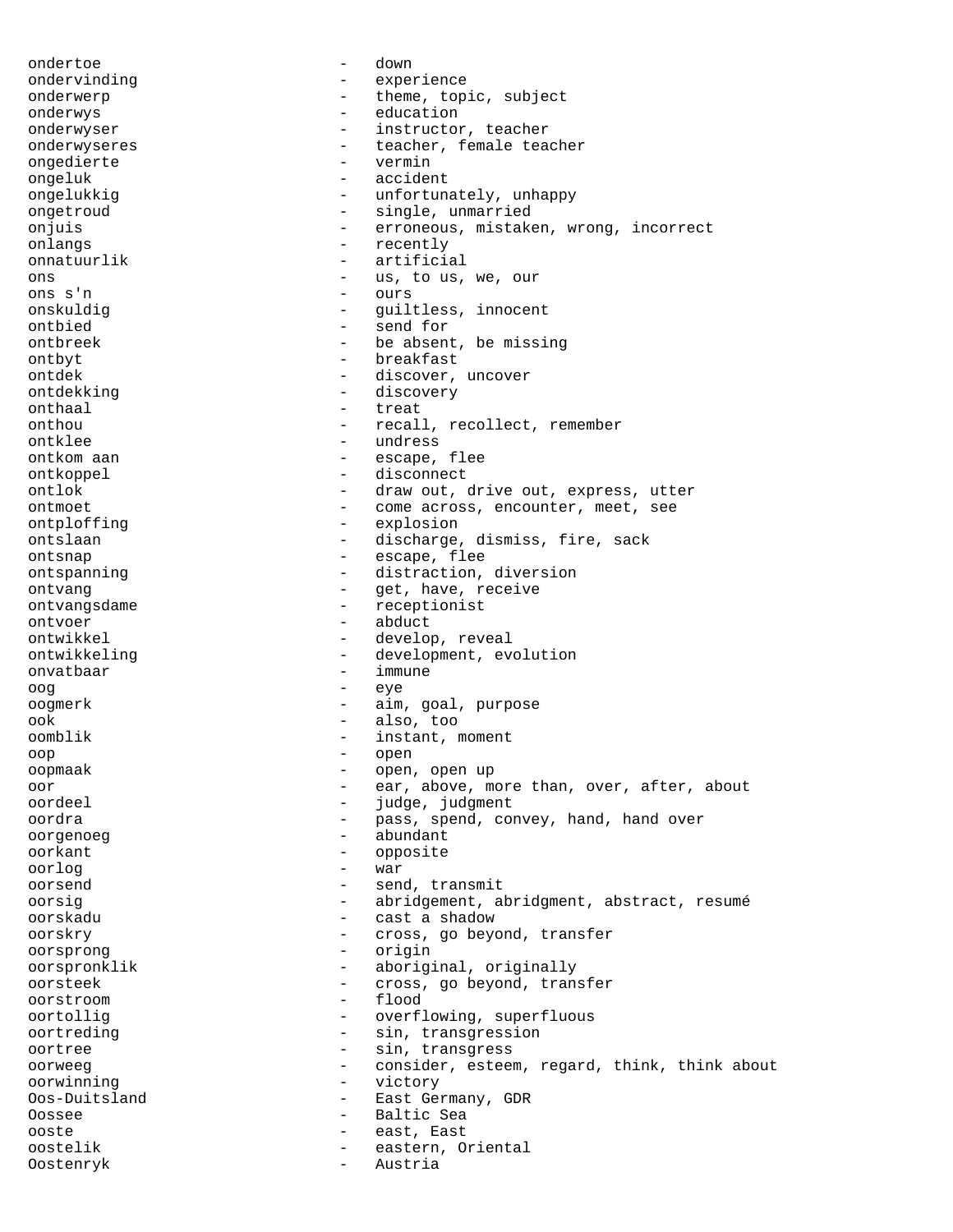Oostenryker - Austrian Oostenryks - Austrian op  $-$  a, in, inside, into, per, within, on, upon op tyd  $-$  at the right time, in time - at the right time, in time opdrag - commission, errand<br>Openbaring - commission, errand Openbaring - Apocalypse<br>
openlik<br>
- Openlik openlik - openly opera - opera operasie - operation, surgical operation<br>
- operate opereer - operate opgaan - ascend, climb, go up<br>
- hang<br>
- hang<br>
- hang ophang - hang ophef - ado, din, noise ophou - end, come to an end, end up, expire, cease, stop opinie - opinion opklaar - clear oplaai - meet, pick up oplei - breed, bring up, educate, raise, teach<br>
- education<br>
- education opleiding  $\begin{array}{ccc} - & - & - \\ 0 & - & - \end{array}$  education oplewer - bear, produce oplossing - solution opmerk - notice opmerking - observation, remark, notice oppas - pay attention, watch out for, be careful<br>oppervlakte - area oppervlakte oppik - get, lay hold of, pick up, take oproep - appeal to, invoke opsegging - abolition, abrogation<br>
opsig<br>
- relation<br>
- relation opsig - relation opsit - put on - put on - put on - put on - put on - put on - put on - put on - put on - put on - put on - put on - put on - put on - put on - put on - put on - put on - put on - put on - put on - put on - put on - put on opskep - dish up<br>
opstaan - dish up<br>
- det up opstaan - get up, rise, stand, stand up, ascend, go up opstandig - insubordinate, rebellious optel - get, lay hold of, pick up, take<br>
- act optree - act optrek - lever, lift, raise opvatting  $-$  idea, concept, opinion opvoering - presentation opwen - strech, wind up opwinding - excitement oral  $-$  all about, everywhere oranje - orange-coloured Oranje - Orange - Orange - Orange - Orange - Orange - Orange - Orange - Orange - Orange - Orange - Orange - Orange - Orange - Orange - Orange - Orange - Orange - Orange - Orange - Orange - Orange - Orange - Orange - Orange Oranje-Vrystaat - Orange Free State<br>
orde<br>
- Order orde - order organisasie - organization organiseer - organize orgidee - orchid orkes - orchestra oseaan - ocean - ocean oud - old ouderdom age age ouderwets - old-fashioned, out of date oudmodies - old-fashioned, out of date ouer - parent<br>
ouerloos - cycle - parent ouerloos - orphan ouers - parents<br>
oums - cranny ouma - granny oupa - granddad outyds - old-fashioned, out of date pa - father, dad pa sal jou a pakslaar geer - Daddy gonna smack your hide Paasfees - Easter pad  $\begin{array}{cccc} \text{pad} & \text{r} & \text{r} & \text{r} \\ \text{p} & \text{r} & \text{r} \\ \text{p} & \text{r} & \text{r} \\ \text{p} & \text{r} & \text{r} \\ \text{p} & \text{r} \\ \text{p} & \text{r} \\ \text{r} & \text{r} \\ \text{r} & \text{r} \\ \text{r} & \text{r} \\ \text{r} & \text{r} \\ \text{r} & \text{r} \\ \text{r} & \text{r} \\ \text{r} & \text{r} \\ \text{r} & \text{r} \\ \text{r} & \text{r} \\$ padda - toad, frog pak  $-$  pack, package, wrap up pak klere  $\qquad \qquad -$  costume, outfit, suit pakket - pack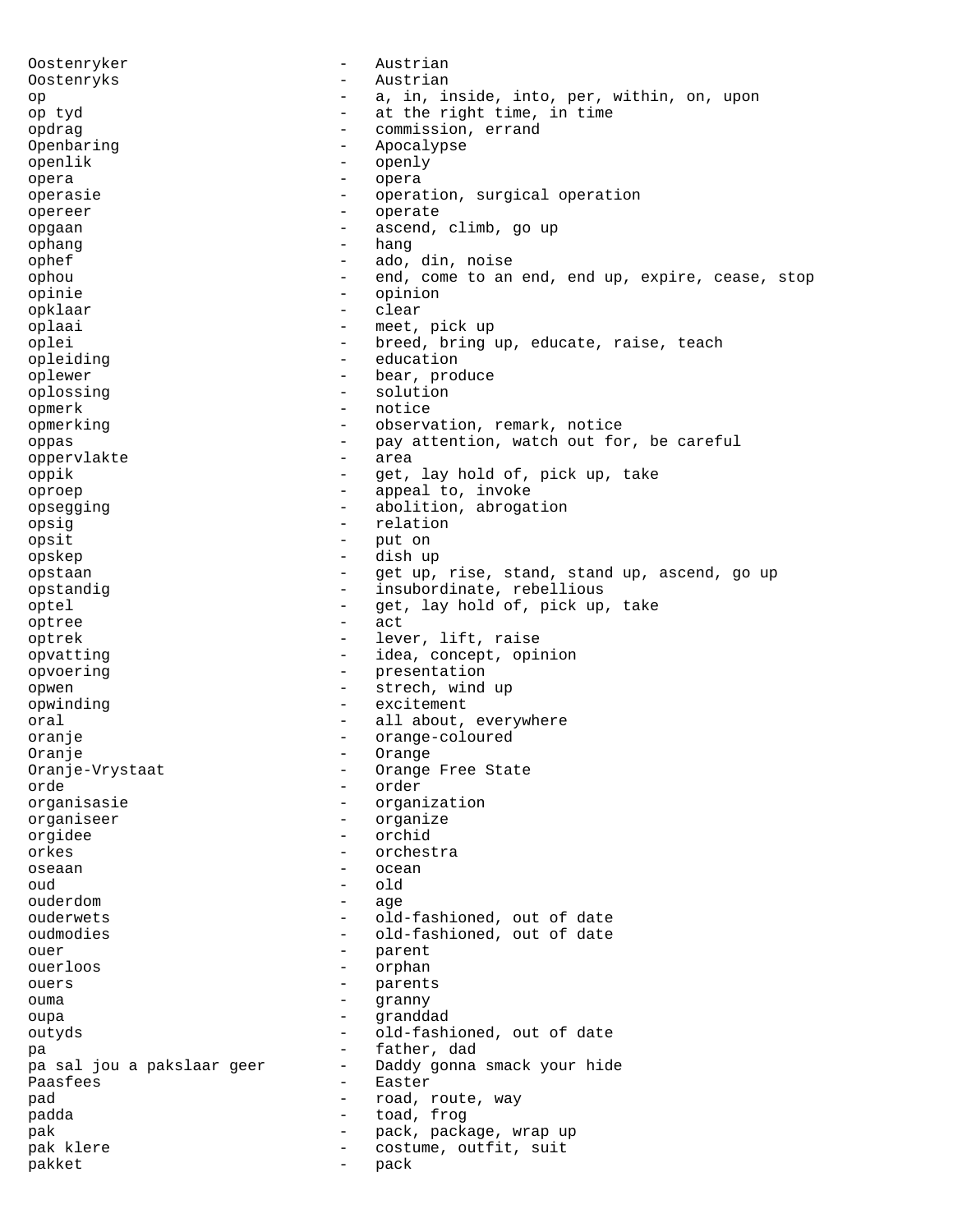pakkie - packet, parcel paling  $-$  eel pampoen - gourd, pumpkin, squash pan  $-$  casserole, saucepan, cooking pot, frying-pan pap - empty, void papaja - papaya, papaw papegaai - parrot<br>paradus - paradus - paradus paradys - paradise parfuum - perfume - perfume - perfume - perfume - perfume - perfume - perfume - perfume - perfume - perfume parkeer - park<br>narkeernlek - car parkeerplek - car park, lay-by, parking bay, parking garage pars - squeeze out party **-** celebration, festival, party, many, a lot of Parys - Paris pas  $-$  fit, conform, fit in, be appropriate, suit Pas op! - Look out! Pase - Easter passasier - passenger<br>
patroon - pattern patroon - pattern, stencil, template, templet<br>
- pavilion<br>
- pavilion pawiljoen - pavilion<br>neer - par peer - pear - pear Peking  $-$  Peiping, Peking pensioen - pension, retirement pensioentrekker - retired person, pensioner, retiree pensionaris - retired person, pensioner, retiree peper - pepper per external per the contract of the contract of the contract of the contract of the contract of the contract of the contract of the contract of the contract of the contract of the contract of the contract of the contract perd - horse perdry - ride a horse permanent  $-$  abiding, lasting, constantly, continually perron - platform, quay, wharf<br>
pers - press violet pers - press, violet<br>
persent persent persent persent persent persent persent persent persent persent persent persent persent persent persent persent persent persent persent persent person person person person person perso persent - percent, percentage<br>Persië Persië - Iran Persies - Persian Persiese Golf - Persian Gulf perske - peach persoon - person persoonlik - individual, personal pet - cap petrol - gasolene, gasoline, petrol piano - piano piekniek - picnic piekniek hou  $-$  picnic pienk  $-$  picnic pienk  $-$  pink  $-$  pink  $-$  pink  $$ pienk - pink<br>niesang - bana piesang  $-$  banana Pietermaritzburg - Pietermaritzburg pikswart - pitch black<br>nil - pitch black<br>- nill - nill pil - pill Pireneë - Pyrenees pit - core, nucleus, kernel, pit pla - tease plaas estate, farm, property, ranch, locate, place plaaslik - local plaat  $-$  dial, disc, disk, record plaatsvind  $\qquad \qquad -$  come about, happen, occur plak - glue, stick, plate, sheet, slab, slice<br>intention meaning plan design diagram plan - intention, meaning, plan, design, diagram, plane<br>- plant plant - plant<br>
plantasie - plantasie - plantasie plantasie - plantation<br>
plastiek - plastic<br>
- plastic plastiek - plastic<br>Platduits - Low German - Low German - Low German - Low German - Low German - Low German - Low German - Low German - Low German - Low German - Low German - Low German - Low German - Low German - Low Germa Low German plattelands - rural pleeg act, do, make, perform plek - place, location, spot plesier - fun, pleasure plig  $-$  duty, obligation ploert - cheat, crook, rogue, scoundrel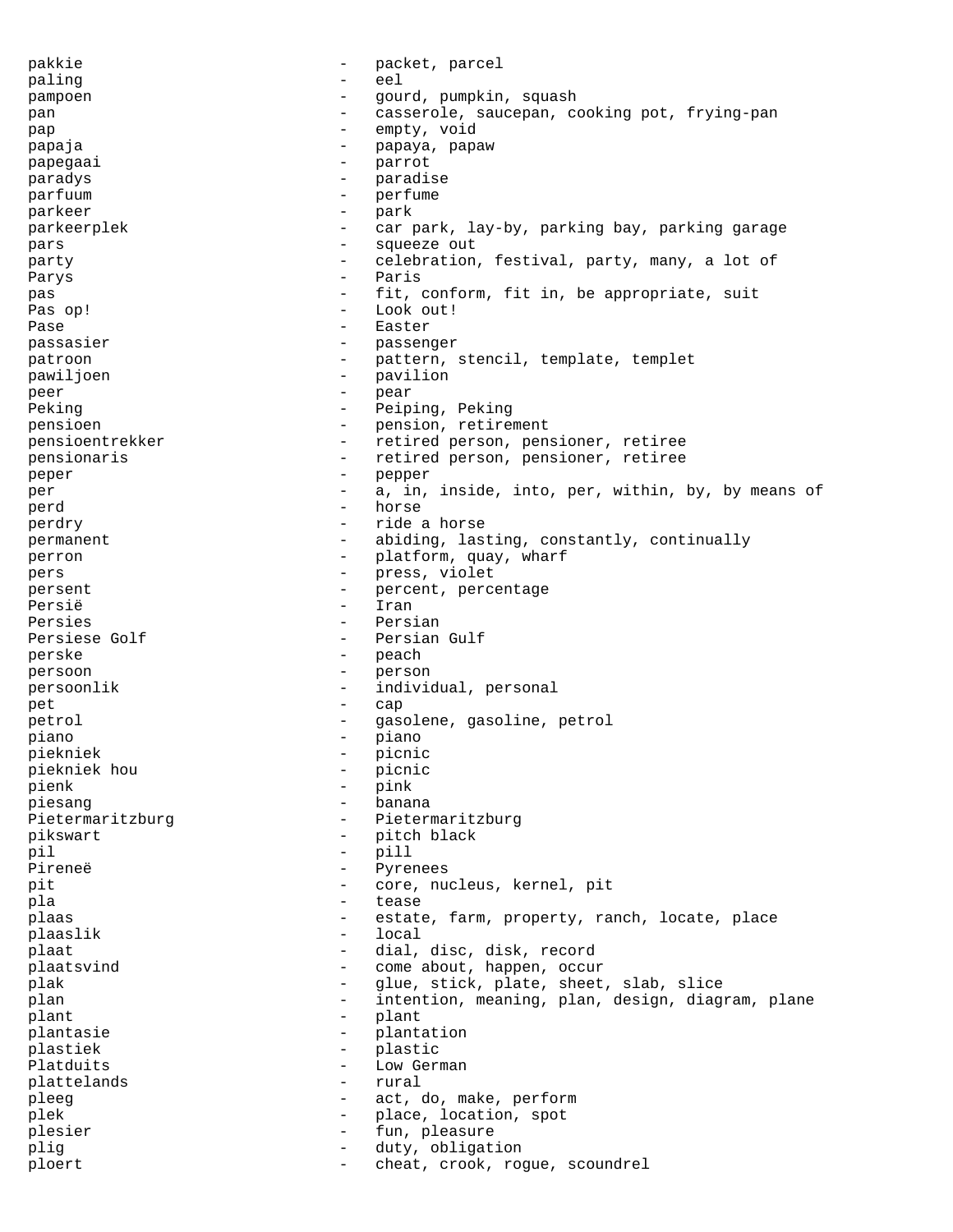plus - plus - plus poeding - pudding - pudding<br>poeier - powder poeier - powder, cosmetic powder poephol  $-$  arsewhole poësie - poetry poging  $\begin{array}{cccc} - & \text{attempt, effort, test} \\ - & \text{polar} \end{array}$ Pole - Poland - Poland - Poland - Poland - Poland - Poland - Poland - Poland - Poland - Poland - Poland - Poland - Poland - Poland - Poland - Poland - Poland - Poland - Poland - Poland - Poland - Poland - Poland - Poland poliesman - policeman - policeman - policeman - policeman - policeman - policeman - policeman - policeman - policeman - policeman - policeman - policeman - policeman - policeman - policeman - policeman - policeman - police polisie - police polisiestasie - police-station politiek - political polities - political politikus - politician polshorlosie - watch, wrist-watch pomp - pump ponie - pony Pool - Pole Pools - Polish poot  $-$  leg, paw, foot pop - doll, puppet populêr - popular populier - poplar porsie - share - share Portugees - Portuguese, Portuguese language pos - post posgeld - postage posisie - position<br>poskantoor - post-off poskantoor - post-office, post office poswissel - money order<br>pot - ing not be pot  $-$  jug, pot, box, container, vessel<br>nothlou potblou - bright blue - bright blue - bright blue - pope pous - pope pouse - break, intermission, pause, recess praat - speak, talk - Do you speak... pragtig  $-$  lovely, bright, brilliant prakties - practical predikant - pastor, preacher prent  $-$  film, motion picture, movie presies - exactly, sharp presteer - accomplish, attain, reach pretensieus - arrogant Pretoria  $-$  Pretoria preuts - prudish<br>primitief - primitief - primities primitief - primitive prinsipaal - rector privaat - private privaat- - private probeer - attempt, test, try probleem - problem, trouble produk - product produksie - production produseer - bear, produce proe - taste professioneel - professional<br>
professor<br>
- professor<br>
- professor professor - professor profyt - benefit, gain, profit program - program, programme projek - plan, project, scheme<br>
- iurist lawyer prokureur - jurist, lawyer<br>promosie - promotion promosie - promotion proses  $\qquad \qquad -$  lawsuit, process protes - protest protesteer - protest provinsie - province provizore - temporarily prys - commend, glorify, laud, praise, price Prys die Here - - - - - - - - - Praise the lord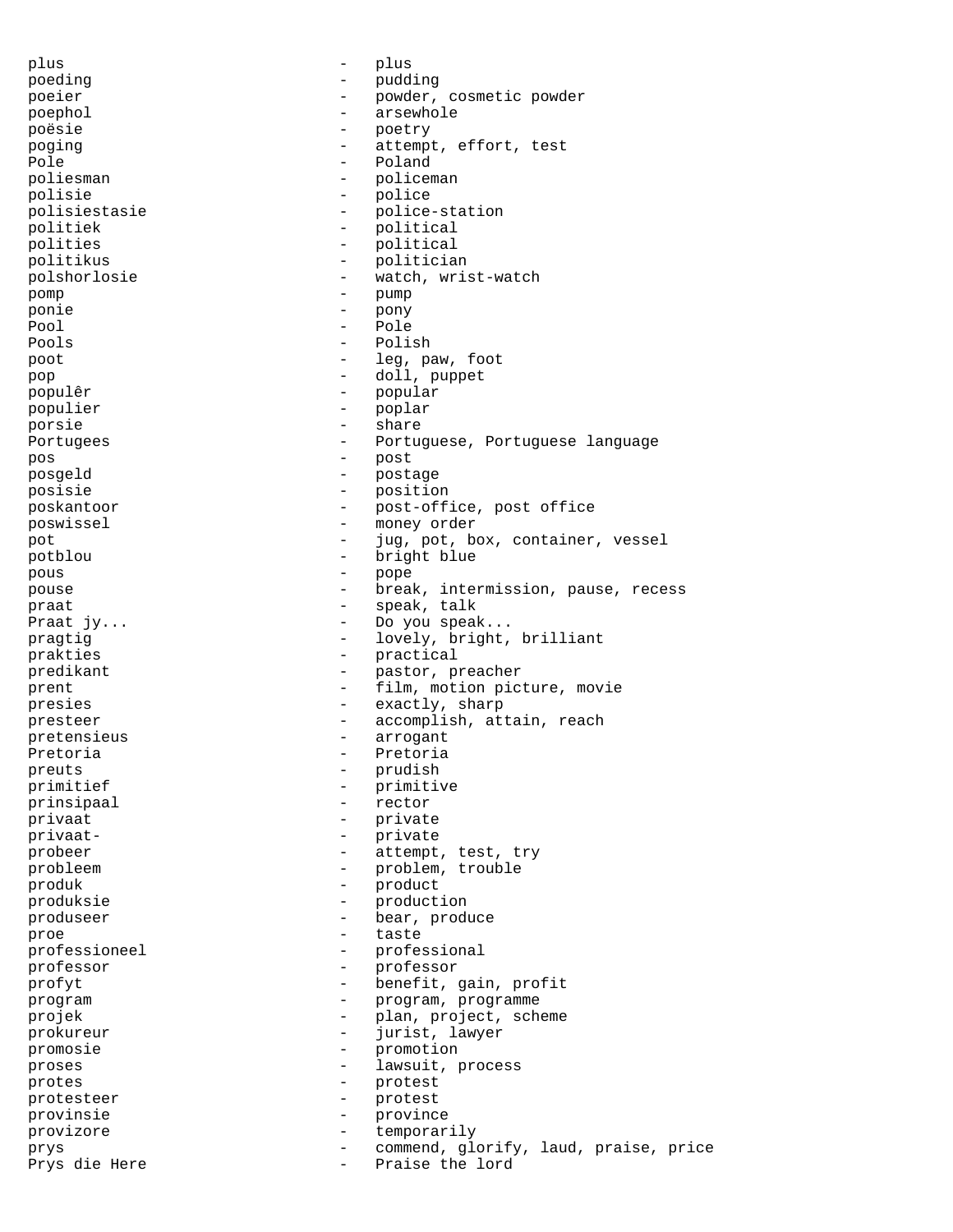psigiater - psychiatrist puberteit - puberty<br>
publiek - public publiek - public puik  $-$  fine, great, eminent puisie - pimple punt  $-$  dot, period, point, spot punt (.) - full-stop<br>nuxitains puriteins - puritan<br>
put - well<br>
- well put  $-$  well pyl - arrow pyn - pain, pine, pine tree pynappel - pine-apple, pineapple pyp - pipe raad - advice, counsel<br>raadpleed - consult raadpleeg - consult raadskamer - boardroom raak - become, come about, grow, happen, get raamwerk - cadre, frame, framework<br>rabbi - rabbi - rabbi rabbi - rabbi radio - beam, ray, radio, wireless radium - radium - radium rakkie - shelf rapport  $-$  account, record, report, scholary report ras - breed, race ratel  $\qquad \qquad -$  badger ratkas - gear-box, gear-case reageer - react, respond rebel - mutineer, rebel rede  $-$  cause, reason, logical reasoning redigeer - edit reeds - already, by now, yet<br>real - arrange fix up requ reël - arrange, fix up, regulation, rule<br>reëlmatiq reëlmatig  $-$  even, regular<br>reën  $-$  regular reën en metallise van de rain van de rain van de rain van de rain van de rain van de rain van de rain van de r reënboog - rainbow - rainbow<br>reg - iurispru reg external reg reg and the set of the set of the state of the state of the state of the state of the state o regeer - control, govern, restrain, rule regering  $-$  government reghoekig  $-$  right-angle, square regime  $-$  regime, régime register - record, register registreer - record, register regmaak - fix, repair<br>regon - directly st regop - directly, straigh ahead<br>regs - on the right to the right regs  $-$  on the right, to the right regterkant - right-hand side regtig  $-$  genuinely, indeed, really, truly reguit aan - straight ahead, straight along regverdig  $-$  fair, just, righteous reis  $-$  travel, journey, trip, voyage rekenaar - computer rekening  $-$  bill, invoice, calculation, account rekenmeester - accountant rektig  $-$  absolutely, genuinly, indeed, really, truly rem - brake renoster - rhino, rhinoceros reptiel - reptile republiek - republic res - remainder, rest resep  $-$  prescription, recipe respek - respect respekteer - respect retoerkaartjie - return-ticket reuk - odor, odour, scent, smell reus - giant rewolwer - revolver rig  $-$  direct, guide, manage, steer rigting - direction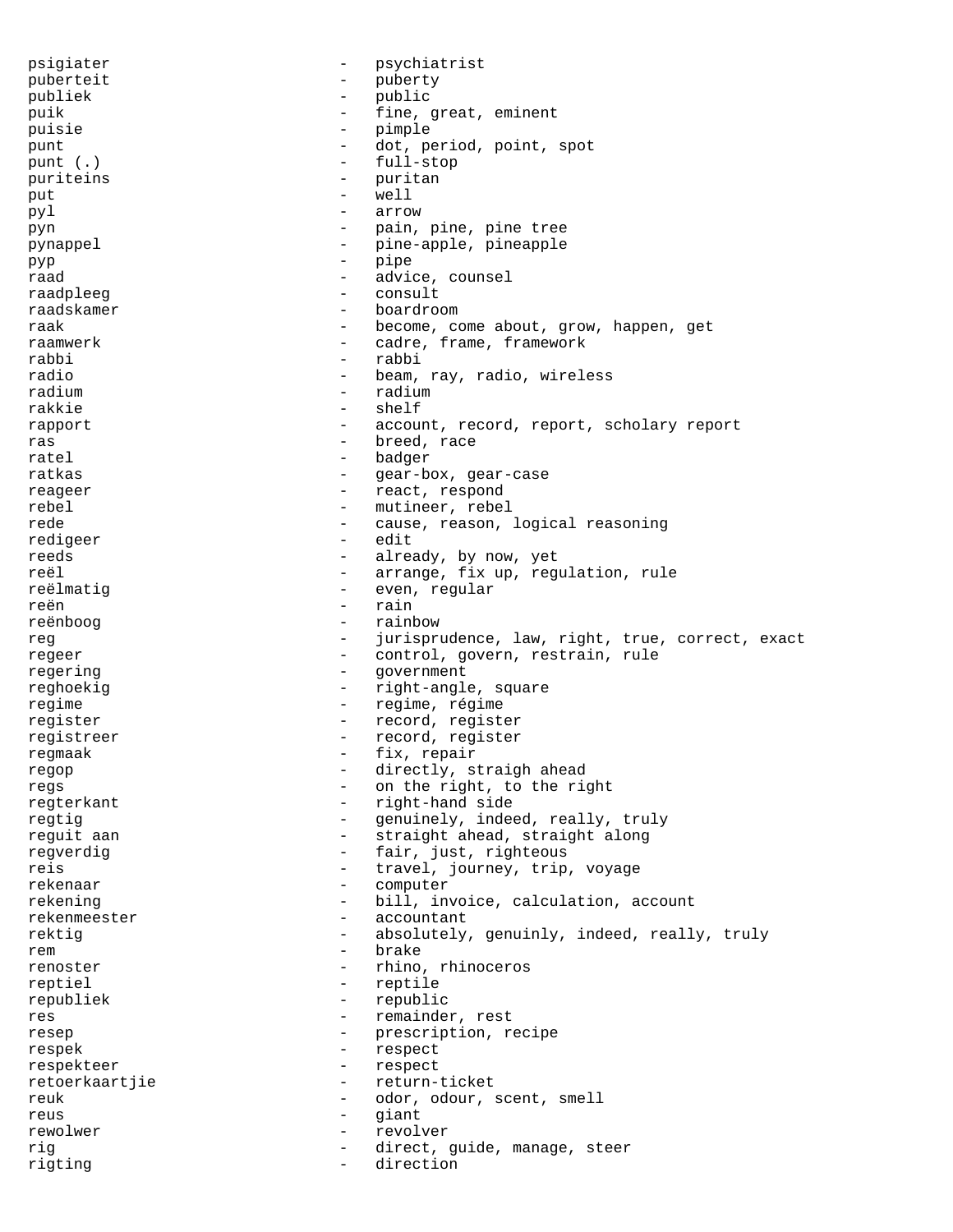ritus - rite rivier - river - river - river - river - river - river - river - river - river - river - river - river - river rob - seal robot - robot robyn - ruby Roemeen - Romanian, Rumanian<br>Roemenië - Romania, Rumania Romania, Rumania Roemeniër - Romanian, Rumanian<br>
roer - Curl froth stir roer - curl, froth, stir, whip, whirl, move<br>roete - route roete - route - route - route - route - route - route - route - route - route - route - route - route - route - route - route - route - route - route - route - route - route - route - route - route - route - route - route rog - rye rok - skirt<br>rol - part. rol - part, role, rôle rolletjie - roll rolprent  $\qquad \qquad -$  film, motion picture, movie Rome - Rome romp - skirt rond - round - round - round - round - round - red rood - red roofdier - beast of prey<br>rooihond - German measle rooihond - German measles - Indian, American Indian rook - smoke<br>room - cream room – cream – cream – cream – cream – cream – cream – cream – cream – cream – cream – cream – cream – cream – cream – cream – cream – cream – cream – cream – cream – cream – cream – cream – cream – cream – cream – cream – roos - rose rooster - schedule, time-table, grate, grid, grill rot - rat rots - rock rou - crude, raw, rough - column, header rug - back<br>ruik - mell ruik - smell<br>rukkie - instal rukkie - instant, moment Rus - Russian - Russian - Russian - Russian - Russian - Russian - Russian - Russian - Russian - Russian - Russian - Russian - Russian - Russian - Russian - Russian - Russian - Russian - Russian - Russian - Russian - Russia - repose, rest rusie  $\begin{array}{ccc} \text{raise}} & \text{matrix} \\ \text{raise}} & \text{matrix} \end{array}$ quarrel, wrangle Rusland - Russia Russies - Russian ry  $-$  ride, go, travel rybewys - driving-licence ryk - rich, wealthy, well-off ryp - mature, ripe<br>rys - rice<br>- rice rys - rice saad - seed - seed saak - affair, business, business deal, case, matter saddle saam - together saam met - with, together with saambring  $\qquad \qquad \qquad -$  bring along, take along saamgaan - go with, assemble, congregate, gather, meet saamwerk - cooperate, co-operate saans - in the evening sag - soft sak - pocket<br>sakeman - merchal sakeman - merchant, businessman<br>sal - merchant, businessman sal - go, shall, will - salary, wage, wages sambreel – umbrella<br>samelewing – society samelewing  $-$  society  $s$ and  $\frac{1}{s}$  sand  $\frac{1}{s}$  sand  $\frac{1}{s}$  sand  $\frac{1}{s}$  sand  $\frac{1}{s}$  sand  $\frac{1}{s}$  sand  $\frac{1}{s}$  sand  $\frac{1}{s}$  sand  $\frac{1}{s}$  sand  $\frac{1}{s}$  sand  $\frac{1}{s}$  sand  $\frac{1}{s}$  sand  $\frac{1}{s}$  sand  $\frac{1}{s}$  sand  $\frac{$ sandaal - sandaal - sandaal - sandaal - sandaal - sandaal - sandaal - sandaal - sandaal - sandaal - sandaal - sandaal - sandaal - sandaal - sandaal - sandaal - sandaal - sandaal - sandaal - sandaal - sandaal - sandaal - sa sanger - singer sanksie - sanction sap - juice, sap sardien - sardine Sardinies - Sardinian Satan - Lucifer, Satan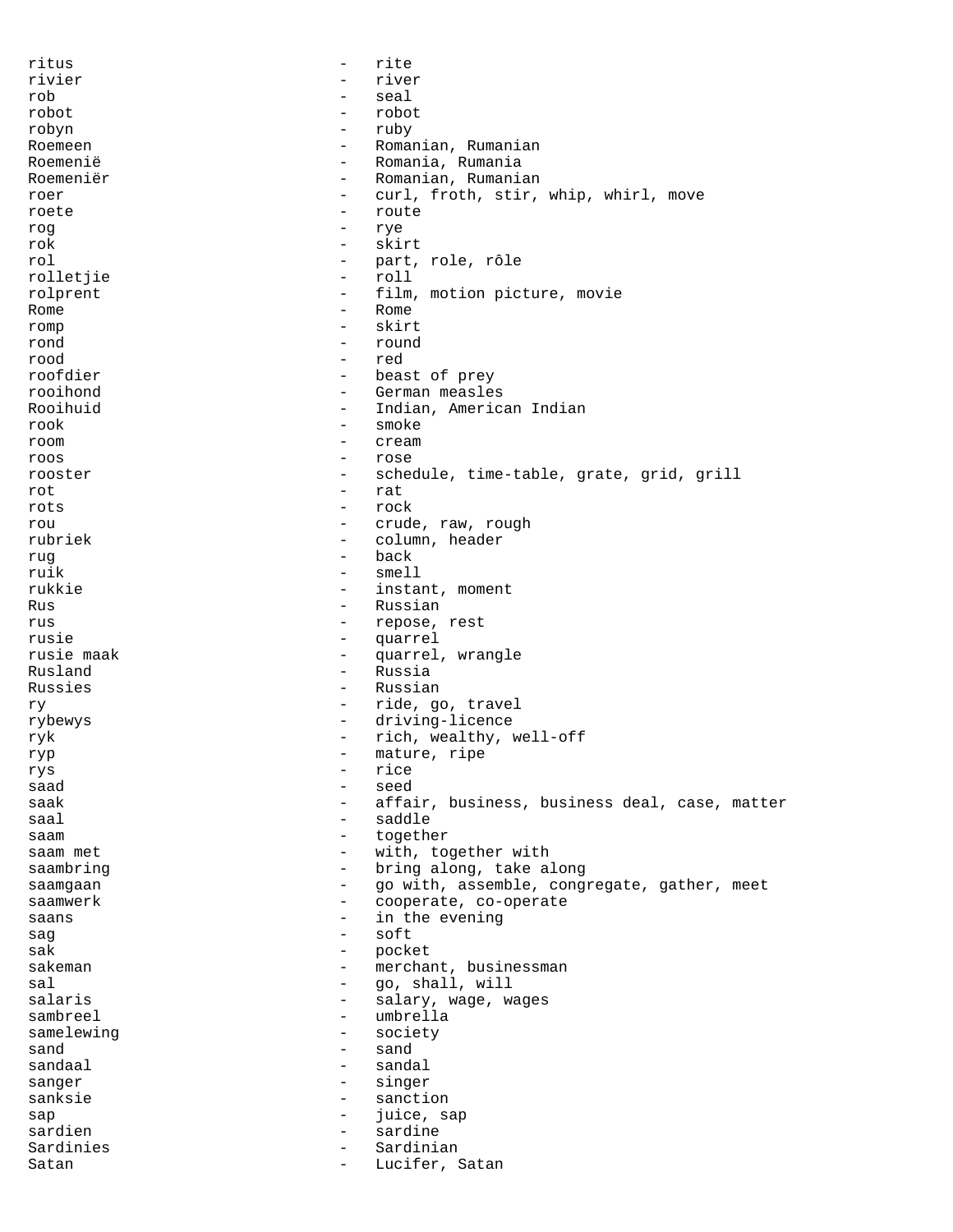saturdag extensive the Saturday sê - say, tell<br>sebra - say, tell<br>- zebra - sebra sebra - zebra sedert  $-$  since, ever since see - sea seehond - seal<br>seekoei - hinn seekoei - hippo, hippopotamus seël - mark - bless seer - painful seer wees  $\qquad \qquad -$  ache, be painful, hurt seil - sail seker - certainly, probably seker maak  $-$  assure, certify, make certain sekerheid - safety, security sekerlik - certainly sekondêr - accessory, secondary sekretaresse - secretary - secretary seks seks - sex sektor - sector<br>sekuriteitsbeampte - securi - security officer selde - seldom - seldom selebrasie - celebration self - self, herself, himself, itself<br>selfs - even - even sendeling  $-$  missionary sensitief  $-$  impressable, sensitive sent = cent<br>sentimeter = cent<br>= cent. sentimeter - centimeter, centimeter<br>sentraal - central - central - central<br>- exchange sentrale  $-$  exchange, power station September - September sertifikaat - certificate, testimony<br>sertifiseer - assure, certify, make - assure, certify, make certain servette - napkin Serwië - Serbia Serwiër - Serb Serwies - Serb  $ses$  -  $six$ sesde - sixth sestien - sixteen sestig - sixty seun - son, boy<br>sewe - seven sewe - seven<br>sewende - seven sewende - seventh sewentien en eenheid van de seventeen bewentigt is de seventeen en seventeen seventeen seventeen seventeen se sewentig  $-$  seventy Siamees - Siamees<br>siek - Siamese siek - ill, sick<br>siekte - disease. - disease, illness sielkundige - psychologist<br>sien - come across, sien - come across, encounter, meet, see sieraad - adornment, decoration, ornament sigaar - cigar sigaret - cigarette<br>sighaar - cigarette sigbaar - visible<br>sigeuner - visible<br>- avosy. sigeuner – gypsy, Gypsy<br>silwer – silver – silver silwer - silver - silver<br>simbool - symbol - symbol - symbol simfonie - symphony simpatie - sympathy sin - sentence<br>sing - sing - sing sing - sing - sing sinies - cynical sinneloos - absurd Sint Helena - Saint Helena - lay down, place, put, put down, sit sitkamer - living room, living-room, sitting room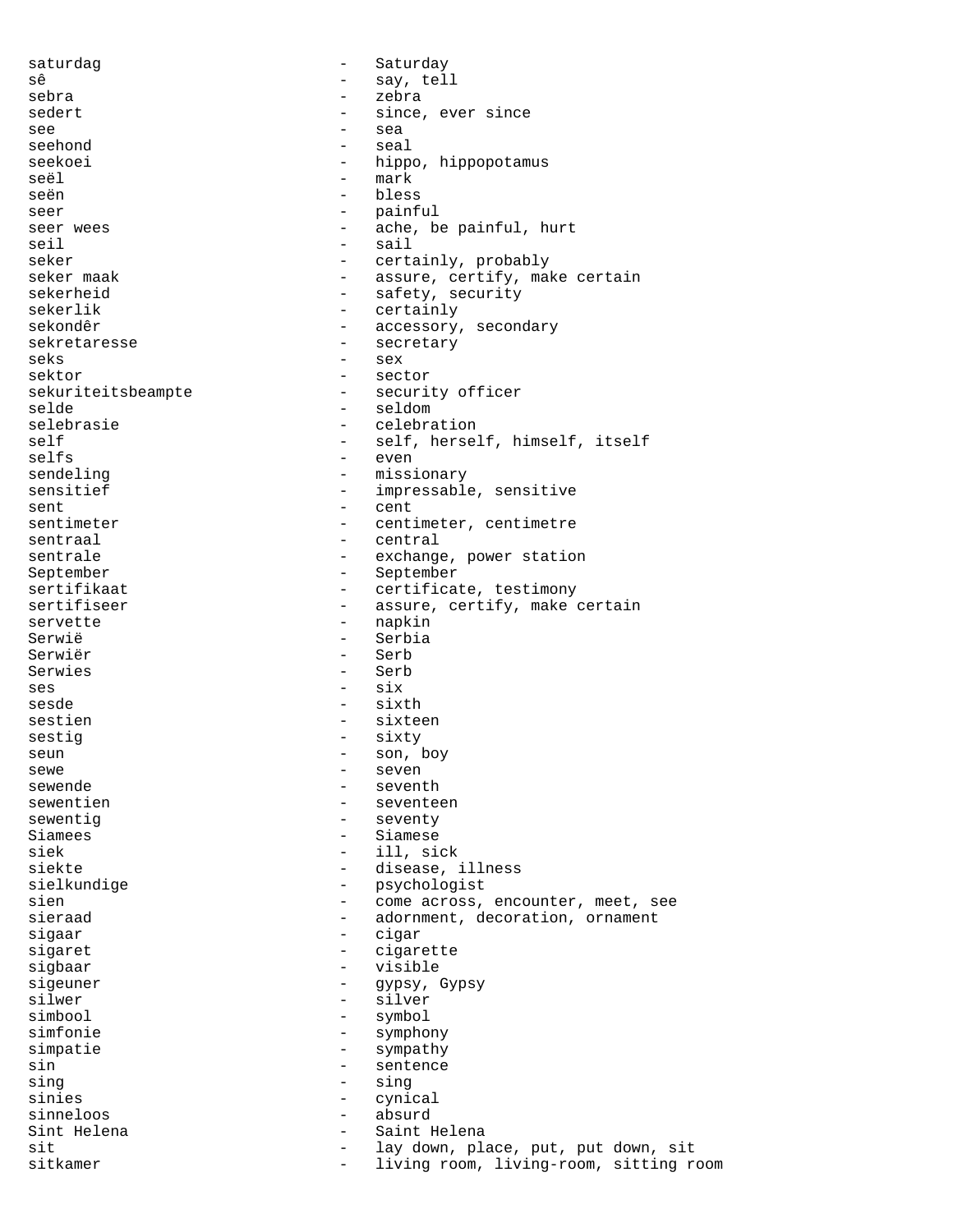sitplek - seat situasie and a circumstances, condition, situation, state sjampoe - shampoo sjerrie - sherry sjimpansee - chimpanzee Sjina - China<br>Siinees - China - Chinese Sjinees - Chinese - Chinese - Chinese - Chinese - Chinese - Chinese - Chinese - Chinese - Chinese sjokolade - chocolate skaak - chess skaal - scale skaam hom  $-$  be ashamed skaamte - abashment, shame skaap - sheep skaapvleis - mutton skaars staars and the barely, hardly, only just, scarcely, rare skade - damage - damage skadu - shade, shadow<br>skakel - shade, shadow<br>- telephone, li - telephone, link skakering  $-$  hue, nuance, shade, tint skandaal - commotion, scandal skare skare - crowd, heap, mass, multitude, pile, band, bevy<br>skat - darling treasure - darling, treasure skeef - oblique, slanting skeer - shave skema - model, pattern, scheme skemer - dusk, twilight skep - create skêr - scissors skerm - screen skets - design, outline, sketch<br>ski ski - ski - ski - ski - ski - ski - ski - ski - ski - ski - ski - ski - ski - ski - ski - ski - ski - ski - ski - ski - ski - ski - ski - ski - ski - ski - ski - ski - ski - ski - ski - ski - ski - ski - ski - ski - ski skielik - all of a sudden, suddenly<br>skiereiland - peninsula skiereiland - peninsula<br>skil - bark, husl skil - bark, husk, peel, shell<br>skilderagtig - - - - - - - - - picturesque - picturesque skildery - painting, picture skilpad - tortoise skip - ship, vessel skitterend - bright, brilliant skoen - shoe skok - shake, shock skone - beautiful woman, beauty<br>skool - bench, school - beautiful woman, beauty - bench, school<br>- school holida skoolvakansie - school holidays<br>skoon - clean pure skoon - clean, pure skoonmaak - clean, cleanse, make clean, purge skop - kick Skot - Scot, Scotsman Skotland - Scotland Skots - Scottish skouer - shoulder skraal - gaunt, lean, meager, skimpy, skinny, thin<br>skreeu - cry out, scream, shout skreeu - cry out, scream, shout<br>skrif - script writing skrif - script, writing skriftelik - written<br>skryf - write skryf – write<br>skrywer – euthol skrywer - author, writer<br>skuim - foam froth skuim - foam, froth skuld - owe, debt skuldig - guilty skyf - dial, disc, disk, record, slice skyn - appear, appear to be, seem - slave slaag - succeed slaai - salad slaap - be asleep slaapkamer - bedroom - bedroom slag - blow, butcher, slaughter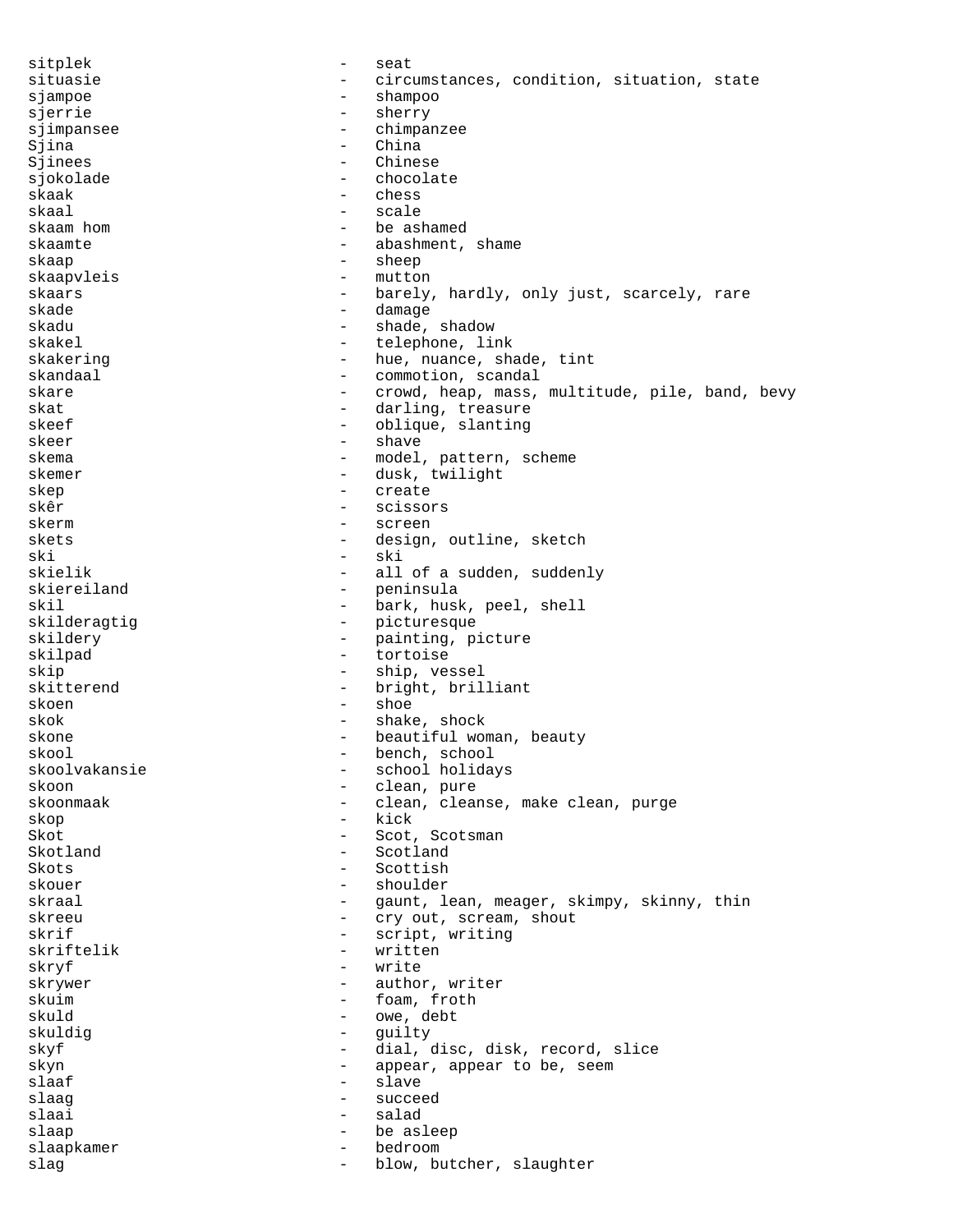slagoffer - victim slagter - butcher Slams - Islamic, Malay slang - serpent, snake sleep - drag, tow sleg - bad, miserable, nasty, poor, badly<br>slegs - exclusively just only alone so slegs  $-$  exclusively, just, only, alone, solely<br>slet  $-$  slut slet - slut sleutel - key, wrench<br>slim - clever, cunn slim  $\begin{array}{ccc} - & \text{clever, cuning, sly, smart} \\ - & \text{hole, ditch, pit} \end{array}$ sloot - hole, ditch, pit<br>Slowaak - Slovak - Slovak Slowaak - Slovak - Slovak - Slovak - Slovak - Slovak - Slovak - Slovak - Slovak - Slovak - Slovak - Slovak - Slovak - Slovak - Slovak - Slovak - Slovak - Slovak - Slovak - Slovak - Slovak - Slovak - Slovak - Slovak - Slova - Slovak Slowakies - Slovak Slowakye - Slovakia Sloween - Slovene, Slovenian Sloweens - Slovenian<br>sluk - Swallow - Swallow - swallow<br>- taste smaak – taste<br>smaaklik – taste smaaklik - nice, tasty smeek – beseech<br>smôrens – in the n - in the morning snags - at night, by night snawel - beak, bill sneeu - snow<br>sneeuwit - snow<br>- snow - snow white snelheid - speed snelheidsgrens - speed-limit, speed limit sny - clip, cut, shear, slice so  $-$  about, approximately, like this, so, that way so 'n  $-$  such, such a so 'n  $-$  such, such a so ... soos  $-$  as ... as, so so ... soos  $-$  as ... as, so ... as<br>so lyk  $-$  as, how, like, such so lyk as, how, like, such as<br>so net - just, just now just, just now Soedan - Sudan - Sudan soek - look for, seek<br>soen - kiss soen  $\overline{\phantom{a}}$  kiss  $\overline{\phantom{a}}$  and  $\overline{\phantom{a}}$  and  $\overline{\phantom{a}}$ soet example and the soft, seed of the soft, sweet, tender sofa - sofa sokker - football, soccer sokkie – sock<br>solank – all t - all the time, in the meantime, meanwhile soldaat - pawn, soldier<br>somer - summer somer - summer sommer - preferably<br>sommige - a few any sommige  $-$  a few, any, some somtyds - several times, sometimes son - sun, sunshine Sondag - Sunday sonde  $-$  sin, transgression sonder - without soogdier - mammal soort - kind, sort soos and as, how, like, such as sop - soup sorg  $-$  care, see, take care, worry<br>sorgyuldig  $-$  careful tender sorgvuldig  $\overline{a}$  - careful, tender sosiaal - social sous - gravy, sauce<br>sout - salt<br>- salt sout - salt sowaar - absolutely, actually, in fact, genuinly, indeed<br>sowat - about approximately sowat - about, approximately Spaans - Spanish, Spanish language Spaanse taal - Spanish, Spanish language spaar - save, spare spandeer - dedicate, devote, pay out, spend Spanje - Spain - Spain spanning extension, voltage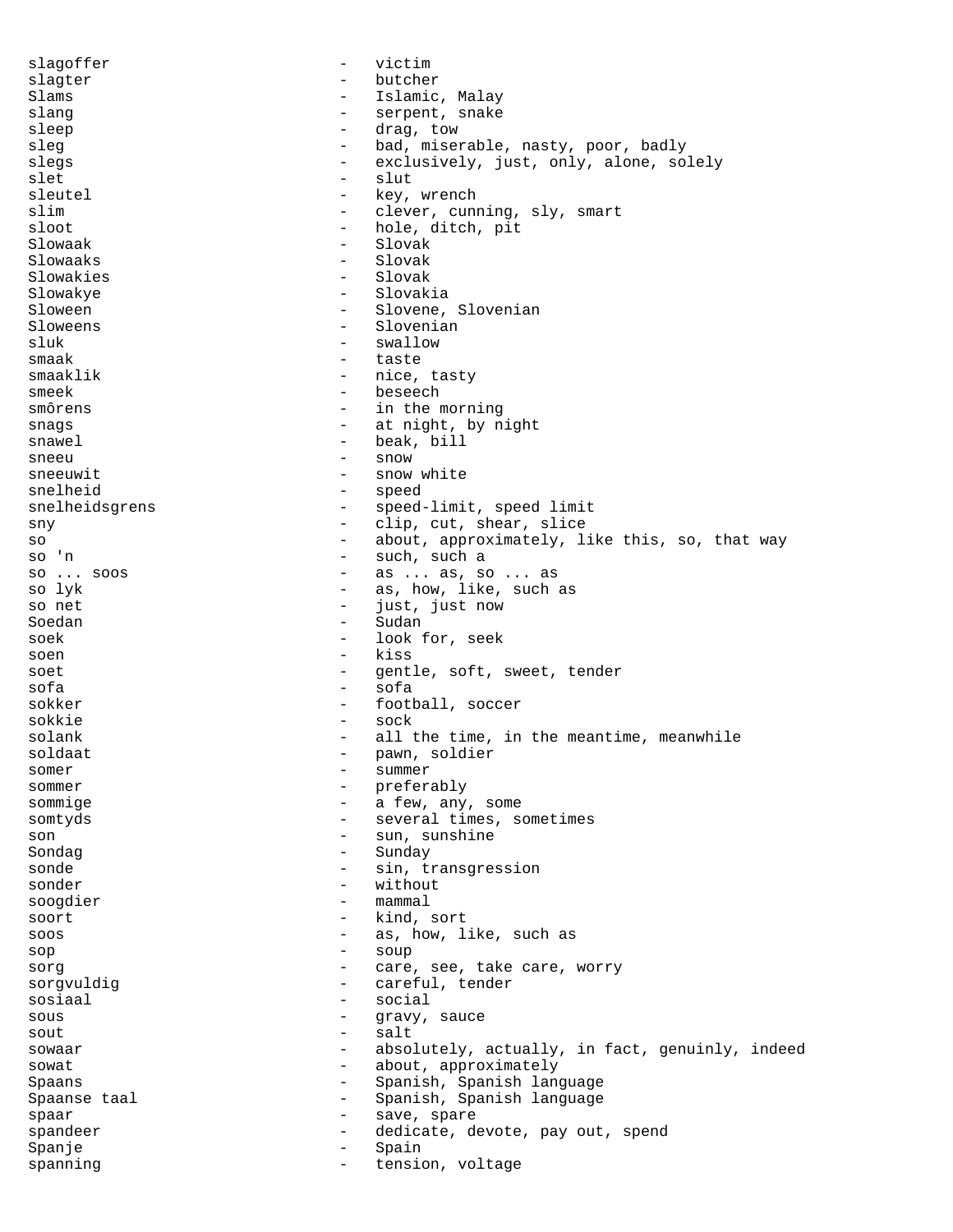speel - play Spek en eiers - - Bacon and eggs speletjies - games sperma - sperm spesiaal - particular, special<br>spesifiek<br>- specific spesifiek - specific spierwit - snow white<br>spiraal - sniraal - sniraal spiraal - spiral spoed - race, run, speed spoel - bobbin, coil, spool, gargle, rinse spog - boast, brag<br>spook - chost phan spook - ghost, phantom<br>sport - sport<br>- sport sport - sport sportgrond  $\qquad \qquad -$  sports ground sprong - jump, leap<br>spuug - spit spuug - spit spyskaart - menu staal – steel<br>staan – steel<br>ahide staan external contract to the abide, bear, carry out, endure, put up with staat  $-$  realm, state, condition stad - city, town stadigaan - gradually, little by little staf - staff staking  $-$  strike stam - stem, trunk, tree-trunk, tribe<br>standaard - norm. standard - norm, standard standbeeld - statue standpunt - viewpoint stap - march, walk stapel - crowd, heap, mass, multitude, pile, stack<br>stapper - stroller stapper - stroller<br>stasie - stroller<br>stasie - station stasie - station<br>staeds - station<br>always steeds - always<br>steel - steal steel - steal Steenbok - Capricorn steenkool - coal stelling  $-$  essay, thesis<br>stelsel  $-$  system - system Stem - Anthem ster - star, celebrity sterf - pass away, die, expire sterk - strong stert - tail stewig  $-$  firm, robust, sturdy, solid<br>stilhou  $-$  halt, come to a halt, stop halt, come to a halt, stop stilswygend - silently stoel - chair stoep - porch, veranda stok - baton, cane, stick stop - halt, stop storie  $-$  narrative, story, tale stort - shower straat - street straf - punishment strak - strained strand - beach<br>strandwolf - hyaena - hyaena - hyaena - hyaena - hyaena - hyaena - hyaena - hyaena - hyaena - hyaena - hyaena - hyaena - hyaena - hyaena - hyaena - hyaena - hyaena - hyaena - hyaena - hyaena - hyaena - hyaen hyaena, hyena strategies - strategic streek - region<br>strek - run strek - run stroom - flow struik - bush, shrub struktuur - structure studeer - study student - academic, scholar, student studie - study - study - study - study - study - study - study - study - study - study - study - study - study fragment, lump, piece, part, share, spare part stukkend - broken, out of order, damaged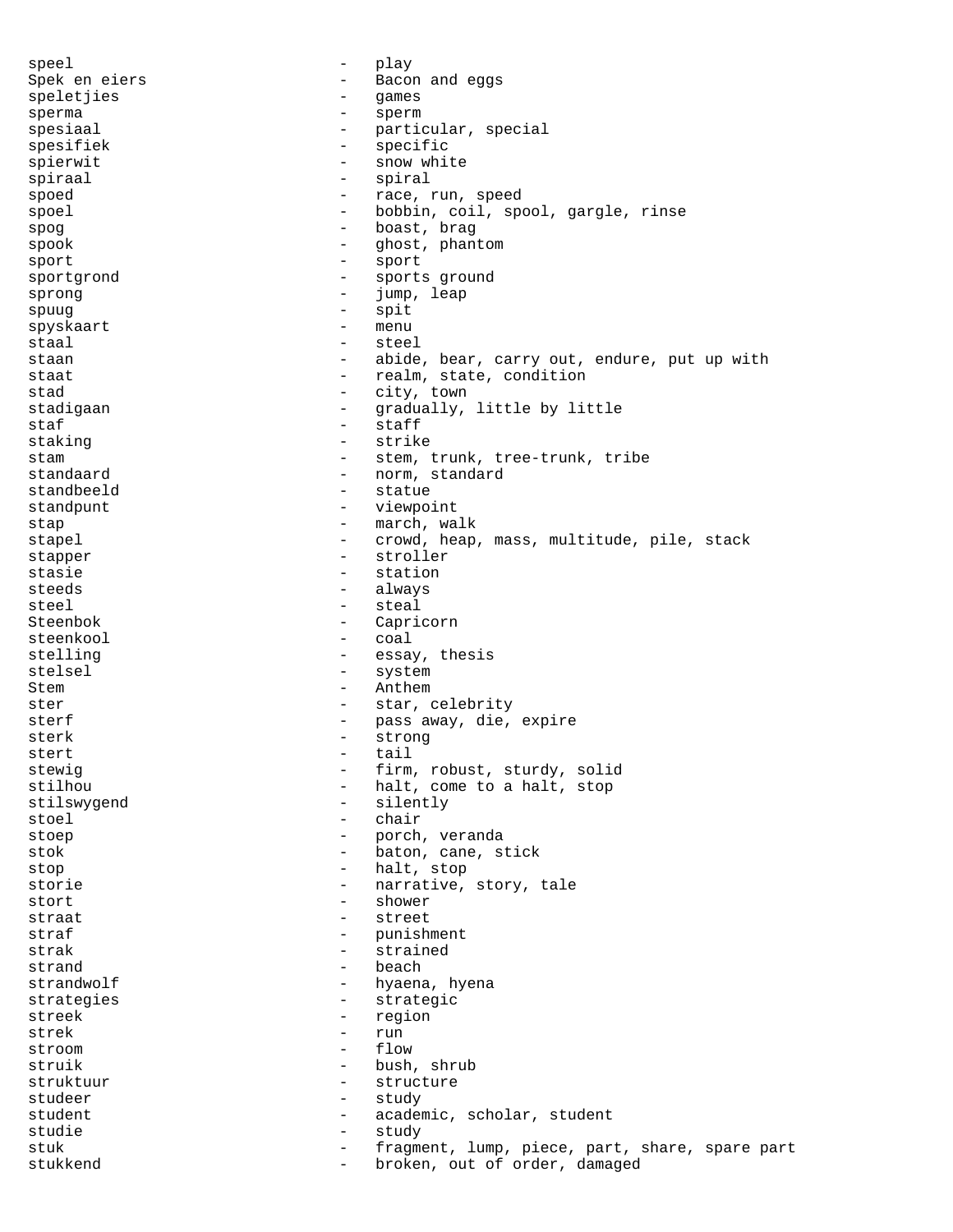stuur - send, transmit styg ascend, get up, go up, lift, rise, arise<br>styl arise arise<br>arise arise styl - style subsidie - subsidy suggestie - the power of suggestion<br>Suid-Afrika - - - - - - - South Africa Suid-Afrika - South Africa<br>Suid-Afrikaans - South African Suid-Afrikaans - South African Suid-Afrikaner - South African<br>Suid-Amerika - South America - South America suide - south - south - south - south - south - south - south suidelik - south, southern<br>Suidelike Yssee - - - Antarctic Ocean - Antarctic Ocean Suidpool-<br>
- Antarctic suiker - sugar suikerriet - sugar-cane suip - drink, drink to excess suiwer - clean, pure<br>sukses - success sukses - success sultan - sultan supermark - supermarket surplus - surplus suspisie - suspicion suster  $-$  nurse, sister<br>suurlemoen  $-$  lemon suurlemoen suurlemoensap - lemon juice swaai  $\qquad \qquad \qquad -$  brandish, fling, swing, wave, wave about swaar - burdensome, heavy, onerous swak  $-$  faint, light, weak swart - black Swart See - Black Sea, Euxine Sea swarte - Negro<br>Swede - Swede Swede - Sweden Sweed - Swede - Swede - Swede - Swede - Swede - Swede - Swede - Swede - Swede - Swede - Swede - Swede - Swede - Swede - Swede - Swede - Swede - Swede - Swede - Swede - Swede - Swede - Swede - Swede - Swede - Swede - Swede - Swedish sweer - swear swem  $-$  float, swim swembad - swimming-bath swempak - bathing suit, bathing-suit swerf - migrate, roam, wander, wander about swerm - swarm - swarm swerwer - Bedouin, Beduin Switser - Swiss Switserland - Helvetia, Switzerland sy  $\begin{array}{ccc} \text{sy} & - & \text{his, her, its, their, she} \\ \text{Sy ma is doof} & - & \text{his mum is deaf} \end{array}$ - his mum is deaf syfer - cipher, digit, figure, numeral syne - his<br>
T-hemp - T-sl - T-shirt<br>- iob as taak  $-$  job, assigned job, task taal  $-$  language, tongue taamlik - a little, some, to some extend, rather, fairly tabak - tobacco<br>tafel - table tafel - table tafelblad - desktop tafeldoek - table-cloth<br>tagtig - eighty tagtig  $-$  eighty<br>tak - bough. tak - bough, branch<br>tamatie - tomato tamatie - tomato tandarts tandpyn - toothache tans  $-$  at present, now  $\tan t = \tan t$ <br> $\tan t = \tan t$ tas  $-$  bag, sack taxi - taxi taxibestuurder - taxidriver, taxi-driver taxidrywer - taxidriver, taxi-driver te  $\sim$  too, too much te voet - on foot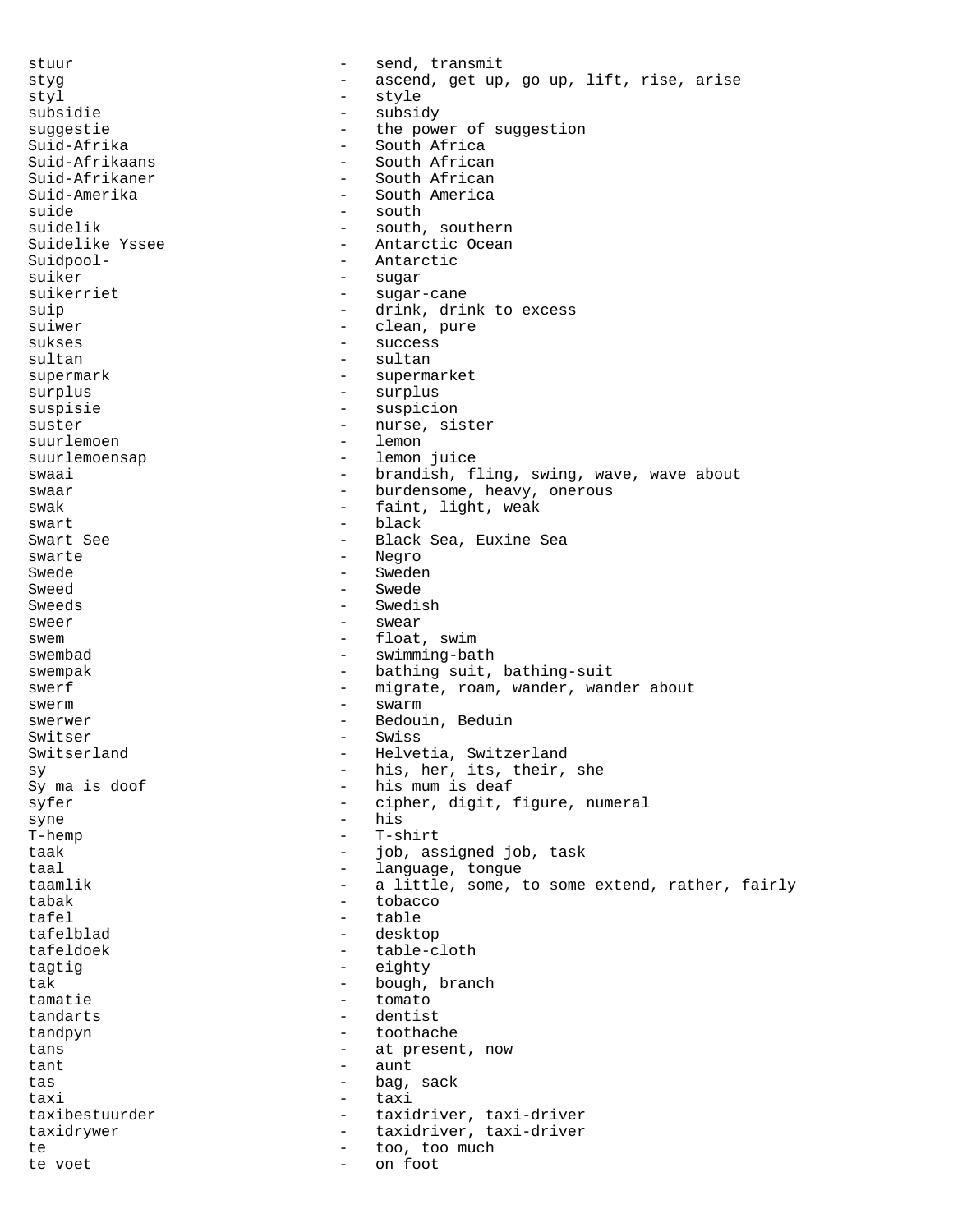teater theatre theatre tee - tea teel - breed, keep, raise, rear<br>teen - at by on across from teen - at, by, on, across from, against, in exchange for teenoorgesteld - reverse, reversed, alien, contrary, opposite teenstelling - contrast teenwoordigheid - presence teer - dainty, delicate, fine, refined tegelyk - all the time, in the meantime, meanwhile<br>tegnies - technical tegnies - technical<br>tegnologie - technology tegnologie - technology teken - mark, sign, signal, token, character<br>
- lyric text<br>
- lyric text teks  $-$  lyric, text tel - count telefoon - telephone telegrafeer - telegraph<br>telegram - telegram - telegraph telegram  $-$  telegram televisie - television, TV<br>televisiestel - TV set televisi televisiestel - TV set, television set<br>
tempel - temple tempel - temple<br>temperatuur - temple temperatuur - temperature - temperature - temperature - temperature - temperature - temperature - temperature chase, hunt after, hunt for, pursue ten minste - at least ten opsigte van - as to, as regards, concerning, with reference to ten spyte van  $\begin{array}{cccc} - & \text{despite, in spite of, notwithstanding, definitely} \\ - & \text{rank} \end{array}$ tenk - tank - tank tennis - tennis tensy - unless tent - tent term term term tert - pie, tart<br>terug - back<br>- back terug - back terugbesorg - give back, return terugkom - come back, return terwyl  $-$  for, during, while, whilst tevrede  $\overline{\phantom{a}}$  - contented, pleased, satisfied<br>Tief Tief - Bitch<br>tien - ten - ten tien en de beste behalfte behalfte behalfte behalfte behalfte behalfte behalfte behalfte behalfte behalfte beh tier - leopard, tiger tikster - typist tipe - type tipies - characteristic, typical tjek - check, cheque<br>tiekhoek - cheque-book tjekboek - cheque-book<br>toe - to toward. toe - to, toward, towards, closed, shut, now, well<br>toecano toegang - entrance, portal<br>toeganklik - accessible toeganklik - accessible - accessible - accessible - accessible - accessible - accessible - accessible - accessible toeken - allocate<br>toekems - future toekoms - future<br>toemaak - close toemaak - close, shut toepas - apply, practice toepassing; toepassing - application toeristeburo - tourist bureau toernooi - tournament toeskouer - spectator toespreek - address<br>toestand - circums: toestand  $\overline{\phantom{a}}$  - circumstances, condition, situation, state<br>toestel  $\overline{\phantom{a}}$  - apparatus, device, set toestel - apparatus, device, set<br>
toeter - hoter<br>
- hoter toeter - hooter<br>toetree tot - ioin toetree tot - join toets - test toevlugsoord - asylum, place of refuge, shelter<br>toevoeg - add toevoeg and add and add toevoeg and add and add and add and add and add and add and add and add and add and add tog entirely contained to the so, then, therefore, certainly, indeed, rather toilet - toilet toneel - scene tongvis - sole toon  $\qquad \qquad -$  indicate, point out, show, toe, tone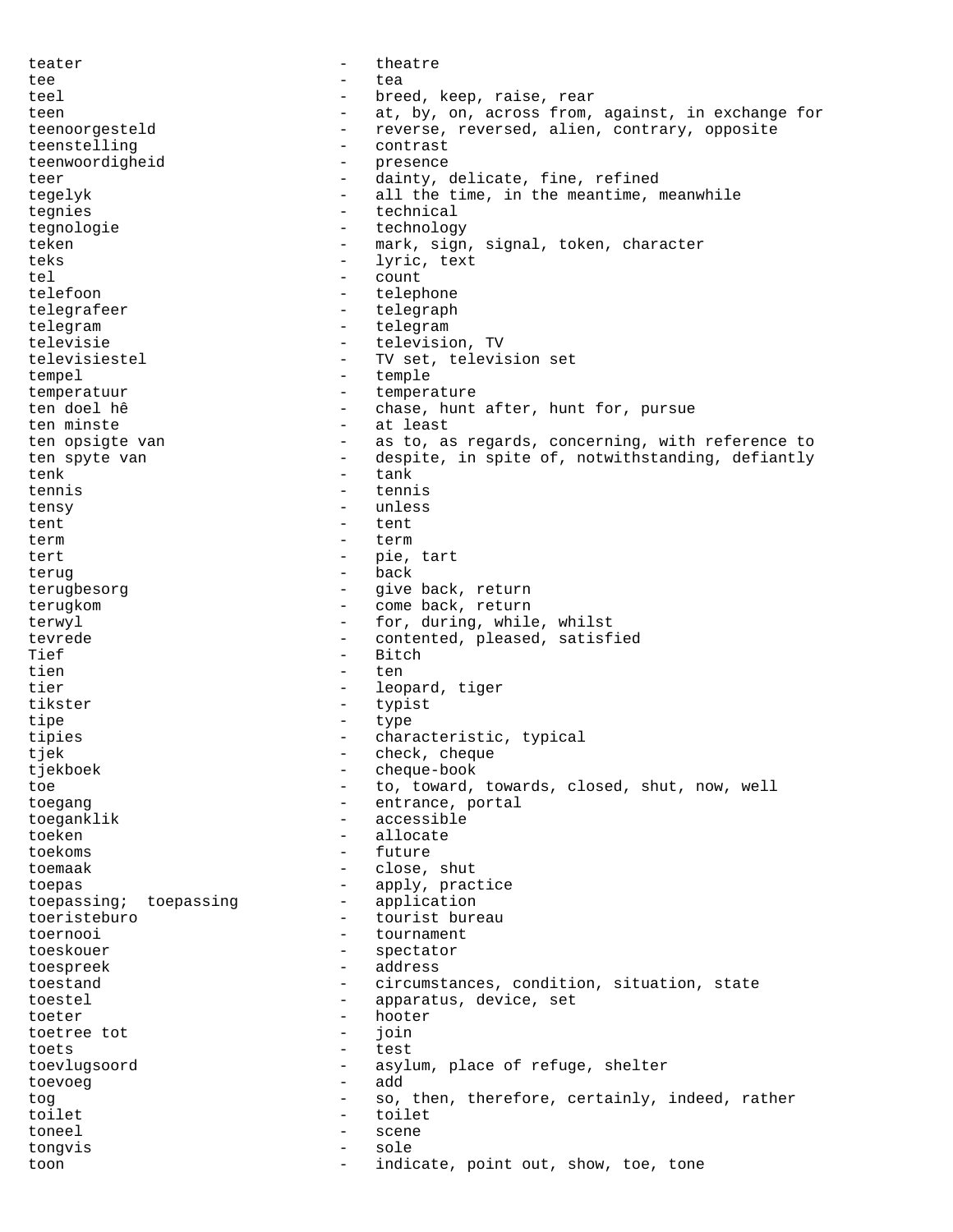top - agreed, OK, O.K., okay toring  $\qquad \qquad -$  castle, tower tot - until tot by - until tot siens  $-$  bye, goodbye, so long totaal - overall, total<br>
totdat - until totdat - until<br>
tou - file tou - file, line, rank, row, turn towenaar - enchanter, magician, sorcerer, warlock, wizard<br>traan - tear<br>- tear traan - tear tradisie - tradition tradisioneel - traditional tragedie  $\qquad \qquad -$  tragedy Transkei - Transkei transparant - transparant Transvaal **1988** - Transvaal, the Transvaal trap  $\qquad \qquad$  - staircase, stairs trawant - satellite<br>
tref - catch hi tref - catch, hit, run across, strike<br>
- train trein - train<br>trek - drag trek - drag, draw, haul, pull, tug<br>
- drum - drum trommel - drum<br>troos - comf troos - comfort, console, consolation trop - flock, herd tropies - tropical<br>trots - tropical<br>- proud trots - proud trottoir and the pavement, sidewalk trou  $-$  marry, be married, get married Tsjeg - Czech, Czechoslovak, Czechoslovakian Tsjeggies - Czech, Czechoslovak, Czechoslovakian<br>Tsjeggo-Slowakye - Czechoslovakia Tsjeggo-Slowakye - Czechoslovakia - Czechoslovakia - Czechoslovakia - Czechoslovakia - Czechoslovakia - Czechoslovakia - Czechoslovakia - Czechoslovakia - Czechoslovakia - Czechoslovakia - Czechoslovakia - Czechoslovakia tuin - garden - garden - garden - garden - garden - garden - garden - garden - garden - garden - garden - garden - garden - garden - garden - garden - garden - garden - garden - garden - garden - garden - garden - garden gardening tuis  $-$  at home tulp  $\qquad \qquad$  - tulip Turk - Turk - Turk Turks - Turkish Turkye - Turkey tussen - among, between TV - television, TV twaalf  $\qquad \qquad -$  twelve twak  $-$  tobacco twee  $-$  two tweede - second<br>tweekeer - twice tweekeer - twice<br>tweeling - twins tweeling - twins twintig  $\frac{1}{2}$ twyfel - doubt<br>tyd - time tyd - time tydelik - provisional, temporary, for the time being tydens  $\qquad \qquad -$  for, during, while, whilst tydskrift - periodical, magazine, revue<br>
- you, to you, your u - you, to you, your u s'n <br/> - yours + yours + yours + yours + yours + yours + yours + yours + yours + yours + yours + yours + yours + yours + yours + yours + yours + yours + yours + yours + yours + yours + yours + yours + yours + yours + ui - onion uit  $\begin{array}{ccc}\n\text{uit} & - & \text{from, out of} \\
\text{uit} & - & \text{denict} & \text{renr}\n\end{array}$ uitbeeld - depict, represent<br>uitdaging - challenge uitdaging - challenge - deal, distribute<br>- express uitdruk - express<br>uitdrukking - express uitdrukking expression uiteindelik - at last, finally, ultimately<br>uitgaan - exit. go out uitgaan - exit, go out uitgawe - edition uitgeput - exhausted, used up uitgesluit - exclusive uitgestrek - extensive, spacious, vast, wide uitgewer - publisher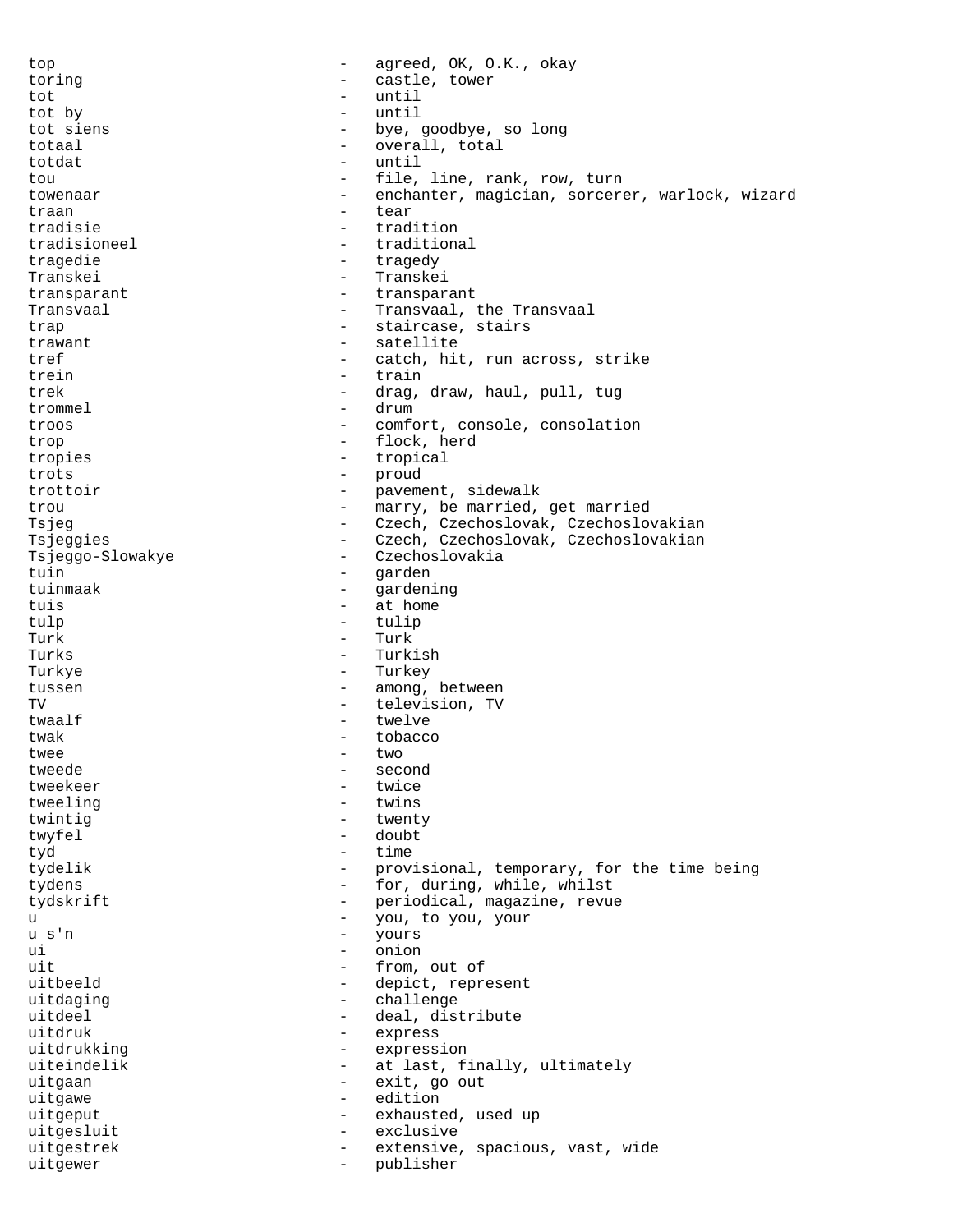uithaal - draw out, drive out, express, utter uithou and the state of the solution of the abide, bear, carry out, endure, put up with uitleen - lend uitnodiging extension to the invitation uitnooi - invite uitpak - unpack<br>uitroei - exterm uitroei - exterminate, wipe out<br>uitrusting - equipment equipment uitsig - view uitslag  $\qquad \qquad - \qquad \qquad \text{conclusion, effect, result}$ uitsluit - exclude uitsonderlik - exceptional uitspraak - pronunciation uitstalling  $-$  exhibition, exposition uitstappie - excursion, outing, sightseeing trip uitstekend - fine, very well uittrek  $-$  take off, put off uitvee - delete uitvind - invent<br>uitvoer - export uitvoer - export uitwis - delete<br>uniek - uniek - unique - unique uniform  $-$  uniform universiteit - university uraan - uranium - uranium uself - yourself uur - hour, o'clock, time Vaal - Vaal - Vaal - Vaal - Vaal - Vaal - Vaal - Vaal - Vaal - Vaal - Vaal - Vaal - Vaal - Vaal - Vaal - Vaal - Vaal - Vaal - Vaal - Vaal - Vaal - Vaal - Vaal - Vaal - Vaal - Vaal - Vaal - Vaal - Vaal - Vaal - Vaal - Vaal vak  $-$  branch, compartment, department, pigeonhole vakant - vacant val  $\qquad \qquad -$  drop, fall vals - false van - surname, about, concerning - from, out of van nature  $\qquad \qquad$  - naturally vanaand  $-$  this evening vanaf  $\overline{\phantom{a}}$  - from, since vandag  $\qquad \qquad -$  today, to-day vang  $\qquad \qquad -$  capture, catch, grapple vanmiddag - this afternoon<br>variasie - variety variasie - variety vark - pig vars  $-$  fresh, recent vars water  $-$  fresh water vas external variation of the abiding, lasting, constant, continual, permanent vashou  $-$  hang onto, hold vasmaak - attach, determine, fasten, fix, affix, make fast<br>vasstel - attach, determine, fasten, fix, affix, make fast - attach, determine, fasten, fix, affix, make fast vasteland  $\qquad \qquad -$  continent, mainland vat  $-$  capture, catch, grapple, get, lay hold of Vatikaan - Vatican, the Vatican vee - livestock veer - feather, pen veertien - fourteen<br>veertig - forty<br>- forty veertig  $\overline{ }$ veg - fight, struggle - safe, secure veiligheid - safety, security vel - skin veld - field veldtog  $-$  campaign Venezolaan - Venezuelan - Venezuelan - Venezuelan - Venezuelan - Venezuelan - Venezuelan - Venezuelan - Venezuelan - Venezuelan - Venezuelan - Venezuelan - Venezuelan - Venezuelan - Venezuelan - Venezuelan - Venezuelan - V Venezolaans - Venezuelan Venezuela - Venezuela venster  $-$  window, show window ver external vertex way, distant, far, remote, far away, remotely veral  $-$  above all, especially, chiefly, mainly verander alter, change, turn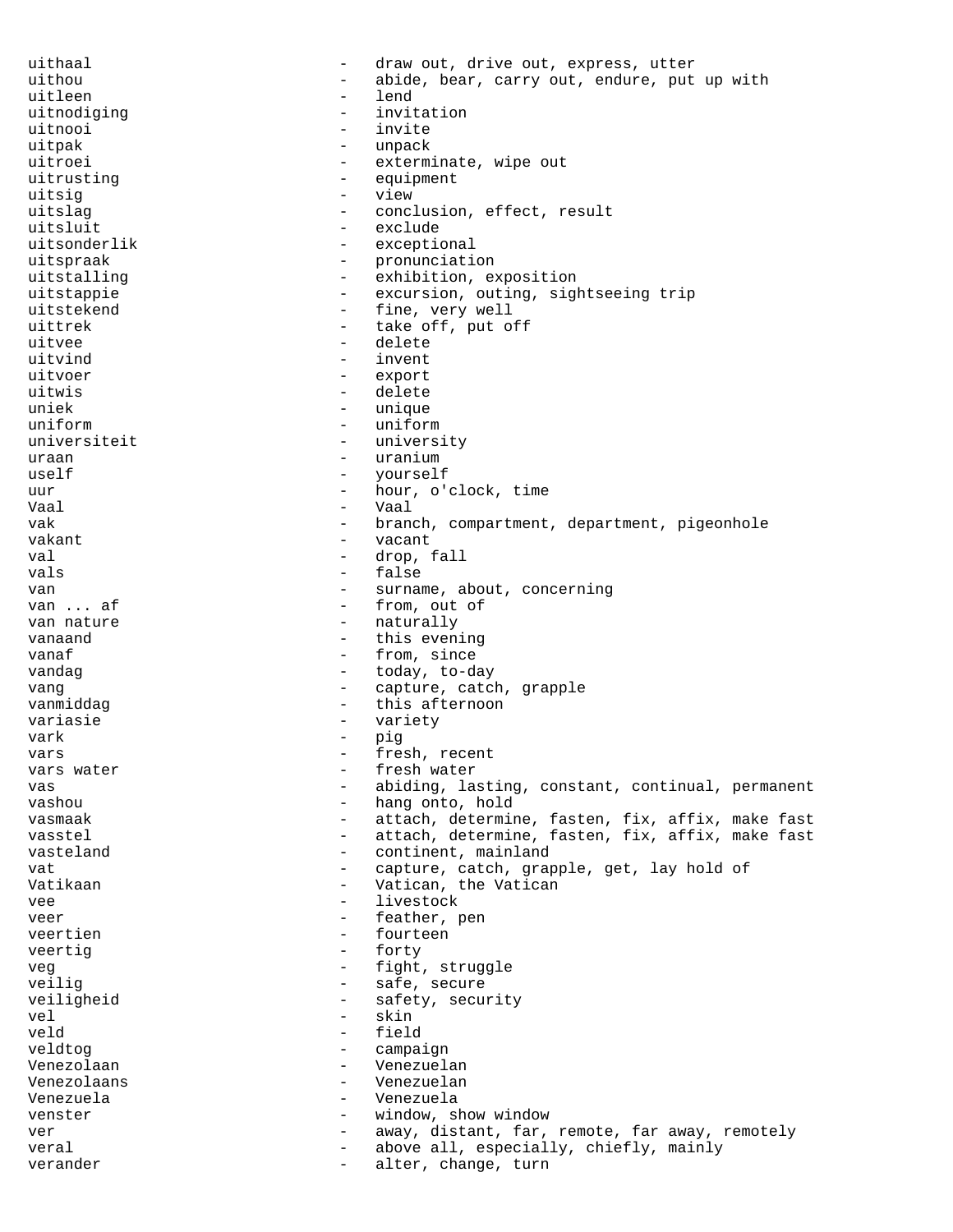verantwoordelik - responsible verbaas - amaze verbaas hom and the marvel, marvel at, wonder verband - bandage, relation, understanding<br>verbeeld hom - fancy, imagine - fancy, imagine<br>- imagination verbeelding  $\overline{a}$  - imagination<br>verbind - combine col verbind<br>
verbinding<br>
verbinding<br>
aconnection<br>
connection verbinding  $\qquad \qquad -$  connection  $verbleik$  - fade<br>  $verhlyf$  - stay verblyf - stay - burn, incinerate<br>- darn verbrands - darn verbruiker - consumer verby  $-$  beyond, past, straight past verbygaan - pass, pass by, overtake<br>verbyganger - passer-by verbyganger - passer-by<br>verbykom - passer-by verbykom - pass, pass by verbysteek - overhaul, overtake, pass verbysterd - dazed, perplexed, upset<br>verdedig<br>- defend<br>- defend verdedig the contract of the contract of the contract of the contract of the contract of the contract of the contract of the contract of the contract of the contract of the contract of the contract of the contract of the c verdien - earn, gain, win, be worthy of, deserve, merit<br>verdieping - floor, storey, story - floor, storey, story verduidelik - explain, clarify verduideliking - explanation verdwaal - lose one's way<br>
verdwyn - lose one's way<br>
- disappear - disappear vereis  $-$  demand, postulate, require vereniging  $-$  association, society vergadering  $-$  meeting, assemblage, gathering vergeef - forgive, pardon<br>vergeet - forget - forget vergeet - forget<br>vergelding - compens vergelding  $\qquad -$  compensation, reward vergelyk - compare vergelyking - comparison vergifnis - absolution, pardon verhaal - story, history, narrative, tale<br>
verhouding - proportion, rate - proportion, rate verhuis - move verjaarsdag <br/> - birthday - birthday verkeer - concern, relate, traffic, be found, be located verkeerd **come contract of the extending of the erroneous**, mistaken, wrong, false, untrue verkeersknoop - traffic block, traffic congestion, traffic jam verkeersreëls - traffic rules verkies - choose, elect, pick out verklaar - declare, state, explain verklaring extending the contraction, proclamation, statement verkoop - dispose of, sell, vend verkoopsman - salesman - salesman verlaat - abandon, forsake, desert, leave verlaging - abasement verlang  $\qquad \qquad$  - desire, wish, long for, yearn verlede  $-$  past, last verlies - loss verlof  $-$  furlough, leave, pass verloofde - bride, fiancée<br>
verloor - lose<br>
- lose verloor - lose verlos - release vermaak - entertainment, amusement, fun vermeld - mention verminder - abate, abridge, decrease, lessen, diminish, drop vermink - top, truncate vermoë - ability, guess, presume, suppose, surmise<br>
- avoid evade vermy  $-$  avoid, evade verneder - abase veronderstel - hypothesize, guess, presume, suppose, surmise<br>veroorsaak - cause give rise to veroorsaak - cause, give rise to verorber - eat up, consume, use up veroudering  $-$  aging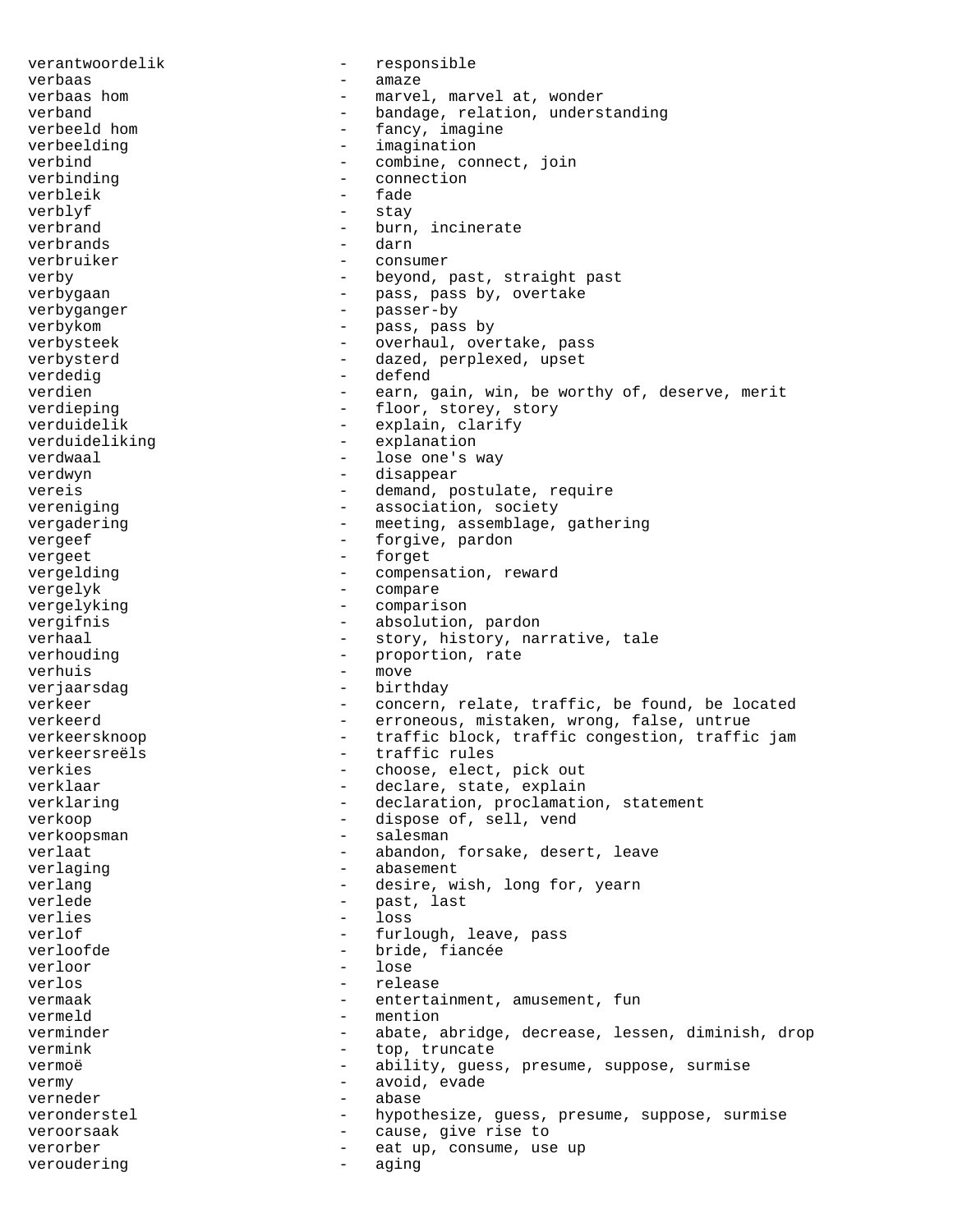verplaas - move, transfer verpleeg - attend, nurse, tend to<br>verpleegster - nurse - nurse verpleegster verplig  $\qquad \qquad -$  compel, force verpligting  $\qquad \qquad -$  duty, obligation verraad - betrayal, treachery verrassing - surprise<br>verrublik - delightfu verruklik - delightful, lovely<br>
- verse vers - verse versamel - collect, gather, pick up versameling - collection<br>verseker - insure as - insure, assure, certify, make certain versekering extension of the insurance versie - version versigtig  $-$  careful, cautious verskeie - several verskil  $-$  differ, be different, difference verskillend - different<br>verskoon my - excuse me verskoon my excuse me verskyn - appear, emerge, perform verslaan - defeat, win over verslank - slim versoek - request versoeking extension temptation Versoendag **-** Day of Atonement, Feast of Expiation verstaan - verstaan - understand, realise, realize verstaan jy? - Do you understand? verstel - adjust, put right vertaal - translate vertaling  $-$  translation verteenwoordiger - representative vertel - relate, tell vertolk - interpret vertolking  $-$  interpretation vertoning  $\overline{\phantom{a}}$  - presentation vertoon - indicate, point out, show, introduce, perform vertraging  $-$  delay, retardation vertrek - absent onself, depart, go away, leave, departure vertroue  $\qquad \qquad -$  confidence, faith, trust vertroue stel in  $-$  rely on, trust in vertrouwe stel in  $-$  have faith, have faith in, trust, confide vervaardig entitled vervaardig to the state of the fabricate, manufacture, do, make, perform vervang  $\qquad -$  take the place of, replace, substitute<br>vervelig vervelig  $-$  boring, tiresome<br>vervoer  $-$  transport vervoer - transport verwag expect, wait, await, wait for verwant - related<br>verwar - entangle verwar - entangle, implicate, confuse, puzzle verward  $\qquad \qquad -$  dazed, perplexed, upset verwerf - acquire, attain, get, obtain verwysing  $-$  reference veselperske - mango vet external versus of the state of the fat, fatty, greasy, grease vetterig  $-$  fat, fatty, greasy vier - four vierde - fourth<br>viering - celebra viering - celebration<br>Vietnamees - vietnamese Vietnamees **Vietnamese** vinger en anders ander the finger vinnig  $-$  fast, quick, rapid, speedy, swift, quickly<br>viool  $-$  violin viool - violin<br>viooltiie - violet viooltjie - violet vir  $-$  to, toward, towards, for, during, while, whilst virus - virus - virus vis - fish visie - opinion visser - fisherman visvang <br/> - fish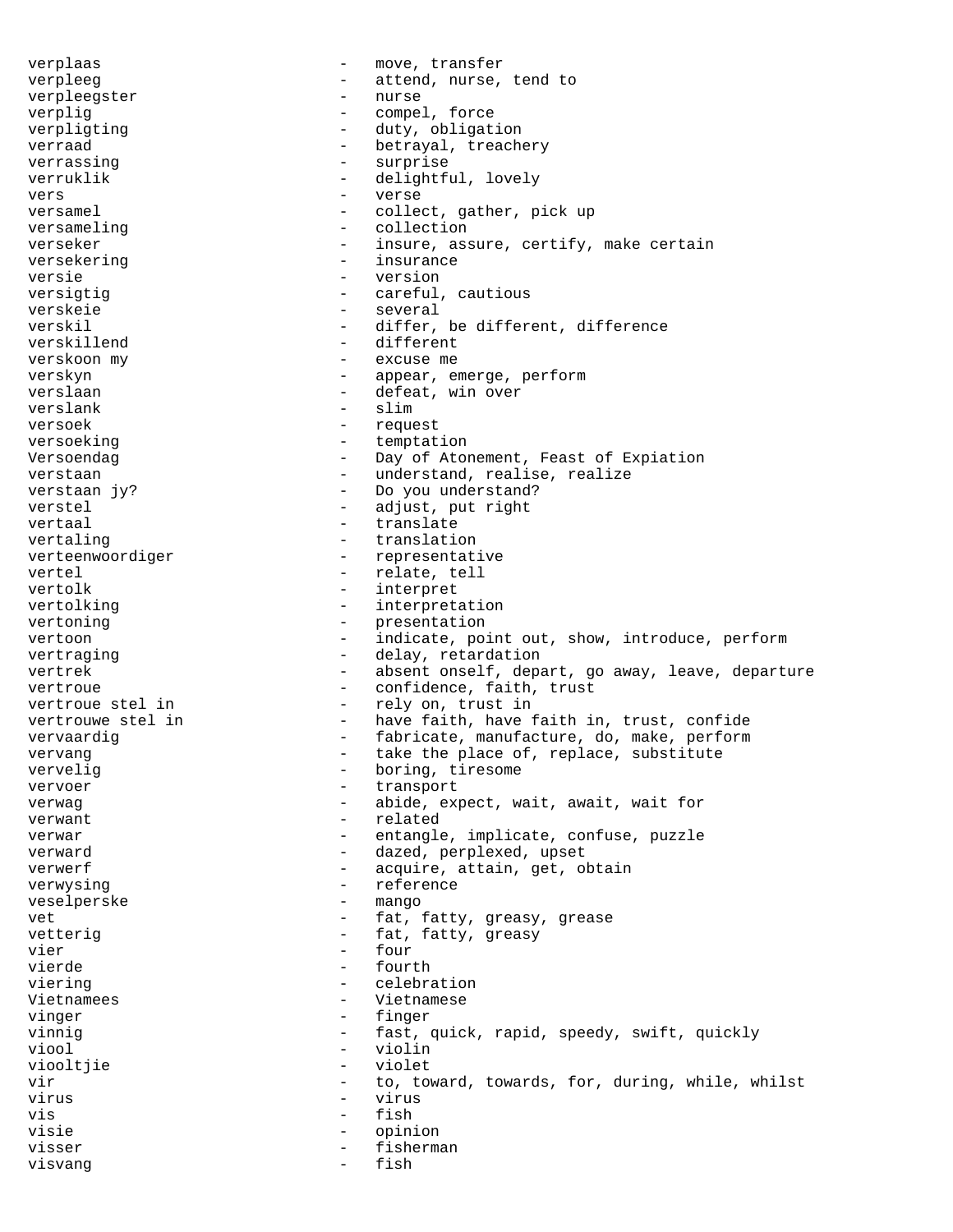vitamien - vitamin vitamine - vitamin vla - cream Vlaams - Flemmish Vlaandere 1986 vlaanders 1986 vlaanders 1987 vlaanders 1988 vlaanders 1988 vlaanders 1988 vlaanders 1988 vlaanders vlag - banner, flag<br>
vlam - flame<br>
- flame vlam - flame - flame - flame - flame - flame - flame - flame - flame - flame - flame - flame - flame - flame -Vlaming  $\begin{array}{ccc} - & - & - \\ - & - & 1 \end{array}$  Flemming - flatter, valley vleis – meat<br>vleuel – wing vleuel - wing vlieg  $-$  fly, housefly vliegtuig  $-$  plane, aeroplane, airplane, air-plane vliegveld - airfield Vlissingen - Flushing vloei - flow vloeistof - fluid, liquid vlug  $\qquad \qquad -$  flee, run away voedsel - food, nourishment voegwoord - conjunction voel - feel, sense<br>voel - feel, sense voel - feel voël - bird voertuig en vehicle by the vehicle voet - foot, paw voetslaner - stroller vol - complete, full, completely, fully - fill, fill in, fill up volg - follow volgende  $\qquad \qquad -$  following, next volgens - according to, along<br>volledig - entire, overall, wh - entire, overall, whole volstruis - ostrich<br>volume - volume - volume volume - volume volwasse  $\qquad \qquad -$  adult, full-grown voor - before, in front of<br>voorbeeld - example - example voorberei - prepare voordat - before voordeel - advantage, benefit voorgrond - foreground, close-up voorheen - ahead, formerly, previously voorkom - prevent, be found, be located, find oneself voorkop - forehead voorletter - initial voormalige  $-$  former, last, previous, prior, exvoornaam - Christian name voorraad - supply voorreg - privilege voorsit - serve voorsitter - chairman, president voorskrif - regulation voorspelling - prophecy, forecast, prognosis<br>voorstad - suburb voorstad - suburb voorstel - introduce, perform, present, offer, proposal<br>voort - ahead foreward voort - ahead, foreward<br>voorval - event, occasion voorval - event, occasion, occurence, opportunity<br>vord wakker - wake up - wake up vorentoe - ahead, foreward vorm <br/> - form, shape, blank vra  $-$  ask, ask for, beg, bid, request vraag - question vragmotor - lorry, truck vrede - peace<br>vreedsaam - peace - peace vreedsaam - peaceful, peaceloving vreemd - alien, foreign, strange vrees - fear vreugde - gladness, joy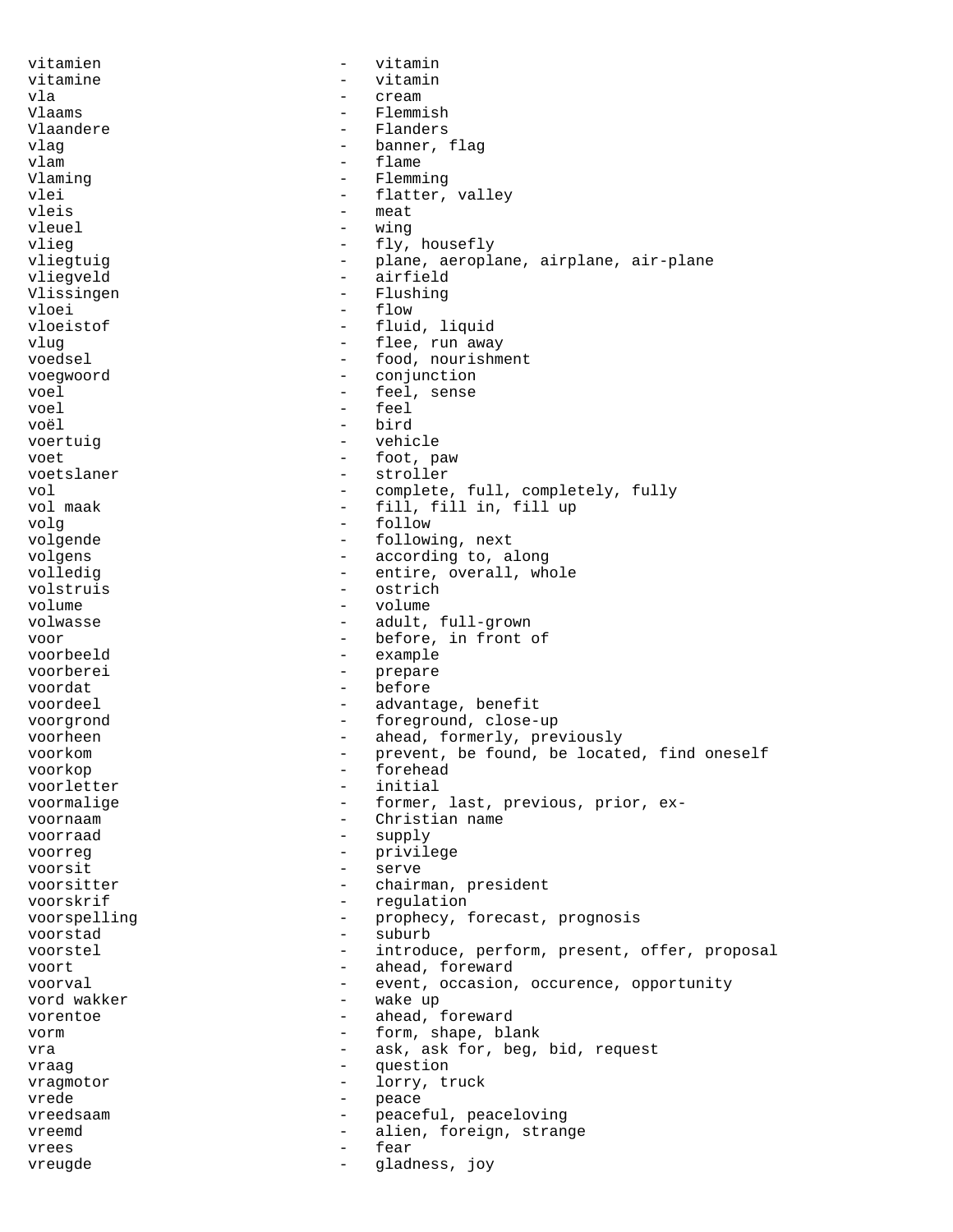vriend - friend vriendelik - affable, friendly, good-natured, kind<br>vriendelikheid - kindness vriendelikheid vriendin - friend vries - freeze - freezer vroeër - ahead, formerly, previously vroeëre en een vroeëre en een vroeëre exvroeg - early vroegtydig vrolik - cheerful, gay, merry vrou  $-$  wife, woman Vrouedag - Candlemas vroulik - female, feminine vrug - fruit - fertile vrugteloos **abortive**, useless, futile, vain vry - free Vrydag - Friday vryf – rub<br>vryheid – free - freedom vrymaak - release vrywilliger - volunteer VSA - United States of America, USA<br>
vuil - dirty, filthy, nasty, soiled. - dirty, filthy, nasty, soiled, unclean vuis et al. et al. et al. et al. et al. et al. et al. et al. et al. et al. et al. et al. et al. et al. et al. e vulkaan - volcano vurk - fork vuur - fire<br>vuurhoutiie - match vuurhoutjie vyand - enemy vyandelik - hostile vyf - five vyfde - fifth - fifteen vyftig - fifty waaq is a meer waaq is a meer waaq is a meer waaq is a meer waaq is a meer waaq is a meer waaq is a meer waaq waai - blow waar - where, true waar ... heen<br>waar is die naaste toilet - Where is the nearest W.C. waar is die naaste toilet<br>Waar is jy? Waar is jy?<br>Waar is my kamer and the section of the where is my row Waar is my kamer  $W = W + W$  where is my room?<br>Waar woon u?  $W = W + W + W$ - Where do you live? waarborg extensive variable variant waarborg variable variable variable variable variable variable variable va  $\begin{array}{ccc}\n\text{waarde} & \text{waaarde} \\
\text{waarde} & \text{waaarde} \\
\end{array}$ - appreciate, like waardevol - costly, valuable - where ... to Waarheen gaan u?  $-$  Where are you going? waarheid - truth, reality waarnatoe  $\qquad \qquad \qquad -$  where ... to waarom  $-$  what for, why waarsku - caution, warn waarskuwing extension of the warning warning waarskynlik - probably<br>waatlemoen - water-me waatlemoen - water-melon wag<br>Wag 'n oomblik asseblief - abide, expect, wait, await, wait for<br>Please wait a moment - Please wait a moment Wag jy al lank?  $-$  Have you been waiting long? wag vir  $-$  abide, expect, wait, await, wait for wagkamer - waiting-room, waiting room wagwoord - password Waleland - Wallonia Walhalla - Valhalla, Walhalla Wallies **- Wellies** Wallis - Wales Walliser - Welshman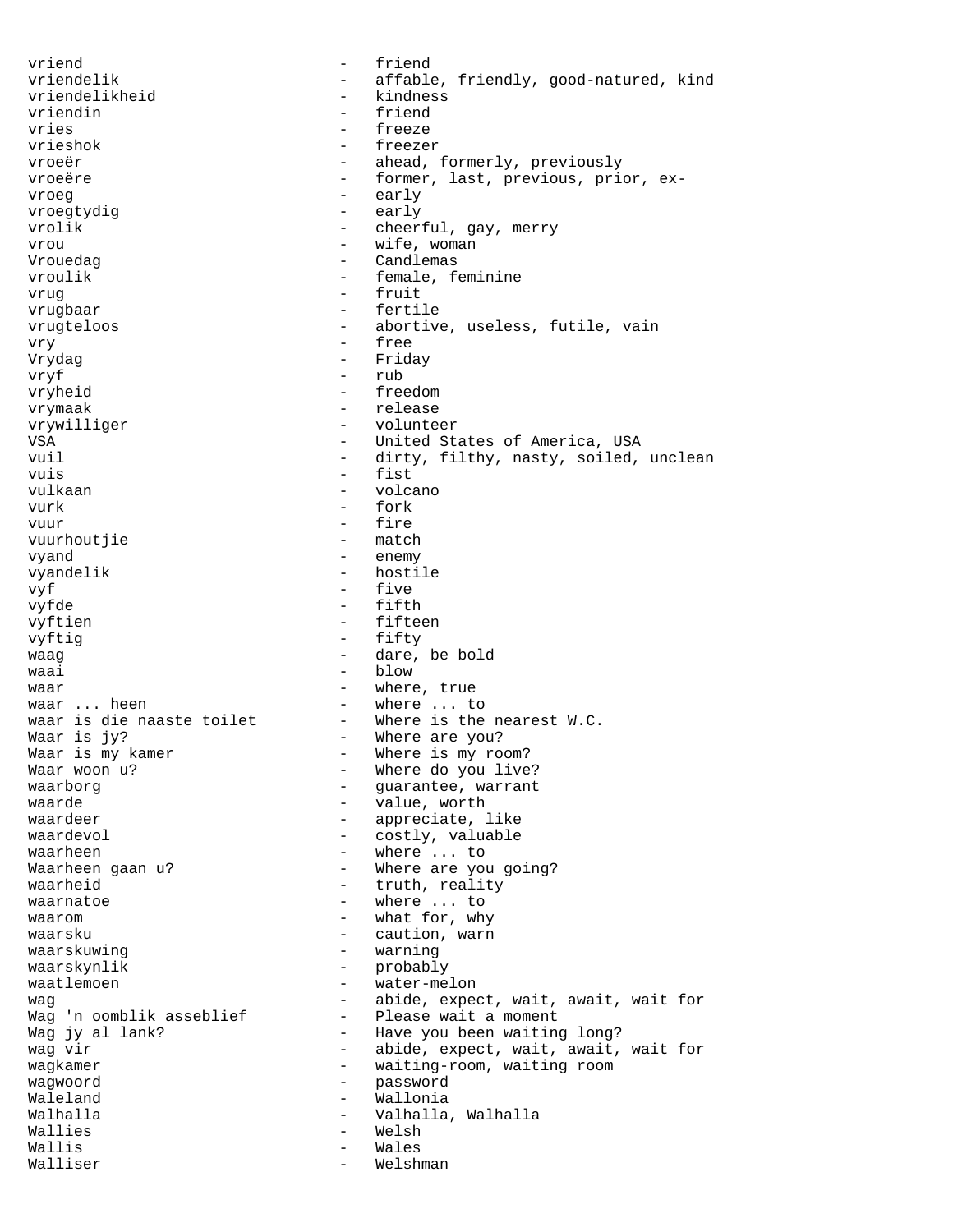walvis - whale wandel  $\qquad \qquad$  - go for a walk, stroll wandelaar - stroller wandelpad - pathwandelpad - pathwandelpad - pathwandelpad - pathwandelpad - pathwandelpad - pathwandelpad - pathwandelpad - pathwandelpad - pathwandelpad - pathwandelpad - pathwandelpad - pathwandelpad - pathwandelpad - pa wang  $-$  cheek  $w$ anneer  $w$ <sup>-</sup> when wanneer? - when? want  $\qquad \qquad -$  because, for, since ware  $\qquad \qquad -$  goods, wares  $\begin{array}{cccc}\n&-\n&\text{warm}\n\end{array}$ was - wax - washroom wat  $-$  what, that, which, which one, who Wat es jou naam?  $-$  What is your name? Wat is jou naam? The measure of the What is your name? Wat skort daar? - What is the matter?  $\text{wat?}$  - what? water  $-$  water  $\mathsf{watt}$   $\qquad \qquad \mathsf{watt}$ watter  $\begin{array}{cccc} - &$  that, which, which one, who watter soort  $\begin{array}{cccc} - &$  what kind of, what sort of - what kind of, what sort of wedstryd  $-$  competition, contest, game, match weduwee - widow week - soften up, soak weekliks - weekly weeldeartikel weens  $\qquad \qquad -$  because of, on account of, for sake of Weens  $-$  Vienna, Viennese weer - again, all over again, anew, once more, weather<br>wees - be wees - be Wees gaaf met almal - Be nice to everyone<br>weeskind - orphan weeskind - orphan weet - know, know how - abscond wegsteek - put away, stow wegstuur - dismiss, turn away weier - refuse, reject weiering  $-$  refusal wekker - alarm clock welkom  $-$  welcome welvaart - well-being, prosperity, success wen  $-$  earn, gain, win wenk - hint, tip<br>wenkhrou - hrow evel wenkbrou - brow, eyebrow<br>wâreld - world wêreld - world werk - function, operate, run, work, job<br>
- hand, laborer, labourer, operative - hand, laborer, labourer, operative, worker werkgewer - employer - employer<br>werklik - true ab - true, absolutely, genuinly, indeed, really, truly werkloos - unemployed werkloosheid - unemployment werknemer - employee<br>werktuigkundige - - employee<br>- mechanic werktuigkundige werkwoord - verb westelik - western<br>Western - western - western Westers - western<br>wet - law wet  $-$  law wetenskap - science wewenaar  $-$  widower whisky  $-$  whisky, whiskey wie  $-$  that, which, which one, who wie se  $-$  which one's, whose  $wie?$  - who? wiel  $-$  wheel wil  $-$  be willing to, want, wish, willingness<br>wildebees  $-$  gnu, wildebeest - gnu, wildebeest wilgerboom - willow wind  $-$  wind